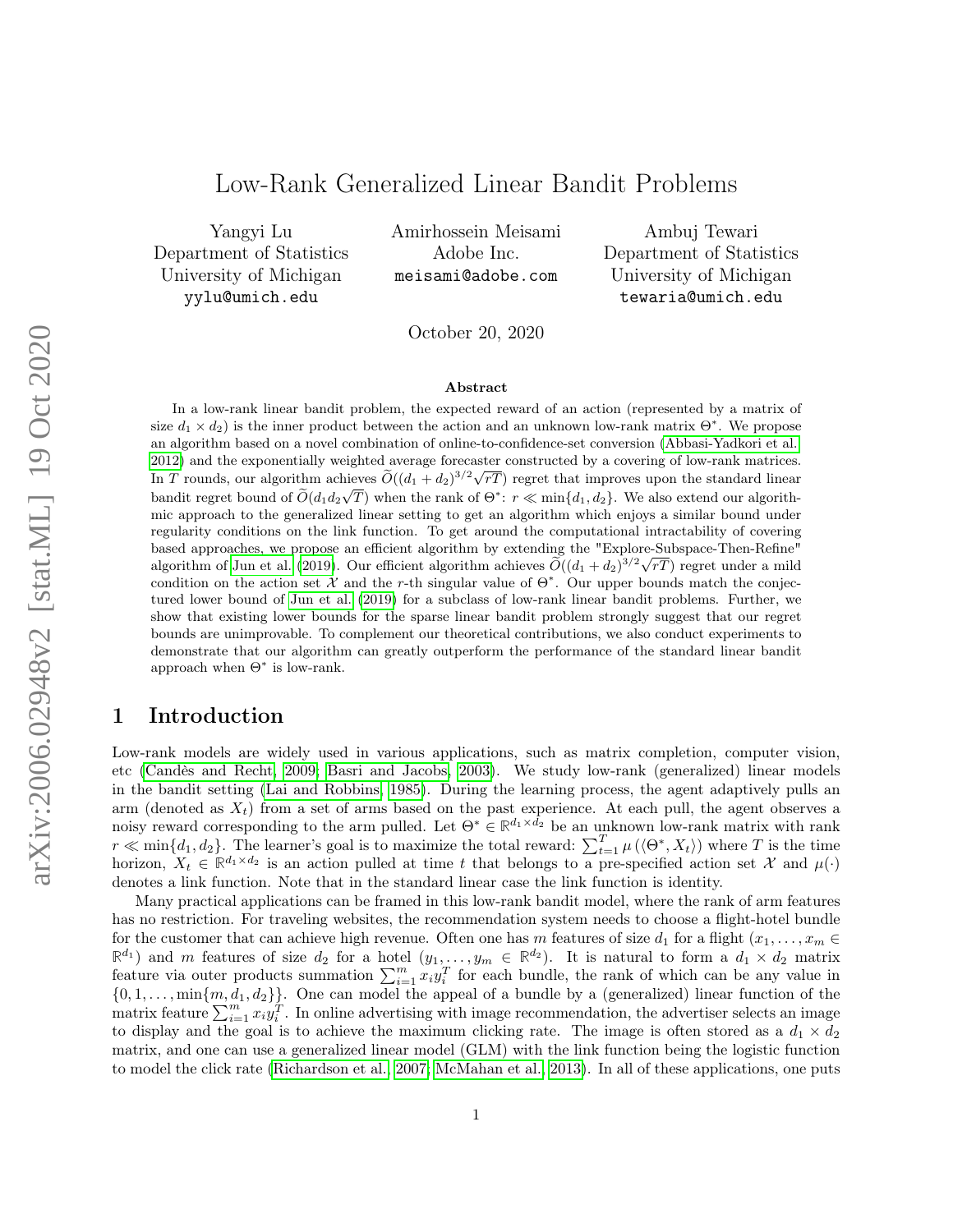some capacity control on the underlying matrix linear coefficient  $\Theta^*$  and a natural condition is  $\Theta^*$  being low-rank. We note that the examples such as online dating and online shopping discussed in [Jun et al.](#page-11-0) [\(2019\)](#page-11-0) can also be formulated as our model.

In this paper, we measure the quality of an algorithm in terms of its cumulative regret<sup>[1](#page-1-0)</sup>. A naive approach is to ignore the low-rank structure and directly apply the standard (generalized) linear bandit algorithms [\(Abbasi-Yadkori et al., 2011;](#page-10-1) [Filippi et al., 2010\)](#page-11-6). These approaches suffer  $O(d_1d_2\sqrt{T})$  $O(d_1d_2\sqrt{T})$  $O(d_1d_2\sqrt{T})$  regret.<sup>2</sup> However, in practice,  $d_1 d_2$  can be huge. Then a natural question is:

#### Can we utilize the low-rank structure of  $\Theta^*$  to achieve  $o(d_1d_2)$ √ T) regret?

[Jun et al.](#page-11-0) [\(2019\)](#page-11-0) studied a *subclass* of our problem, where the actions are *rank one* matrices. They proposed an algorithm that achieves  $\tilde{O}((d_1 + d_2)^{3/2}\sqrt{rT})$  regret under additional incoherence and singular value assumptions of an augmented matrix defined via the arm set and  $\Theta^*$  and a singular value assumption of Θ<sup>∗</sup> . They also provided strong evidence that their bound is unimprovable.

We summarize our contributions below.

- 1. We propose Low Rank Linear Bandit with Online Computation algorithm (LowLOC) for the low-rank linear bandit problem, that achieves  $\widetilde{O}((d_1 + d_2)^{3/2}\sqrt{rT})$  regret. Notably, comparing with the result in [Jun et al.](#page-11-0) [\(2019\)](#page-11-0), our result
	- applies to more general action sets which can contain high-rank matrices and
	- does not require the incoherence and bounded eigenvalue assumption of the augmented matrix mentioned in the previous paragraph.

Our regret bound also matches with their conjectured lower bound. For LowLOC, we first design a novel online predictor which uses an exponentially weighted average forecaster on a covering of low-rank matrices to solve the online low-rank linear prediction problem with  $O((d_1+d_2)r \log T)$  regret. We then plug in our online predictor to the online-to-confidence-set conversion framework proposed by [Abbasi-Yadkori et al.](#page-10-0) [\(2012\)](#page-10-0) to construct a confidence set of  $\Theta^*$  in our bandit setting, and at every round we choose the action optimistically.

- 2. We further propose Low Rank Generalized Linear Bandit with Online Computation algorithm (Low-GLOC) for the generalized linear setting that also achieves  $O((d_1 + d_2)^{3/2}\sqrt{rT})$  regret. LowGLOC is similar to LowLOC but here we need to design a new online-to-confidence-set conversion method, which can be of independent interest.
- 3. LowLOC and LowGLOC enjoy good regret but are unfortunately not efficiently implementable. To overcome this issue, we provide an efficient algorithm Low-Rank-Explore-Subspace-Then-Refine (LowESTR) for the linear setting, inspired by the ESTR algorithm proposed by [Jun et al.](#page-11-0) [\(2019\)](#page-11-0). We show that under a mild assumption on action set X, LowESTR achieves  $\widetilde{O}((d_1 + d_2)^{3/2}\sqrt{rT}/\omega_r)$  regret, where  $\omega_r > 0$ is a lower bound for the r-th singular value of  $\Theta^*$ . Comparing with ESTR, LowESTR does not need the incoherence and the eigenvalue assumption of the augmented matrix while the assumptions on the action set of the two algorithms are different. We also provide empirical evaluations to demonstrate the effectiveness of LowESTR.

### 2 Related Work

Our work is inspired by [Jun et al.](#page-11-0) [\(2019\)](#page-11-0) where they model the reward as  $x_t^{\top} \Theta^* z_t$ .  $x_t \in \mathcal{X} \subset \mathbb{R}^{d_1}$  is a left arm and  $z_t \in \mathcal{Z} \subset \mathbb{R}^{d_2}$  is a right arm (X and Z are left and right arm sets, repsectively). Note this model is a special case of our low-rank linear bandit model because one can write  $x_t^\top \Theta^* z_t = \langle \Theta^*, x_t z_t^\top \rangle$ and define the arm set as  $XZ^{\top}$ . Their ESTR algorithm enjoys  $O((d_1 + d_2)^{3/2}\sqrt{rT}/\omega_r)$  regret bound under the assumptions: 1) an augmented matrix  $K^* = X\Theta^* Z^\top$  is incoherent [\(Keshavan et al., 2010\)](#page-11-7) and has a finite condition number, where  $X \in \mathbb{R}^{d_1 \times d_1}$  is constructed by  $d_1$  arms from X that maximizes  $||X^{-1}||_2$  and

<span id="page-1-0"></span><sup>&</sup>lt;sup>1</sup>See Section [3](#page-2-0) for the definition.

<span id="page-1-1"></span> ${}^{2}\tilde{O}$  omits poly-logarithmic factors of  $d_1, d_2, r, T$ .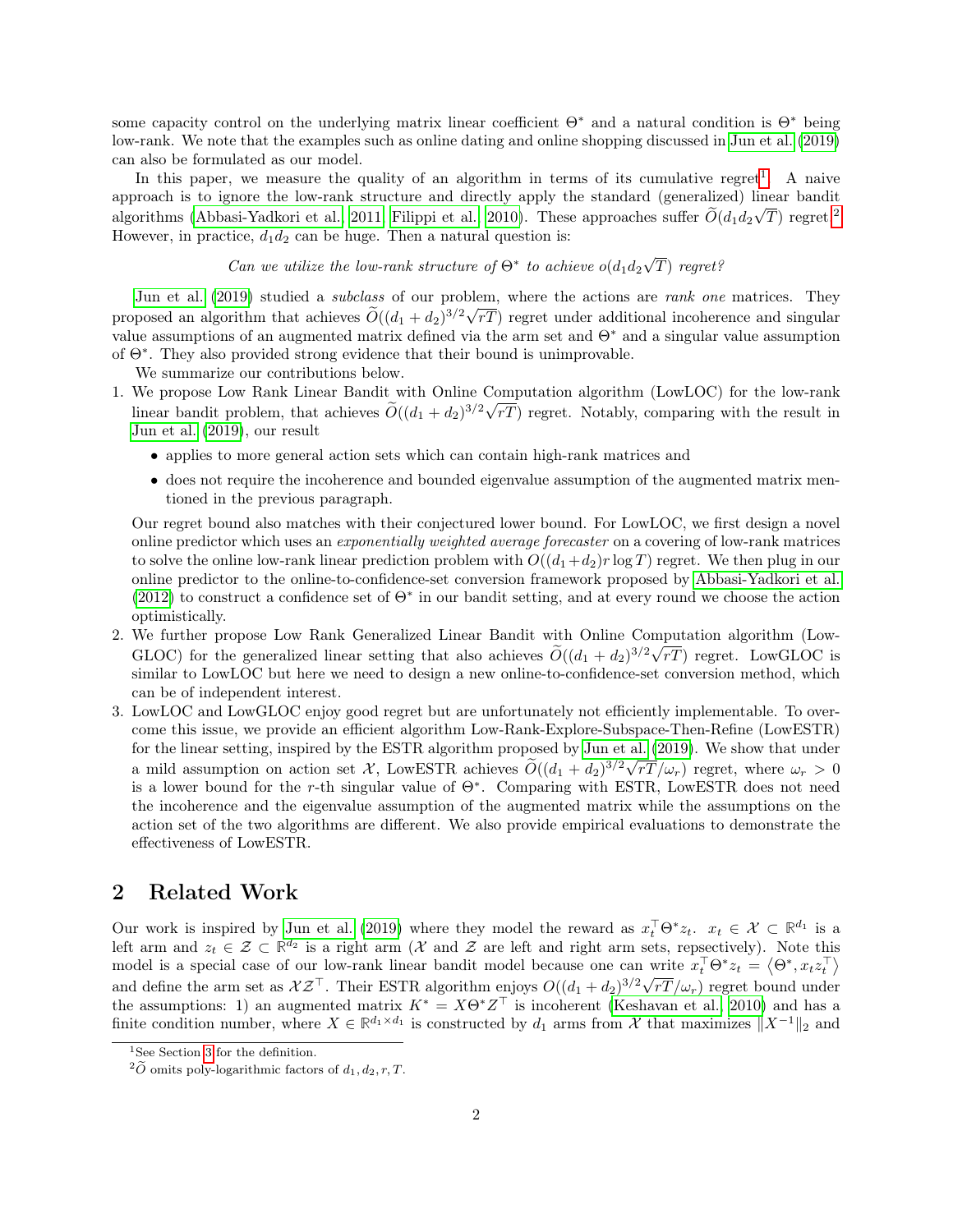$Z \in \mathbb{R}^{d_2 \times d_2}$  is constructed by  $d_2$  arms from  $\mathcal{Z}$  that maximizes  $||Z^{-1}||_2$ , and  $||X^{-1}||_2$  and  $||Z^{-1}||_2$  are upper bounded by a constant. Their algorithm requires explicitly finding  $X$  and  $Z$ , which is in general NP-hard, even though they also proposed heuristics to speed up this step. Comparing with ESTR, our LowLOC and LowGLOC algorithm are also not computationally efficient, but they both apply to richer action sets (matrices of any rank) without assumptions on  $K^*$ , X and Z and their regret bound does not depend on  $\omega_r$ . Our LowESTR algorithm is computationally efficient if the action set admits a nice exploration distribution Sur EowESTR achieves  $O((d_1 + d_2)^{3/2}\sqrt{d_1 + d_2})$  $\overline{rT}/\omega_{r}$  regret bound but it does not require assumptions on  $K^*$ , X and Z as well.

[Katariya et al.](#page-11-8) [\(2017b\)](#page-11-8) and [Kveton et al.](#page-11-9) [\(2017\)](#page-11-9) also studied rank-1 and low-rank bandit problems. They assume there is an underlying expected reward matrix  $\bar{R}$ , at each time the learner picks an element on  $(i_t, j_t)$ position and receives a noisy reward. It can be viewed as a special case of bilinear bandit with one-hot vectors as left and right arms. [Katariya et al.](#page-11-8) [\(2017b\)](#page-11-8) is further extended by [Katariya et al.](#page-11-10) [\(2017a\)](#page-11-10) that uses KL based confidence intervals to achieve a tighter regret bound. Our problem is more general comparing to these works. [Johnson et al.](#page-11-11) [\(2016\)](#page-11-11) considered the same setting as ours, but their method relies on the knowledge of many parameters that depend on the unknown Θ<sup>∗</sup> and in particular only works for continuous arm set.

There are other works that utilize the low-rank structure in different model settings. For example, [Gopalan et al.](#page-11-12) [\(2016\)](#page-11-12) studied low rank bandits with latent structures using robust tensor power method. [Lale et al.](#page-11-13) [\(2019\)](#page-11-13) imposed low-rank assumptions on the feature vectors to reduce the effective dimension. These work all utilize the low-rank structure to achieve better regret bound than standard approaches that do not take the low-rank structure into account.

### <span id="page-2-0"></span>3 Preliminaries

We formally define the problem and review relevant background in this section.

#### 3.1 Low-rank Linear Bandit

Let  $\mathcal{X} \subset \mathbb{R}^{d_1 \times d_2}$  be the arm space. In each round t, the learner chooses an arm  $X_t \in \mathcal{X}$ , and observes a noisy reward of a linear form:

$$
y_t = \langle X_t, \Theta^* \rangle + \eta_t,
$$

where  $\Theta^* \in \mathbb{R}^{d_1 \times d_2}$  is an unknown parameter and  $\eta_t$  is a 1-sub-Gaussian random variable. Denote the rank of  $\Theta^*$  by r, we assume  $r \ll \min\{d_1, d_2\}$ . Let the r-th singular value of  $\Theta^*$  is lower bounded by  $\omega_r > 0$ . We use  $\langle A, B \rangle := \textbf{trace}(A^T B)$  to denote the inner product between matrix A and B. We follow the standard assumptions in linear bandits:

$$
\|\Theta^*\|_F\leq 1\text{ and }\|X\|_F\leq 1,\text{ for all }X\in\mathcal{X}.
$$

In this low-rank linear bandit problem, the goal of the learner is to maximize the total reward  $\sum_{t=1}^{T} \langle X_t, \Theta^* \rangle$ , where T is the time horizon. Clearly, with the knowledge of the unknown parameter  $\Theta^*$ , one should always select an action  $X^* \in \text{argmax}_{X \in \mathcal{X}} \langle X, \Theta^* \rangle$ . It is natural to evaluate the learner relative to the optimal strategy. The difference between the learner's total reward and the total reward of the optimal strategy is called pseudo-regret [\(Audibert et al., 2009\)](#page-10-2):

$$
R_T := \sum_{t=1}^T \langle X^* - X_t, \Theta^* \rangle.
$$

For simplicity, we use the word regret instead of pseudo-regret for  $R_T$ .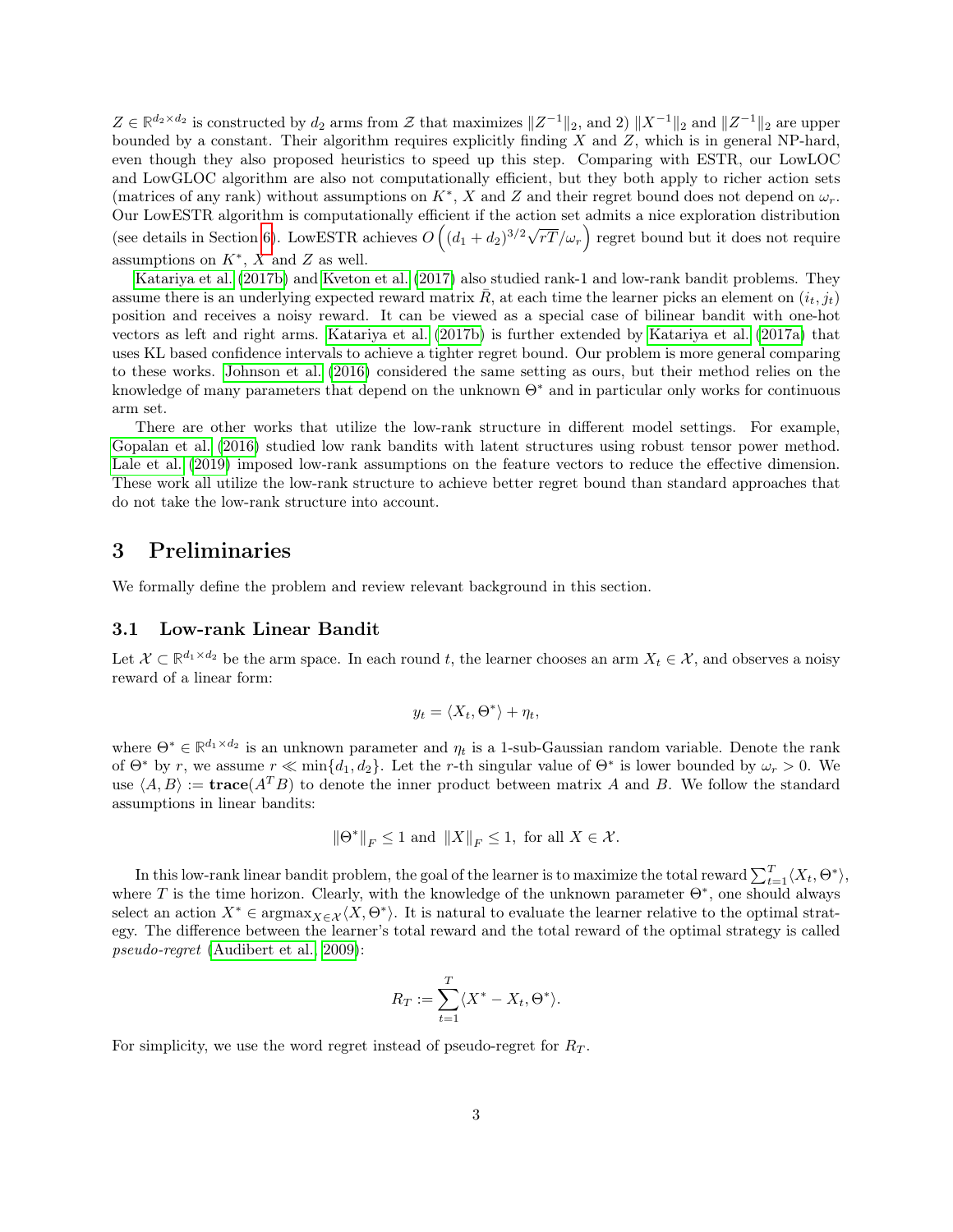#### 3.2 Generalized Low-rank Linear Bandit

We also study the *generalized linear bandit model* of the following form:  $\mathbb{E}[y_t|X_t, \Theta^*] = \mu(\langle X_t, \Theta^* \rangle)$  where  $\mu$  ( $\cdot$ ) is a link function. This framework builds on the well-known Generalized Linear Models (GLMs) and has been widely studied in many applications. For example, when rewards are binary-valued, a natural link function is the logistic function  $\mu(x) = \exp(x)/(1 + \exp(x))$ . For the generalized setting, we assume the reward given the action follows an exponential family distribution:

$$
\mathbb{P}\left(y|z=\langle X,\Theta^*\rangle\right)=\exp\left(\frac{yz-m(z)}{\phi(\tau)}+h(y,\tau)\right),\tag{1}
$$

where  $\tau \in \mathbb{R}^+$  is a known scale parameter and  $m, \phi$  and h are some known functions. From basic calculation we get  $m'(z) = \mathbb{E}[y|z] := \mu(z)$ . We assume the above exponential family is a minimal representation, then  $m(z)$  is ensured to be strictly convex [\(Wainwright and Jordan, 2008\)](#page-12-0), and thus the negative log likelihood (NLL) loss  $\ell(z, y) := -yz + m(z)$  is also strictly convex.

We make the following standard assumption on the link function  $\mu(\cdot)$  [\(Jun et al., 2017\)](#page-11-14).

**Assumption 1.** There exist constants  $L_{\mu}$ ,  $c_{\mu} \geq 0$ ,  $\kappa_{\mu} > 0$ , such that the link function  $\mu(\cdot)$  is  $L_{\mu}$ -Lipschitz on  $[-1, 1]$ , continously differentiable on  $(-1, 1)$ ,  $\inf_{z \in (-1, 1)} \mu'(z) := \kappa_{\mu}$  and  $|\mu(0)| \leq c_{\mu}$ .

One can write down the above reward model [\(1\)](#page-3-0) in an equivalent way:

<span id="page-3-0"></span>
$$
y_t = \mu\left(\langle X_t, \Theta^* \rangle\right) + \eta_t,
$$

where  $\eta_t$  is conditionally R-sub-Gaussian given  $X_t$  and  $\{(X_s, \eta_s)\}_{s=1}^{t-1}$ . Using the form of  $\mathbb{P}(y|z)$ , Taylor expansion and the strictly convexity of  $m(\cdot)$ , one can show that  $R = \sup_{z \in [-1,1]} \sqrt{\mu'(z)} \leq \sqrt{L_{\mu}}$  by the definition of the sub-Gaussian constant. An optimal arm is  $X^* \in \operatorname{argmax}_{X \in \mathcal{X}} \mu(\langle X, \Theta^* \rangle)$ . The performance of an algorithm is again evaluated by cumulative regret:

$$
R_T = \sum_{t=1}^T \mu\left(\langle X^*, \Theta^*\rangle\right) - \mu\left(\langle X_t, \Theta^*\rangle\right).
$$

**Other notations.** We use O and  $\Omega$  for the standard Big O and Big Omega notations.  $\tilde{O}$  and  $\tilde{\Omega}$  ignore the poly-logarithmic factors of  $d_1, d_2, r, T$ .  $f(x) \approx g(x)$  indicates f and g are of the same order ignoring the poly-logarithmic factors of  $d_1, d_2, r, T$ . For any set S, we use  $|S|$  to denote its cardinality.

#### 4 Low-rank Linear Bandit with Online Computation

We first present our algorithm, LowLOC (Algorithm [1\)](#page-4-0) for low-rank linear bandit problems. Before diving into details, we summarize our results as follows:

<span id="page-3-1"></span>**Theorem [1](#page-4-0)** (Regret of LowLOC (Algorithm [1\)](#page-4-0)). For  $\forall \delta \in (0, 0.25]$ , with probability at least  $1-\delta$ , Algorithm 1 achieves regret:

$$
R_T = \widetilde{O}\left((d_1 + d_2)^{3/2}\sqrt{rT}\sqrt{\log\left(\frac{1}{\delta}\right)}\right).
$$

Note that LowLOC achieves the desired goal of outperforming the standard linear bandit approach with  $O(d_1 d_2 \sqrt{T})$  regret. Furthermore, this bound does not depend on any other problem-dependent parameters such as least singular value of Θ<sup>∗</sup> and does not require any other assumption which appeared in [Jun et al.](#page-11-0) [\(2019\)](#page-11-0). In the following sub-sections, we explain details of our algorithm design choices.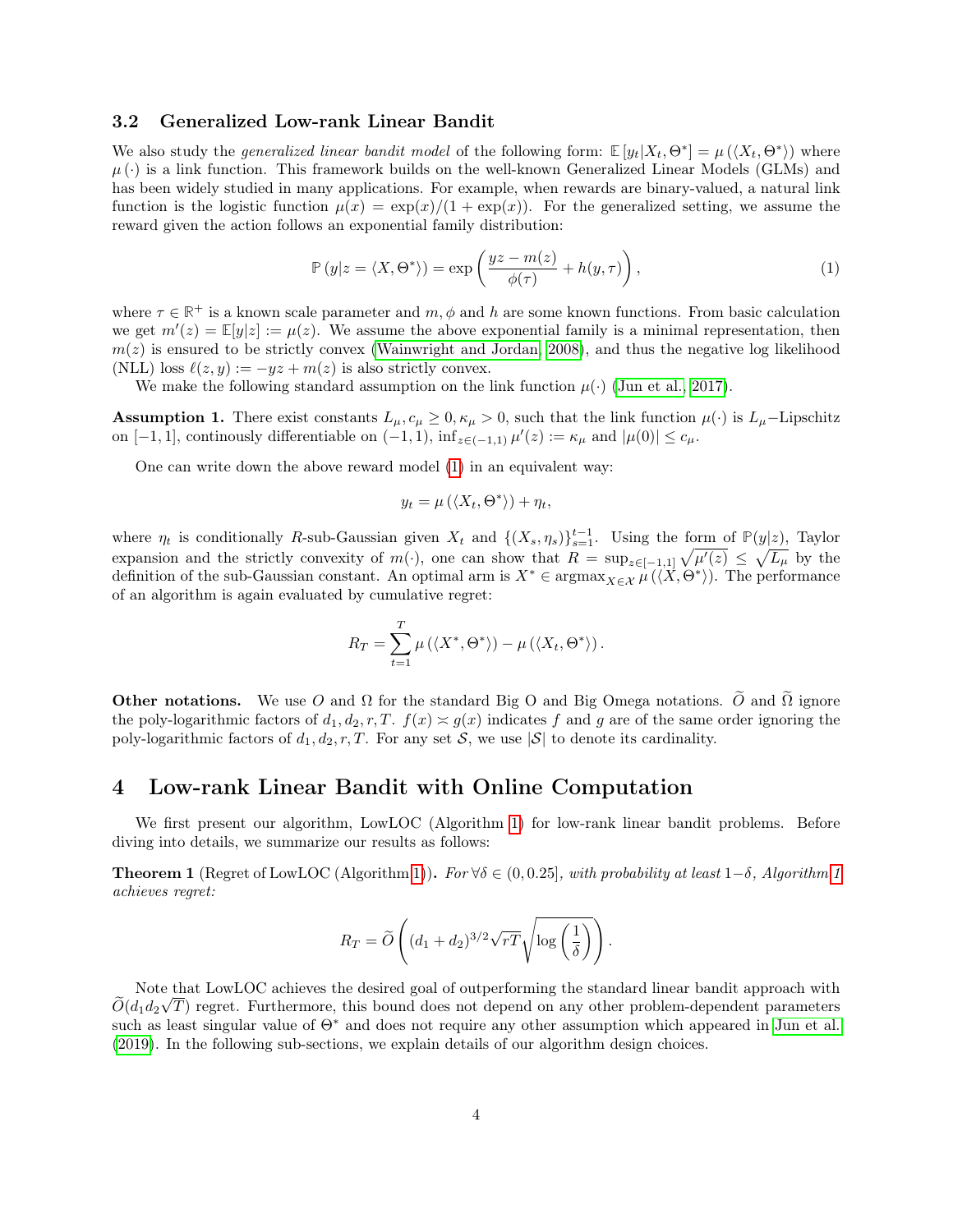<span id="page-4-0"></span>Algorithm 1 Low-Rank Linear Bandit with Online Computation (LowLOC)

1: **Input:** arm set:  $\mathcal{X}$ , horizon:  $T$ ,  $\frac{1}{T}$ -net for  $S_r$ :  $\bar{S}_r(\frac{1}{T})$ , failure rate  $\delta$ , EW constant  $\eta \approx \frac{1}{\log(T/\delta)}$ .

2: Initial confidence set  $C_0 = \{ \Theta \in \mathbb{R}^{d_1 \times d_2} : ||\Theta||_F^2 \le 1 \}.$ 3: for  $t = 1, \ldots, T$  do 4:  $(X_t, \Theta_t) := \operatorname{argmax}_{(X, \Theta) \in \mathcal{X} \times C_{t-1}} \langle X, \Theta \rangle.$ 5: Pull arm  $X_t$  and receive reward  $y_t$ . 6: Compute EW predictor  $\hat{y}_t = \frac{\sum_{i=1}^{|S_r(\frac{1}{T})|} e^{-\eta L_{i,t-1}} f_{\Theta_i,t}}{\sum_{j=1}^{|S_r(\frac{1}{T})|} e^{-\eta L_{j,t-1}}},$ where  $f_{\Theta_i,t} \triangleq \langle X_t, \Theta_i \rangle$  for  $\Theta_i \in \overline{S}_r(\frac{1}{T})$ . 7: Update losses  $L_{i,t} = \sum_{s=1}^{t} (y_s - f_{\Theta_i,s})^2$ , for  $i = 1, ..., |\bar{S}_r(\frac{1}{T})|$ . 8: Update  $C_t$  according to Equation [\(2\)](#page-4-1), where  $B_t$  is defined in Lemma [2.](#page-5-0) 9: end for

#### 4.1 OFU and Online-to-confidence-set Conversion

This algorithm follows the standard Optimism in the Face of Uncertainty (OFU) principle. We maintain a confidence set  $\mathcal{C}_t$  at every round that contains the true parameter  $\Theta^*$  with high probability and we choose the action  $X_t$  according to

$$
(X_t, \Theta_t) = \operatorname{argmax}_{(X, \Theta) \in \mathcal{X} \times \mathcal{C}_{t-1}} \langle X, \Theta \rangle.
$$

Typically, the faster  $C_t$  shrinks, the lower regret we have. The main diffculty is to construct  $C_t$  that leverages the low-rank structure so that we only have  $O((d_1 + d_2)^{3/2}\sqrt{dT})$  regret. Our starting point is to use the online-to-confidence-set conversion framework proposed by [Abbasi-Yadkori et al.](#page-10-0) [\(2012\)](#page-10-0) who builds the confidence set based on an online predictor. At each round, an online predictor receives  $X_t$ , predicts  $\hat{y}_t$ , based on historical data  $\{(X_s, y_s)\}_{s=1}^{t-1}$ , observes the true value  $y_t$  and suffers a loss  $\ell_t(\hat{y}_t) \triangleq (y_t - \hat{y}_t)^2$ . The performance of this online predictor is measured by comparing its cumulative loss to the cumulative loss of a fixed linear predictor using coefficient Θ:

<span id="page-4-1"></span>
$$
\rho_t(\Theta) = \sum_{s=1}^t \ell_s(\hat{y}_s) - \ell_s(\langle \Theta, X_s \rangle).
$$

The key idea of online-to-confidence-set conversion (adapted to our low-rank setting) is that if one can guarantee  $\sup_{\|\Theta\|_F\leq 1,\text{rank}(\Theta)\leq r} \rho_t(\Theta) \leq B_t$  for some non-decreasing sequence  $\{B_t\}_{t=1}^T$ , we can use this information to construct the confidence interval for  $\Theta^*$  as:

<span id="page-4-2"></span>
$$
\mathcal{C}_t = \{ \Theta \in \mathbb{R}^{d_1 \times d_2} : \newline ||\Theta||_F^2 + \sum_{s=1}^t (\hat{y}_s - \langle \Theta, X_s \rangle)^2 \le 1 + \beta_t(\delta) \},
$$
\n(2)

where  $\beta_t(\delta) = 1 + 2B_t + 32 \log \left( \left( \sqrt{8} + \sqrt{1 + B_t} \right) / \delta \right)$  and  $\delta$  is the failure probability.

Lemma [8](#page-13-0) in appendix guarantees that  $\Theta^*$  is contained in  $\bigcap_{t\geq 1} C_t$  with high probability and Lemma [9](#page-14-0) further guarantees the overall regret

$$
R_T = \widetilde{O}(\sqrt{d_1 d_2 \beta_{T-1}(\delta) T}) = \widetilde{O}\left((d_1 + d_2)\sqrt{B_{T-1} T}\right).
$$
\n(3)

Therefore, the problem to achieve the  $\widetilde{O}((d_1 + d_2)^{3/2}\sqrt{d_1 + d_2})$ rT) regret bound reduces to designing an online predictor which guarantees  $\sup_{\|\Theta\|_F\leq 1, \text{rank}(\Theta)\leq r} \rho_t(\Theta) \leq B_t$  and  $B_t = \tilde{O}((d_1 + d_2)r)$ . To achieve this rate, the key is to leverage the low-rank structure of  $\Theta^*$ .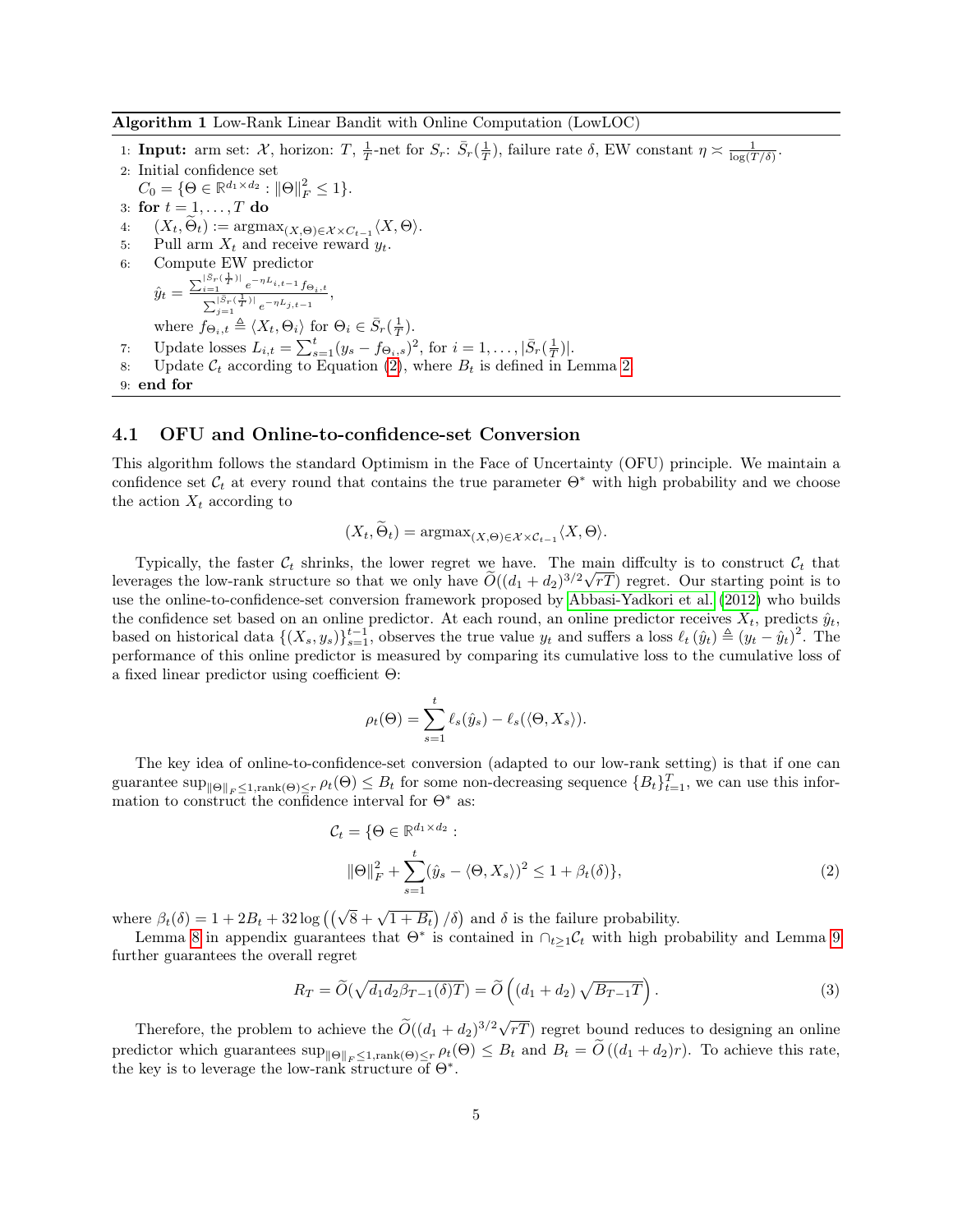<span id="page-5-2"></span>Algorithm 2 Low-rank Generalized Linear Bandit with Online Computation (LowGLOC)

- 1: **Input:** arm set:  $\mathcal{X}$ , horizon:  $T$ ,  $\frac{1}{T}$ -net for  $S_r$ :  $\bar{S}_r(\frac{1}{T})$ , failure rate  $\delta$ , EW constant  $\eta \approx \frac{1}{\log(T/\delta)}$ , function  $m(\cdot)$  in the generalized linear model.
- 2: Initial confidence set  $C_0 = \{ \Theta \in \mathbb{R}^{d_1 \times d_2} : ||\Theta||_F^2 \le 1 \}.$ 3: for  $t = 1, \ldots, T$  do 4:  $(X_t, \Theta_t) := \operatorname{argmax}_{(X, \Theta) \in \mathcal{X} \times C_{t-1}} \langle X, \Theta \rangle.$ 5: Pull arm  $X_t$  and receive reward  $y_t$ . 6: Compute EW predictor  $\hat{y}_t = \frac{\sum_{i=1}^{|\bar{S}_r(\frac{1}{T})|} e^{-\eta L_{i,t-1}} f_{\Theta_i,t}}{\sum_{j=1}^{|\bar{S}_r(\frac{1}{T})|} e^{-\eta L_{j,t-1}}},$ where  $f_{\Theta_i,t} \triangleq \langle X_t, \Theta_i \rangle$  for  $\Theta_i \in \overline{S}_r(\frac{1}{T})$ . 7: Update losses  $L_{i,t} = \sum_{s=1}^{t} -f_{\Theta_i,s}y_s + m(f_{\Theta_i,s})$ , for  $i = 1,\ldots,|\bar{S}_r(\frac{1}{T})|$ . 8: Update  $C_t$  according to Equation [\(5\)](#page-6-0), where  $B_t^{\text{GLB}}$  is as defined in Lemma [14.](#page-17-0) 9: end for

#### 4.2 Online Low Rank Linear Prediction

We adopt the classical exponentially weighted average forecaster (EW) framework [\(Cesa-Bianchi and Lugosi,](#page-11-15) [2006\)](#page-11-15) which uses N experts to predict  $\hat{y}_t$  with the following formula

<span id="page-5-1"></span>
$$
\widehat{y}_t = \frac{\sum_{i=1}^N e^{-\eta L_{i,t-1}} f_{i,t}}{\sum_{j=1}^N e^{-\eta L_{j,t-1}}}.
$$
\n(4)

In above,  $f_i$  denotes the *i*-th expert that makes a prediction  $f_{i,t}$  at time  $t$ ,  $L_{i,t-1} \triangleq \sum_{s=1}^{t-1} \ell_s(f_i(X_t))$  is the cumulative loss incurred by expert i, and  $\eta$  is a tuning parameter. By choosing  $\eta$  carefully, one can guarantee that this predictor achieves  $O(\log N \log(T/\delta))$  regret comparing with the best expert among the expert set. See backgrounds on the construction of EW in Section [G](#page-25-0) and Proposition 3.1 in [Cesa-Bianchi and Lugosi](#page-11-15)  $(2006).$  $(2006).$ 

In our setting, an expert can be viewed as a matrix  $\Theta$  that satisfies  $\|\Theta\|_F \leq 1$  and rank  $(\Theta) \leq r$ , and makes prediction according to  $f_{\Theta,t} \triangleq \langle \Theta, X_t \rangle$ . There are infinitely many such experts and therefore we cannot directly use EW which requires finite number of experts. Our main idea is to construct N experts which guarantees log N is small and these N experts can represent the original expert set  $S_r \triangleq \{ \Theta \in$  $\mathbb{R}^{d_1 \times d_2}: ||\Theta||_F \leq 1$ , rank  $(\Theta) \leq r$  well, and then apply EW using these N experts. We construct an  $\varepsilon$ -net  $\bar{S}_r(\varepsilon)$ , i.e., for any  $\Theta \in S_r$ , there exists a  $\bar{\Theta} \in \bar{S}_r(\varepsilon)$ , such that  $\|\Theta - \bar{\Theta}\|_F \leq \epsilon$ . We further prove that  $|\bar{S}_r(\varepsilon)| \le (9/\varepsilon)^{(d_1+d_2+1)r}$  in Lemma [7,](#page-13-1) so the number of experts N in Equation [\(4\)](#page-5-1) is at most  $(9T)^{(d_1+d_2+1)r}$ if we set  $\varepsilon = 1/T$ .

The following lemma summarizes the performance of this online predictor.

<span id="page-5-0"></span>**Lemma 2** (Regret of EW under Squared Loss). Let  $\eta = \frac{1}{2(2+\sqrt{2\log(2T/\delta)})^2}$  in EW forecaster [\(4\)](#page-5-1). Then, for any  $0 < \delta < 0.25$ , with probability at least  $1 - \delta$ , we have

$$
\sup_{\|\Theta\|_F \le 1, rank(\Theta) \le r} \rho_T(\Theta) = \widetilde{O}\left((d_1 + d_2)r \log\left(\frac{1}{\delta}\right)\right).
$$

To obtain Theorem [1,](#page-3-1) one just needs to plug Lemma [2](#page-5-0) into Equation [\(3\)](#page-4-2) by defining  $B_T$  as  $\sup_{\|\Theta\|_F \leq 1, \text{rank}(\Theta)\leq r} \rho_T(\Theta)$ .

### 5 Low-rank Generalized Linear Bandit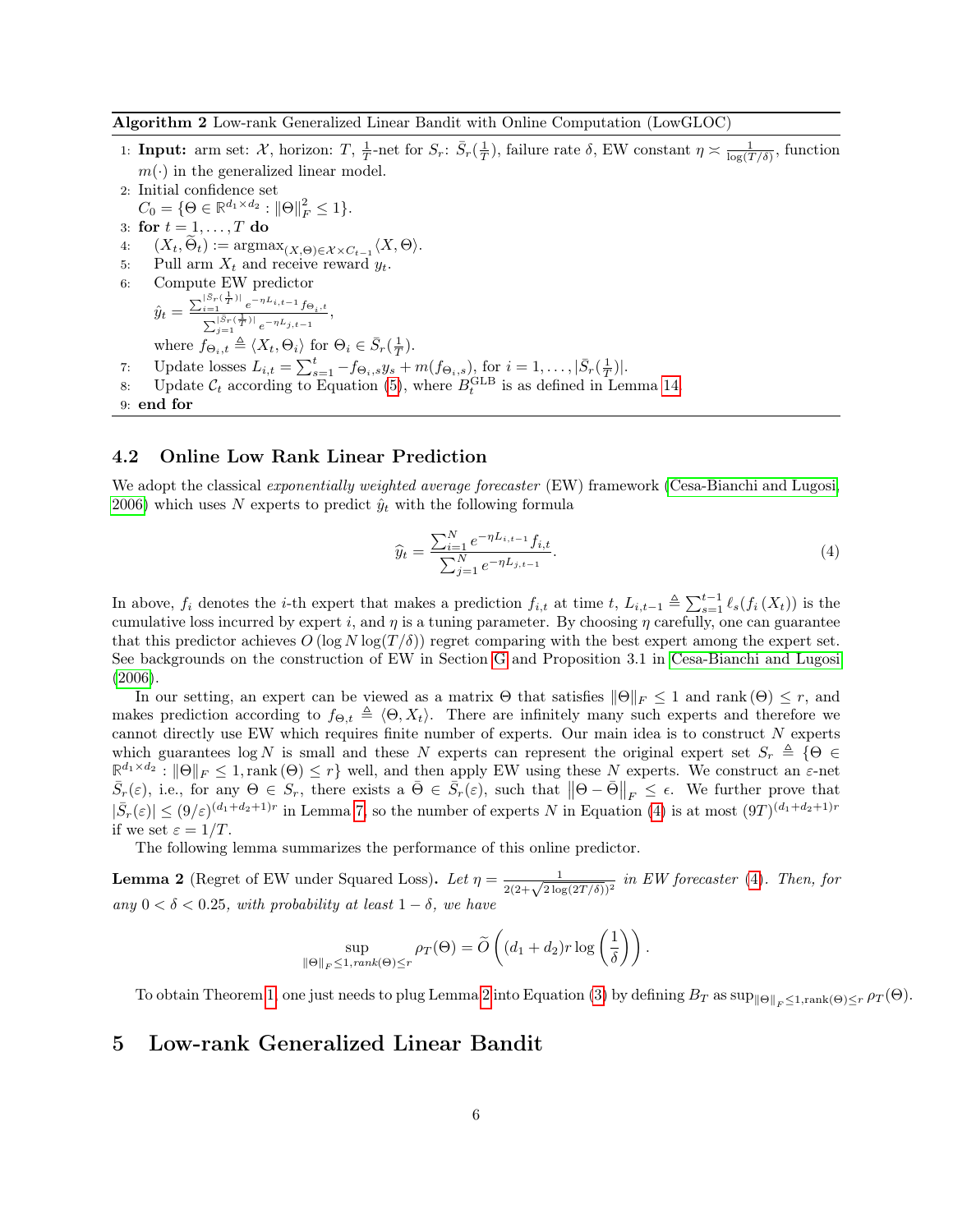We also study the low-rank generalized linear bandit setting. The main structure of our algorithm LowGLOC (Algorithm [2\)](#page-5-2) is similar to LowLOC, so we focus on the key differences in this section.

We still use EW to perform online predictions, but instead of the squared loss, we use negative log likelihood (NLL) loss  $\ell_s(\hat{y}_s) = -\hat{y}_s y_s + m(\hat{y}_s)$  to construct the forecaster in Equation [\(4\)](#page-5-1), where  $m(\cdot)$  is as defined in Section [3.](#page-2-0) Therefore, the performance of EW using NLL loss relative to a fixed linear predictor Θ is measured by:

$$
\rho_T^{\text{GLB}}(\Theta) = \left(\sum_{t=1}^T -\hat{y}_t y_t + m(\hat{y}_t)\right) - \left(\sum_{t=1}^T -\langle \Theta, X_t \rangle y_t + m(\langle \Theta, X_t \rangle) \right).
$$

If there exists a non-decreasing sequence  ${B_t^{\text{GLB}}}_{t=1}^T$  such that  $\sup_{\|\Theta\|_F \leq 1, \text{rank}(\Theta) \leq r} \rho_t^{\text{GLB}}(\Theta) \leq B_t^{\text{GLB}}$ , we construct  $C_t^{\text{GLB}}$  in the following way:

<span id="page-6-0"></span>
$$
\mathcal{C}_t^{\text{GLB}} = \{ \Theta \in \mathbb{R}^{d_1 \times d_2} : \|\Theta\|_F^2 + \sum_{s=1}^t (\hat{y}_s - \langle \Theta^*, X_s \rangle)^2 \le \beta_t^{\text{GLB}}(\delta) \},
$$
\n(5)

where

$$
\beta_t^{\text{GLB}}(\delta) = 2 + \frac{4}{\kappa_{\mu}} B_t^{\text{GLB}} + \frac{32L_{\mu}}{\kappa_{\mu}^2} \log \left( \left( \sqrt{L_{\mu}} \sqrt{\frac{8}{\kappa_{\mu}^2}} + \sqrt{\frac{2}{\kappa_{\mu}}} B_t^{\text{GLB}} + 1 \right) \frac{1}{\delta} \right),
$$

and  $\delta$  is the failure probability.

Lemma [12](#page-15-0) guarantees that the true parameter  $\Theta^*$  is contained in  $\bigcap_{t\geq 1} C_t^{\text{GLB}}$  with high probability. Lemma [13](#page-16-0) further guarantees that the overall regret of LowGLOC satisfies

$$
R_T = \widetilde{O}(\sqrt{d_1 d_2 \beta_{T-1}^{\text{GLB}}(\delta) T}) = \widetilde{O}((d_1 + d_2) \sqrt{B_T^{\text{GLB}} T/\kappa_\mu}).
$$

Following the online-to-confidence-set conversion idea as used in LowLOC, we prove that

$$
B_T^{\text{GLB}} = O\left(\frac{L_{\mu}^2 + c_{\mu}^2}{\kappa_{\mu}}(d_1 + d_2)r \log T \log\left(\frac{T}{\delta}\right)\right)
$$

in Lemma [14.](#page-17-0)

We next present the regret of LowGLOC in the following theorem, which can be easily achieved by plugging Lemma [14](#page-17-0) into Lemma [13](#page-16-0) as described in above paragraph.

<span id="page-6-1"></span>**Theorem 3** (Regret of LowGLOC). For  $\forall \delta \in (0, 0.25]$ , with probability at least  $1 - \delta$ , Algorithm [2](#page-5-2) achieves regret:

$$
R_T = \widetilde{O}\left((d_1+d_2)^{3/2}\sqrt{\frac{L_\mu^2 + c_\mu^2}{\kappa_\mu^2}rT\log\left(\frac{1}{\delta}\right)}\right).
$$

To the best of our knowledge, this is the first algorithm that achieves  $o(d_1d_2)$ √ T) regret bound for low-rank GLM bandits.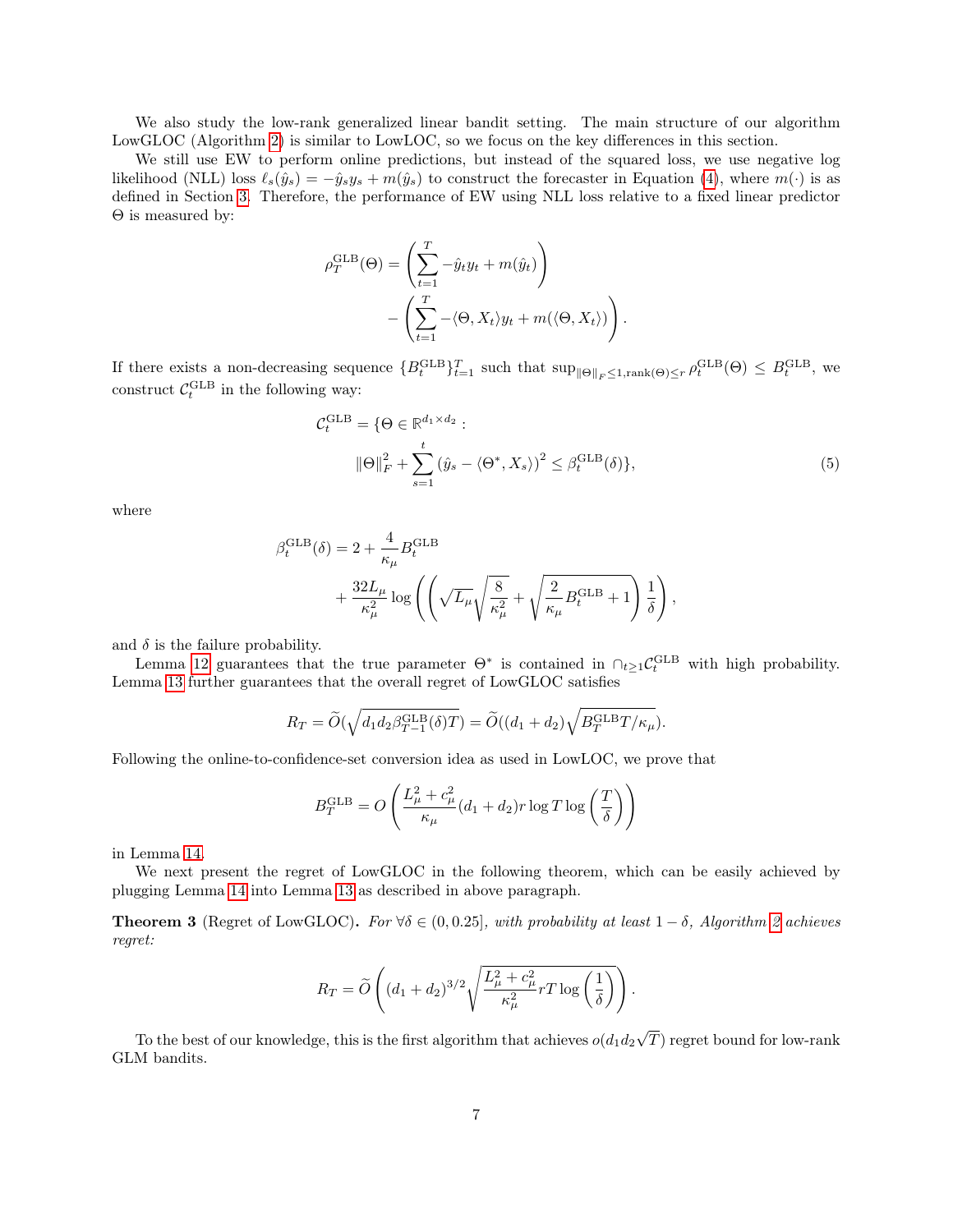#### <span id="page-7-1"></span>Algorithm 3 Low Rank Explore Subspace Then Refine (LowESTR)

- 1: Input: arm set  $\mathcal{X}$ , time horizon T, exploration length  $T_1$ , rank r of  $\Theta^*$ , spectral bound  $\omega_r$  of  $\Theta^*$ , sampling distribution for stage 1: D; parameters for LowOFUL in stage 2:  $B, B_{\perp}, \lambda, \lambda_{\perp}$ .
- 2: Stage 1: Explore the Low Rank Subspace
- 3: Pull  $X_t \in \mathcal{X}$  according to distribution D and observe reward  $Y_t$ , for  $t = 1, \ldots, T_1$ .
- 4: Solve  $\Theta$  using the problem below:

<span id="page-7-3"></span>
$$
\widehat{\Theta} = \operatorname{argmin}_{\Theta \in \mathbb{R}^{d_1 \times d_2}} \frac{1}{2T_1} \sum_{t=1}^{T_1} \left( Y_t - \langle X_t, \Theta \rangle \right)^2 + \lambda_{T_1} \left\| \Theta \right\|_{\text{nuc}}.
$$
\n(6)

- 5: Let  $\widehat{\Theta} = U \widehat{S} V^T$  be the SVD of  $\widehat{\Theta}$ . Take the first r columns of U as  $\widehat{U}_2$ , the first r rows of V as  $\widehat{V}$ . Let  $\hat{U}_\perp$  and  $\hat{V}_\perp$  be orthonormal bases of the complementary subspaces of  $\hat{U}$  and  $\hat{V}$ .
- 6: Stage 2: Refine Standard Linear Bandit Algorithm
- 7: Rotate the arm feature set:  $\mathcal{X}' := \{[\hat{U} \ \hat{U}_\perp]^T X [\hat{V} \ \hat{V}_\perp] : X \in \mathcal{X}\}.$
- 8: Define a vectorized arm feature set so that the last  $(d_1-r)(d_2-r)$  components are from the complementary subspaces:

$$
{\mathcal X'}_{\mathrm{vec}}:=\{\mathrm{vec}(X'_{1:r,1:r});\mathrm{vec}(X'_{r+1:d_1,1:r});\mathrm{vec}(X'_{1:r,r+1:d_2});\mathrm{vec}(X'_{r+1:d_1,r+1:d_2}):X'\in{\mathcal X}'\}.
$$

9: For  $T_2 = T - T_1$  rounds, invoke LowOFUL (Algorithm [4\)](#page-8-0) with arm set  $\mathcal{X}'_{\text{vec}}$ , the low dimension  $k =$  $(d_1 + d_2)r - r^2$  and  $\gamma(T_1) \asymp \frac{(d_1 + d_2)^3 r}{T_1 \omega_r^2}$ ,  $B, B_\perp, \lambda, \lambda_\perp$ .

### <span id="page-7-0"></span>6 An Efficient Algorithm for the Linear Case

At every round, LowLOC and LowGLOC need to calculate exponentially weighted predictions, which involves calculating weights of the covering of low-rank matrices. These approaches have high computation complexity even though their regret is ideal. In this section, we propose a computationally efficient method LowESTR (Algorithm [3\)](#page-7-1) that also achieves  $\widetilde{O}((d_1 + d_2)^{3/2}\sqrt{rT})$  regret under mild assumptions on the action set X as follows.

<span id="page-7-2"></span>**Assumption 2.** There exists a sampling distribution D over  $\mathcal{X}$  with covariance matrix  $\Sigma$ , such that  $\lambda_{min}(\Sigma) \approx \frac{1}{d_1d_2}$  and D is sub-Gaussian with parameter  $\sigma^2 \approx \frac{1}{d_1d_2}$ . (see Definition [1](#page-18-0) in Section [C](#page-18-1) for the definition of sub-Gaussian random matrices.)

This assumption is easily satisfied in many arm sets. To guarantee the existence of above sampling distribution D, we only need the convex hull of a subset of arms  $\mathcal{X}_{sub} \subset \mathcal{X}$  contains a ball with radius  $R \leq 1$ , which does not scale with  $d_1$  or  $d_2$ . For example, if X is the Euclidean unit ball/sphere in  $\mathbb{R}^{d_1 \times d_2}$ , we can simply set D to be the uniform distribution over  $\mathcal{X}$ . Notably, different choices of D satisfying Assumption [2](#page-7-2) do not affect the overall regret.

We extend the two-stage procedure "Explore Subspace Then Refine (ESTR)" proposed by [Jun et al.](#page-11-0) [\(2019\)](#page-11-0). In stage 1, ESTR estimates the row and column subspaces of Θ<sup>∗</sup> . In stage 2, ESTR transforms the original problem into a  $d_1d_2$ -dimensional linear bandit problem and invokes LowOFUL algorithm (Algo-rithm [4\)](#page-8-0) [\(Jun et al., 2019\)](#page-11-0), which leverages the estimated row/column subspaces of  $\Theta^*$ .

#### 6.1 Description for LowESTR

LowESTR also proceeds with the two-stage framework as ESTR, but we use different estimation method in stage 1.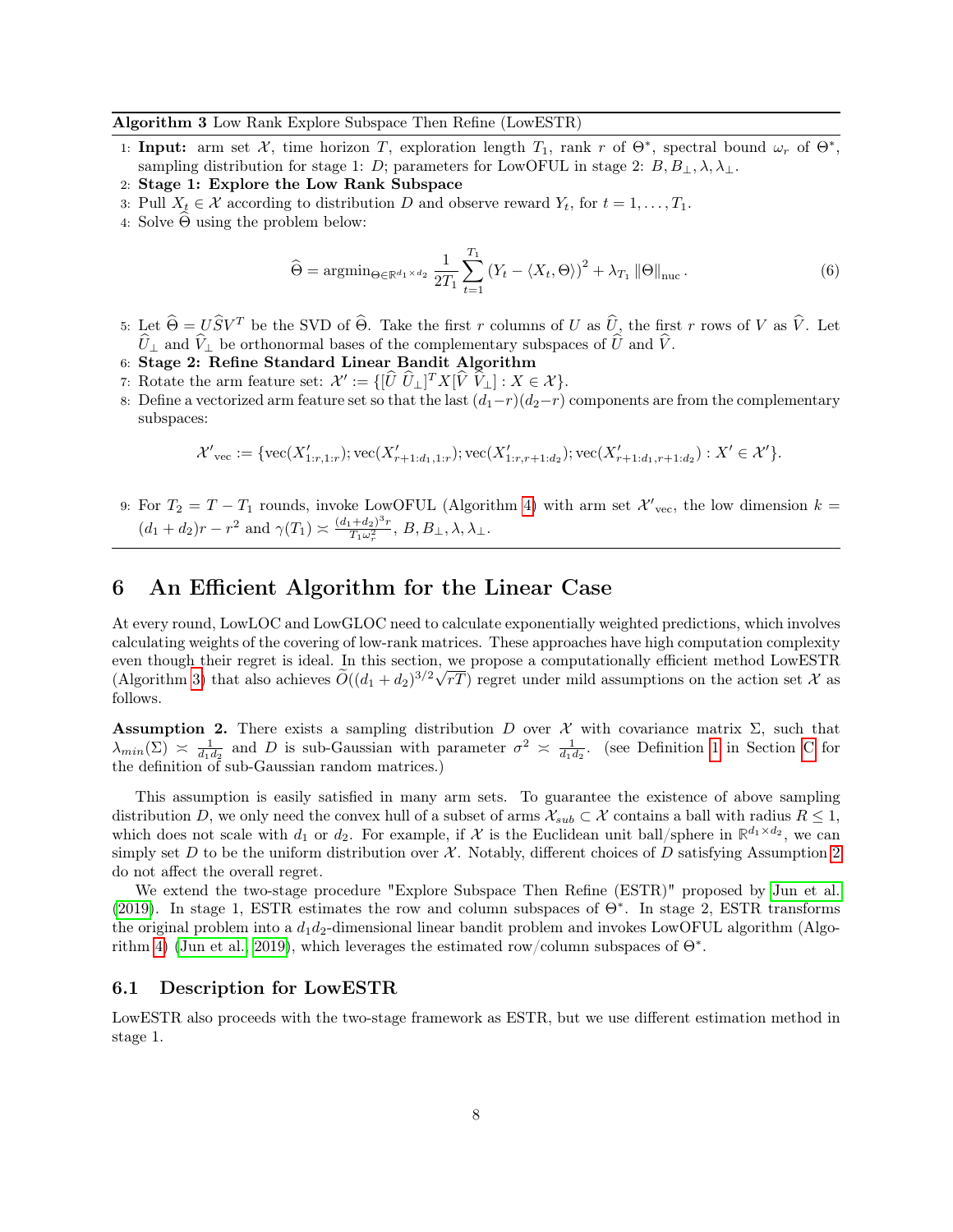<span id="page-8-0"></span>Algorithm 4 LowOFUL [\(Jun et al., 2019\)](#page-11-0)

1: **Input:**  $T, k$ , arm set  $A \subset \mathbb{R}^{d_1 \times d_2}$ , failure rate  $\delta$  and positive constants  $B, B_{\perp}, \lambda, \lambda_{\perp}$ .

2:  $\Lambda = \text{diag}(\lambda, \ldots, \lambda, \lambda_{\perp}, \ldots, \lambda_{\perp}),$  where  $\lambda$  occupies the first k diagonal entries.

3: for  $t = 1, \ldots, T$  do

- 4: Compute  $a_t = \operatorname{argmax}_{a \in \mathcal{A}} \operatorname{max}_{\theta \in \mathcal{C}_{t-1}} \langle \theta, a \rangle$ .
- 5: Pull arm  $a_t$  and receive reward  $y_t$ . 6: Update  $C_t = \{ \theta : ||\theta - \hat{\theta}||_{V_t} \leq \sqrt{\beta_t} \},$ where  $\sqrt{\beta_t} = \sqrt{\log \frac{|V_t|}{|\Lambda|\delta^2}} +$  $^t$  $\overline{\lambda}B + \sqrt{\lambda_{\perp}}B_{\perp},$  $V_t = \Lambda + \sum_{s=1}^t a_t a_t^T,$  $\hat{\theta}_t = (\Lambda + A^T A)^{-1} A^T \mathbf{y}.$ (Here  $A = [a_1^T; \dots; a_t^T]$  and  $\mathbf{y} := [y_1, \dots, y_t]^T$ ). 7: end for

Stage 1. We are inspired by a line of work on low-rank matrices recovery using nuclear-norm penalty with squared loss [\(Wainwright, 2019\)](#page-12-1). The learner pulls arm  $X_t \in \mathcal{X}$  according to distribution D and observes the reward  $y_t$  up to a horizon  $T_1$ , then uses  $\{X_t, y_t\}_{t=1}^{T_1}$  to solve a nuclear-norm penalized least square problem in [\(6\)](#page-7-3) and receives an estimated  $\widehat{\Theta}$  for  $\Theta^*$ . Notably, instead of invoking an NP-hard problem in stage 1 as ESTR, the optimization problem [\(6\)](#page-7-3) in LowESTR is convex and thus can be solved easily using standard gradient based methods. Assumption [2](#page-7-2) guarantees  $\left\|\widehat{\Theta} - \Theta^*\right\|$ 2  $\frac{d}{F} \approx \frac{(d_1+d_2)^3r}{T_1}$  $\frac{H(42)^{r}r}{T_1}$  in Theorem [16](#page-19-0) (Section [E\)](#page-22-0). We get the estimated row/column subspaces of  $\Theta^*$  simply by running an SVD step.

Stage 2. In stage 2, we apply LowOFUL algorithm (Algorithm [4\)](#page-8-0) proposed by [Jun et al.](#page-11-0) [\(2019\)](#page-11-0) in our setting. The key idea is reducing the problem to linear bandit and utilizing the estimated subspaces in the standard linear bandit method OFUL [\(Abbasi-Yadkori et al., 2011\)](#page-10-1).

We now present the overall regret of Algorithm [3.](#page-7-1)

<span id="page-8-2"></span>**Theorem 4** (Regret of LowESTR for Low Rank Bandit). Suppose we run LowESTR in stage 1 with  $T_1 \approx$  $(d_1+d_2)^{3/2}\sqrt{rT} \frac{1}{\omega_r}$  and  $\lambda_{T_1}^2 \asymp \frac{1}{T_1 \min\{d_1,d_2\}}$ . We invoke LowOFUL (Algorithm [4\)](#page-8-0) in stage 2 with  $k=$  $r(d_1+d_2-r), \ \lambda_\perp=\frac{T_2}{k\log(1+T_2/\lambda)},\ B=1,\ B_\perp=\gamma(T_1),\ and\ the\ rotated\ arm\ sets\ \mathcal{X}_{vec}'$  defined in Algorithm [3,](#page-7-1) the overall regret of LowESTR is, with prob at least  $1-2\delta$ ,

$$
R_T = \widetilde{O}\left((d_1+d_2)^{3/2}\sqrt{rT}\frac{1}{\omega_r}\right).
$$

We believe that this "Explore-Subspace-Then-Refine" framework can also be extended to the generalized linear setting. In stage 1, an M-estimator that minimizes the negative log-likelihood plus nuclear norm penalty [\(Fan et al., 2019\)](#page-11-16) can be used instead, while in stage 2, one can revise a standard generalized linear bandit algorithm such as GLM-UCB [\(Filippi et al., 2010\)](#page-11-6) by leveraging the low-rank knowledge in the same way as LowOFUL. We leave this extension for future work.

#### 6.2 Computational Complexity

Before we end this section, we note that the computational complexity of LowESTR is polynomial in the relevant quantities.

<span id="page-8-1"></span>Proposition 5 (Computational complexity of LowESTR). The computational complexity of LowESTR (Algorithm [3\)](#page-7-1) is at most

$$
O\left(d_1d_2(d_1+d_2)^3rT/\omega_r^2+d_1^2d_2^2T^2+d_1^3d_2^3T\right).
$$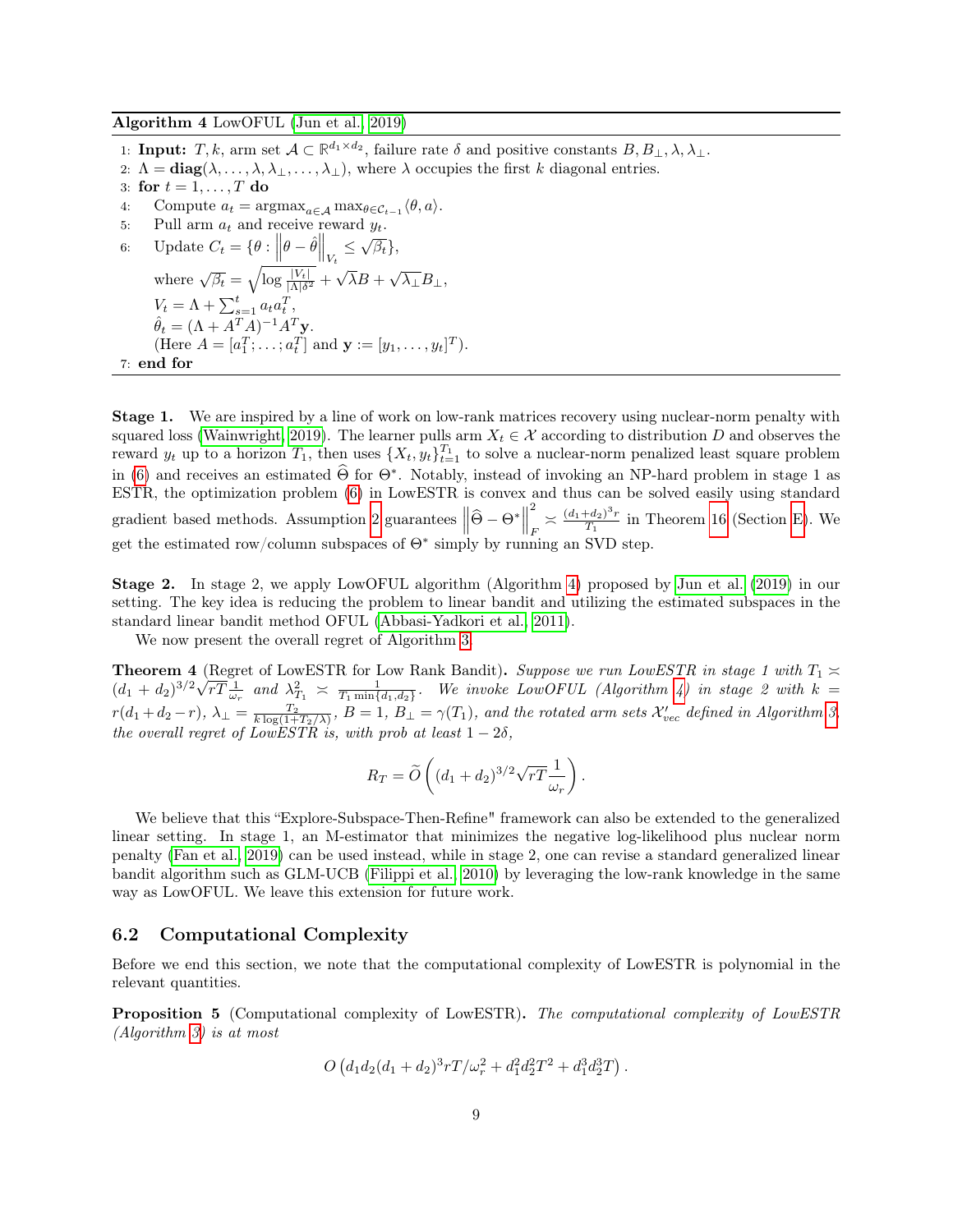In stage 1, we solve a convex optimization problem with unknown  $\Theta \in \mathbb{R}^{d_1 \times d_2}$  using subgradient method, of which the complexity is  $O(T_1d_1d_2/\epsilon^2)$  ( $\epsilon$  refers to the target accuracy). The complexity of the SVD step at the end of stage 1 is  $O(d_1d_2\min\{d_1, d_2\}).$ 

In stage 2, LowOFUL algorithm (Algorithm [4\)](#page-8-0) dominates the computational complexity. In iteration t of LowOFUL, usually  $a_t = \text{argmax}_{a \in \mathcal{A}} \max_{\theta \in \mathcal{C}_{t-1}} \langle \theta, a \rangle$  can be solved with an oracle in constant time, the complexity of least square estimation is  $O(d_1^2 d_2^2 t + d_1^3 d_2^3)$  due to matrix multiplication and Cholesky factorization. Thus, in  $T_2 \leq T$  iterations, the computational complexity of stage 2 is at most  $O(d_1^2d_2^2T^2 +$  $d_1^3 d_2^3 T$ .

Combining the complexity results in two stages, taking the target accuracy  $\epsilon = 1/\sqrt{T_1}$  and  $T_1 =$ Combining the complexity results in two stages, taking the target accuracy  $e = 1/\sqrt{11}$  and  $T_1 = O((d_1 + d_2)^{3/2}\sqrt{rT} \frac{1}{\omega_r})$  as stated in Theorem 4, the overall computational complexity in Proposition [5](#page-8-1) is achieved.

### <span id="page-9-0"></span>7 Lower Bound for Low-rank Linear Bandit

In this section, we discuss the regret lower bound of the low-rank linear bandit model. Suppose  $d_1 = d_2 = d$ , In this section, we discuss the regret lower bound of the low-rank linear bandit model. Suppose  $a_1 = a_2 = a$ , we first present a  $\Omega(dr\sqrt{T})$  lower bound, which is a straightforward extension of the linear bandit lower bound [\(Lattimore and Szepesvári, 2018\)](#page-11-17).

<span id="page-9-1"></span>**Theorem 6** (Lower Bound). Assume  $dr \leq 2T$  and let  $\mathcal{X} = \{X \in \mathbb{R}^{d \times d} : ||X||_F \leq 1\}$ . Then  $\exists \Theta \in \mathbb{R}^{d \times d}$ , where  $\|\Theta\|_F^2 \leq \frac{d^2r^2}{128T}$  $\frac{d^2r^2}{128T}$ , rank $(\Theta) \leq r$ , s.t.

$$
\mathbb{E}[R_T(\Theta)] = \Omega(dr\sqrt{T}).
$$

Above bound is tight when  $r = d$  as it matches with the standard  $d^2$ -dimensional linear bandit lower bound, but for small r, our upper bound is larger than the lower bound by a factor of  $\sqrt{d/r}$ .

Nevertheless, we conjecture that  $\Omega(d^{3/2}\sqrt{rT})$  is the correct lower bound for small r. It is well-known that Nevertheless, we conjecture that  $\Omega(d^{\sigma/2} \vee rT)$  is the correct lower bound for small r. It is well-known that the regret lower bound for sparse linear bandit problem (dimension d, sparsity s) is  $\Omega(\sqrt{sdT})$  [\(Lattimore](#page-11-17) [and Szepesvári, 2018\)](#page-11-17). Our low-rank linear bandit problem can be viewed as a  $d^2$ -dimensional linear bandit problem with dr degrees of freedom in  $\Theta^*$ . Then, using the analogue of the degrees of freedom between sparse vectors and low-rank matrices, one can plug in  $d^2$  for d and dr for s in the sparse linear bandit regret lower bound and then achieve  $\Omega(d^{3/2}\sqrt{rT})$  as our lower bound.

### <span id="page-9-2"></span>8 Experiments

In this section, we compare the performance of OFUL and LowESTR to validate that it is crucial to utilize the low-rank structure.

We run our simulation with  $d_1 = d_2 = 10, r = 1$  and  $d_1 = d_2 = 10, r = 3$ . In both settings, the true  $\Theta^* \in \mathbb{R}^{d_1 \times d_2}$  is a diagonal matrix. For  $r = 1$ , we set diag $(\Theta^*) = (0.5, 0, \ldots, 0)$  while for  $r = 3$ ,  $diag(\Theta^*) = (0.5, 0.5, 0.5, 0, \ldots, 0)$ . For arms in both settings, we draw 256 vectors from  $N(0, I_{d_1d_2})$  and standardize them by dividing their 2-norms, then we reshape all standardized  $d_1d_2$ -dimensional vectors to  $d_1 \times d_2$  matrices. We use these matrices as the arm set X. For each arm  $X \in \mathcal{X}$ , the reward is generated by  $y = \langle X, \Theta^* \rangle + \varepsilon$ , where  $\varepsilon \sim N(0, 0.01^2)$ . We run both algorithms for  $T = 3000$  rounds and repeat 100 times for each simulation setup to calculate the averaged regrets and their 1-standard deviation confidence intervals at every time step.

We leave the hyper-parameters of OFUL and LowESTR in the appendix (Section [H\)](#page-26-0). Regret comparison plots are displayed in Figure [1.](#page-10-3)

We observe that in both plots, LowESTR incurs less regret comparing to OFUL within several hundreds of time steps. Further, as we increase the rank from  $r = 1$  to  $r = 3$ , the cumulative regret gap between the two approaches becomes smaller. This phenomenon is compatible with our theory.

Other than the comparisons between OFUL and LowESTR, we also conduct simulations to see the sensitivity of LowESTR to the eigenvalue parameter  $\omega_r$ . We observe that LowESTR indeed performs better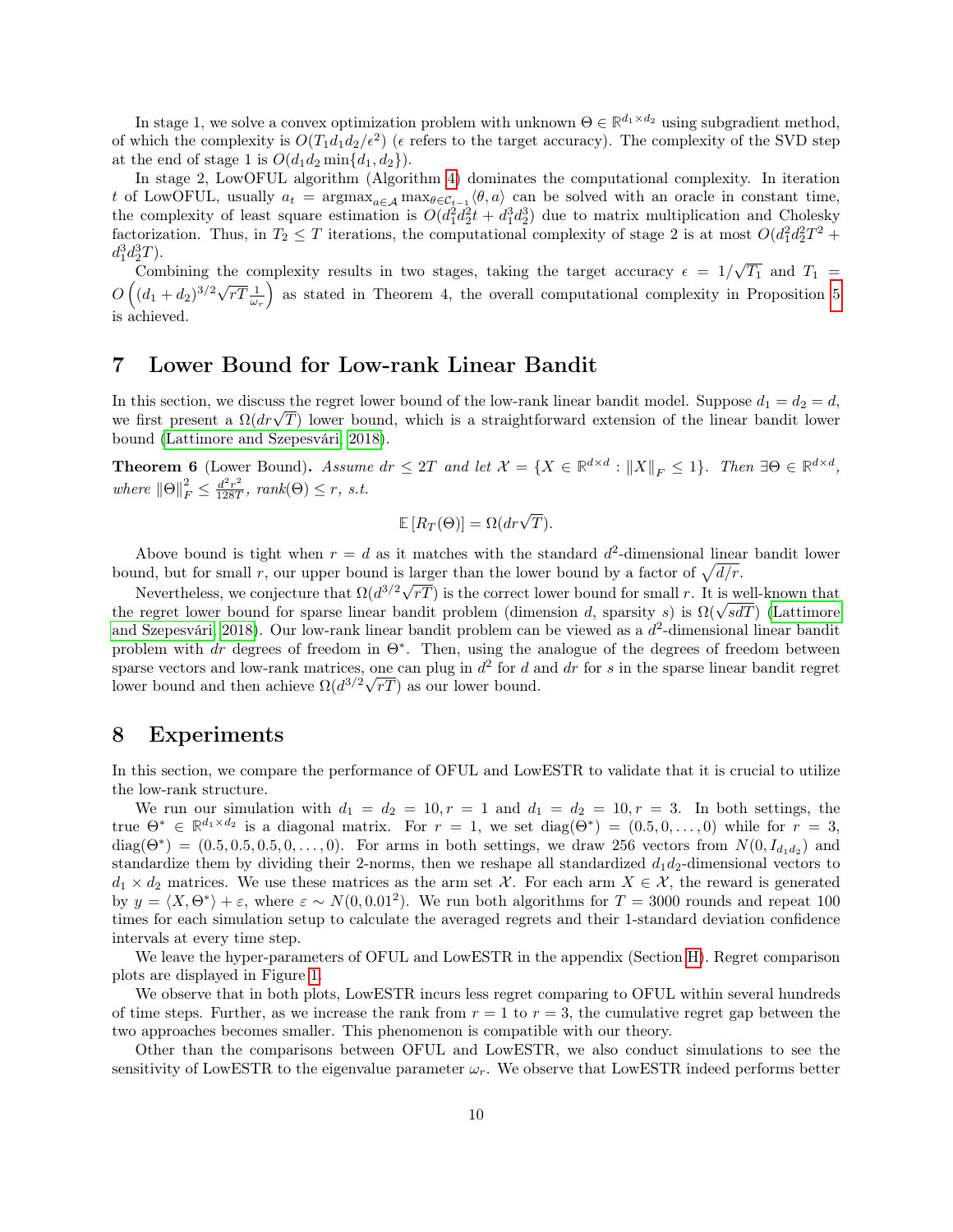<span id="page-10-3"></span>

Figure 1: Regret comparison between OFUL and LowESTR for the two settings. We plot the averaged cumulative regret in red and blue curves, and 1-standard deviation for each method within the yellow shadow area.

as  $\omega_r$  goes larger, which again matches with our theory. The detailed description and the plot for the sensitivity experiments are left to the appendix (Section [H\)](#page-26-0).

### 9 Conclusion & Future Work

In this paper, we studied the low-rank (generalized) linear bandit problem. We proposed LowLOC and LowGLOC algorithm for the linear and generalized linear setting, respectively. Both of them enjoy  $\tilde{O}((d_1 +$  $(d_2)^{3/2}\sqrt{rT}$ ) regret. Further, our efficient algorithm LowESTR achieves  $\tilde{O}((d_1+d_2)^{3/2}\sqrt{rT}/\omega_r)$  regret under mild conditions on the action set.

There are several interesting directions we left for future work. First, building on some preliminary ideas in Section [6](#page-7-0) about how to extend LowESTR to the generalized linear setting, it should be possible to obtain a similar regret bound under certain regularity conditions on the link function. Second, it will be interesting to investigate if one can design an efficient algorithm whose regret does not depend on  $1/\omega_r$ . Third, in Section [7,](#page-9-0) we argued that  $\tilde{O}((d_1 + d_2)^{3/2}\sqrt{rT})$  should be a tight lower bound. It will be nice to formally prove this.

### Acknowledgement

AT acknowledges the support of NSF CAREER grant IIS-1452099 and an Adobe Data Science Research Award.

### References

- <span id="page-10-1"></span>Abbasi-Yadkori, Y., Pál, D., and Szepesvári, C. (2011). Improved algorithms for linear stochastic bandits. In Advances in Neural Information Processing Systems, pages 2312–2320.
- <span id="page-10-0"></span>Abbasi-Yadkori, Y., Pal, D., and Szepesvari, C. (2012). Online-to-confidence-set conversions and application to sparse stochastic bandits. In Artificial Intelligence and Statistics, pages 1–9.
- <span id="page-10-2"></span>Audibert, J.-Y., Munos, R., and Szepesvári, C. (2009). Exploration–exploitation tradeoff using variance estimates in multi-armed bandits. Theoretical Computer Science, 410(19):1876–1902.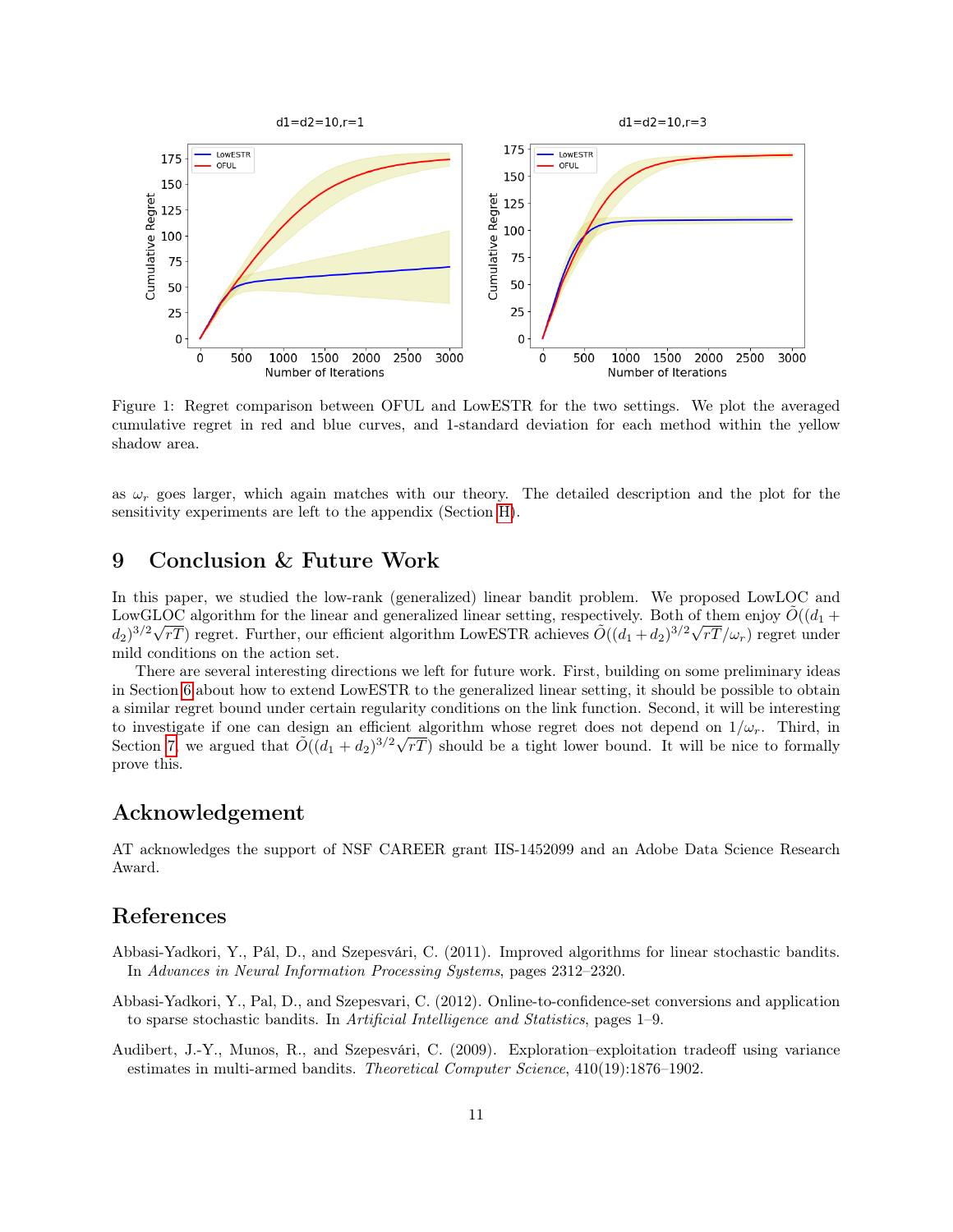- <span id="page-11-2"></span>Basri, R. and Jacobs, D. W. (2003). Lambertian reflectance and linear subspaces. IEEE transactions on pattern analysis and machine intelligence, 25(2):218–233.
- <span id="page-11-18"></span>Candes, E. J. and Plan, Y. (2011). Tight oracle inequalities for low-rank matrix recovery from a minimal number of noisy random measurements. IEEE Transactions on Information Theory, 57(4):2342–2359.
- <span id="page-11-1"></span>Candès, E. J. and Recht, B. (2009). Exact matrix completion via convex optimization. Foundations of Computational mathematics, 9(6):717.
- <span id="page-11-15"></span>Cesa-Bianchi, N. and Lugosi, G. (2006). Prediction, learning, and games. Cambridge university press.
- <span id="page-11-16"></span>Fan, J., Gong, W., and Zhu, Z. (2019). Generalized high-dimensional trace regression via nuclear norm regularization. Journal of econometrics, 212(1):177–202.
- <span id="page-11-6"></span>Filippi, S., Cappe, O., Garivier, A., and Szepesvári, C. (2010). Parametric bandits: The generalized linear case. In Advances in Neural Information Processing Systems, pages 586–594.
- <span id="page-11-12"></span>Gopalan, A., Maillard, O.-A., and Zaki, M. (2016). Low-rank bandits with latent mixtures. arXiv preprint arXiv:1609.01508.
- <span id="page-11-11"></span>Johnson, N., Sivakumar, V., and Banerjee, A. (2016). Structured stochastic linear bandits. arXiv preprint arXiv:1606.05693.
- <span id="page-11-14"></span>Jun, K.-S., Bhargava, A., Nowak, R., and Willett, R. (2017). Scalable generalized linear bandits: Online computation and hashing. In Advances in Neural Information Processing Systems, pages 99–109.
- <span id="page-11-0"></span>Jun, K.-S., Willett, R., Wright, S., and Nowak, R. (2019). Bilinear bandits with low-rank structure. In International Conference on Machine Learning, pages 3163–3172.
- <span id="page-11-10"></span>Katariya, S., Kveton, B., Szepesvári, C., Vernade, C., and Wen, Z. (2017a). Bernoulli rank-1 bandits for click feedback. arXiv preprint arXiv:1703.06513.
- <span id="page-11-8"></span>Katariya, S., Kveton, B., Szepesvari, C., Vernade, C., and Wen, Z. (2017b). Stochastic rank-1 bandits. In Artificial Intelligence and Statistics, pages 392–401.
- <span id="page-11-7"></span>Keshavan, R. H., Montanari, A., and Oh, S. (2010). Matrix completion from noisy entries. Journal of Machine Learning Research, 11(Jul):2057–2078.
- <span id="page-11-9"></span>Kveton, B., Szepesvari, C., Rao, A., Wen, Z., Abbasi-Yadkori, Y., and Muthukrishnan, S. (2017). Stochastic low-rank bandits. arXiv preprint arXiv:1712.04644.
- <span id="page-11-3"></span>Lai, T. L. and Robbins, H. (1985). Asymptotically efficient adaptive allocation rules. Advances in applied mathematics,  $6(1):4-22$ .
- <span id="page-11-13"></span>Lale, S., Azizzadenesheli, K., Anandkumar, A., and Hassibi, B. (2019). Stochastic linear bandits with hidden low rank structure. arXiv preprint arXiv:1901.09490.
- <span id="page-11-17"></span>Lattimore, T. and Szepesvári, C. (2018). Bandit algorithms. preprint.
- <span id="page-11-19"></span>Loh, P.-L. and Wainwright, M. J. (2011). High-dimensional regression with noisy and missing data: Provable guarantees with non-convexity. In Advances in Neural Information Processing Systems, pages 2726–2734.
- <span id="page-11-5"></span>McMahan, H. B., Holt, G., Sculley, D., Young, M., Ebner, D., Grady, J., Nie, L., Phillips, T., Davydov, E., Golovin, D., et al. (2013). Ad click prediction: a view from the trenches. In Proceedings of the 19th ACM SIGKDD international conference on Knowledge discovery and data mining, pages 1222–1230.
- <span id="page-11-4"></span>Richardson, M., Dominowska, E., and Ragno, R. (2007). Predicting clicks: estimating the click-through rate for new ads. In Proceedings of the 16th international conference on World Wide Web, pages 521–530.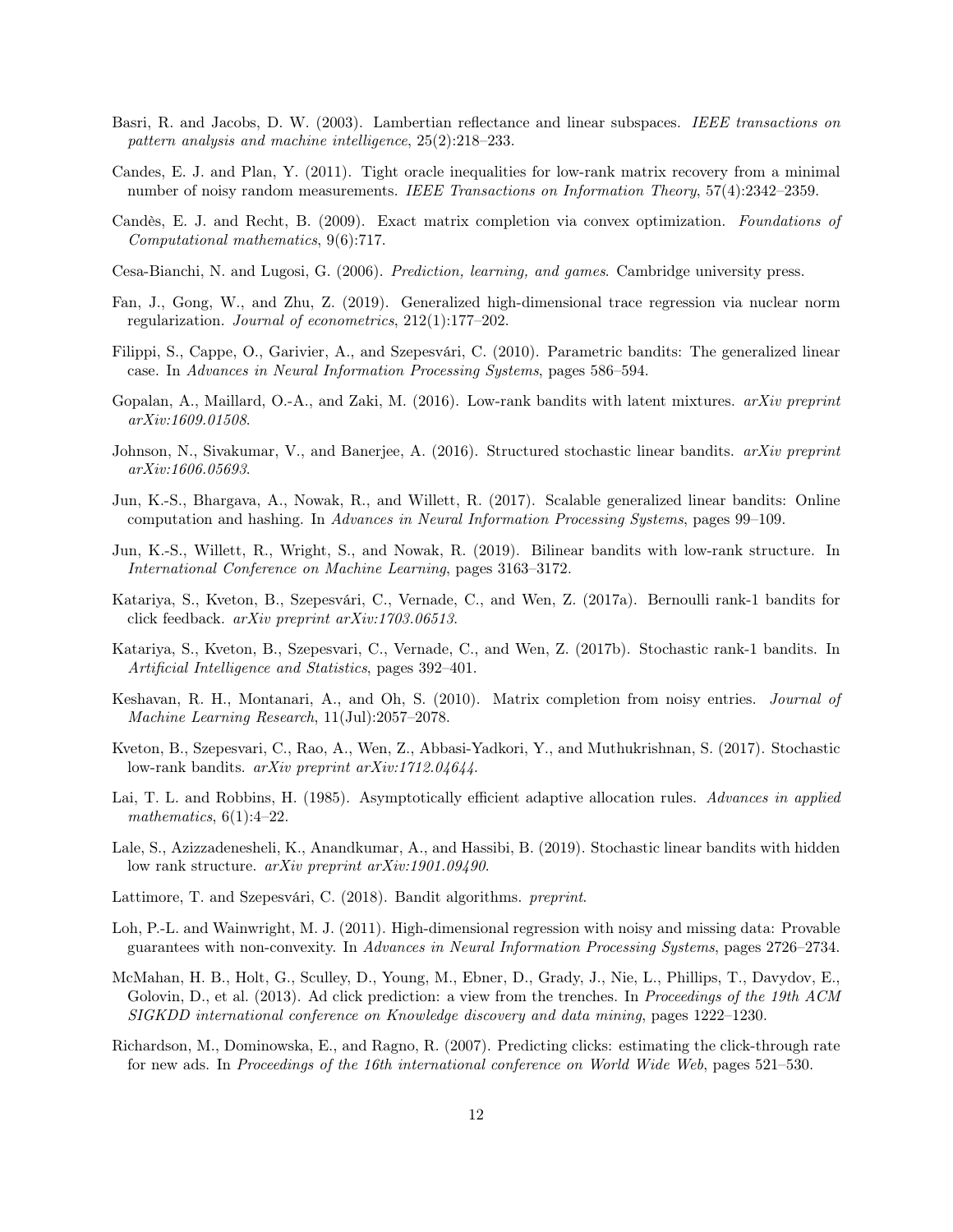<span id="page-12-1"></span>Wainwright, M. J. (2019). High-dimensional statistics: A non-asymptotic viewpoint, volume 48. Cambridge University Press.

<span id="page-12-0"></span>Wainwright, M. J. and Jordan, M. I. (2008). Graphical models, exponential families, and variational inference. Foundations and Trends@ in Machine Learning,  $1(1-2)$ :1-305.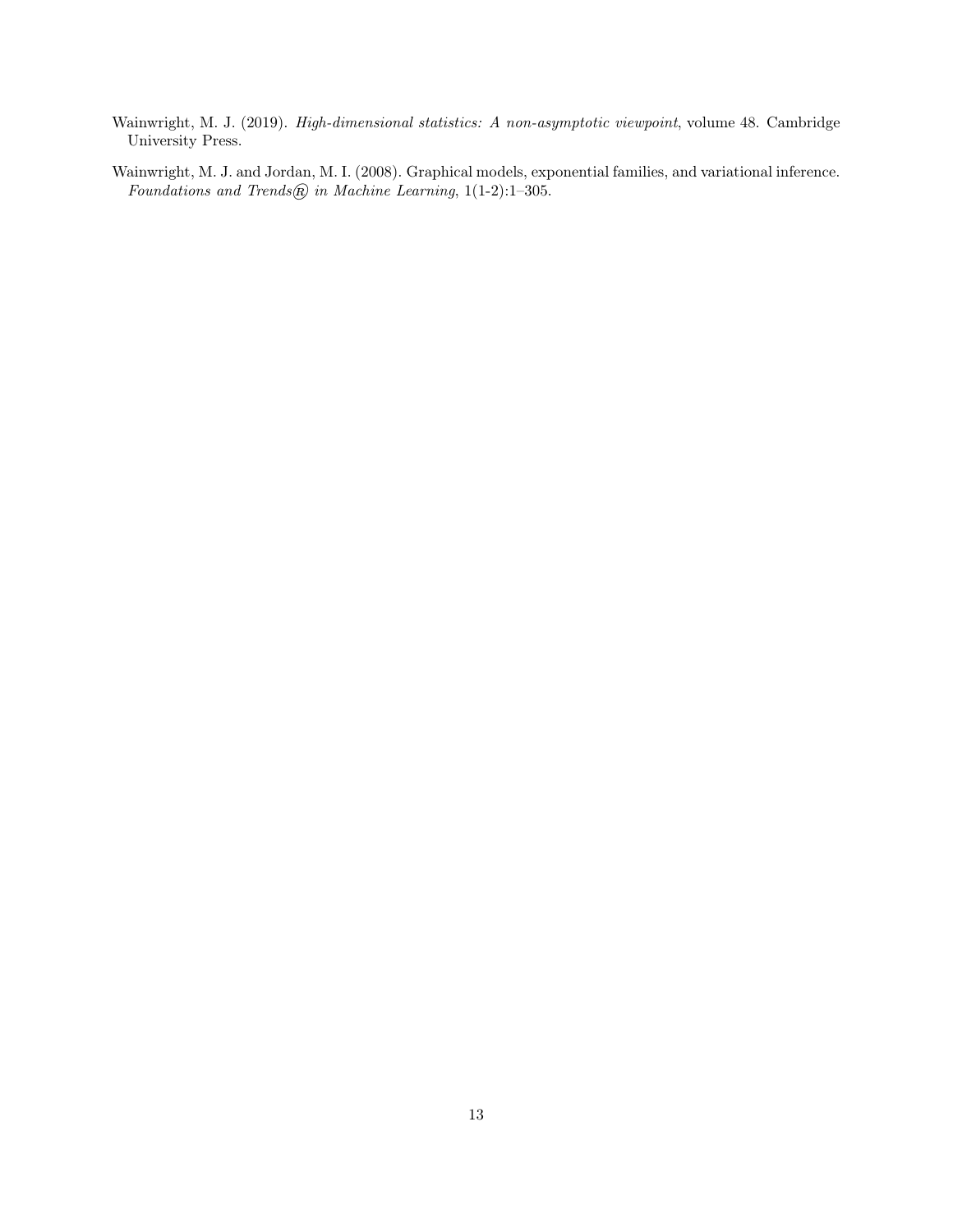### A Proof for Theorem [1](#page-3-1)

<span id="page-13-1"></span>**Lemma 7** (Covering number for low-rank matrices, modified from [\(Candes and Plan, 2011\)](#page-11-18)). Let  $S_r =$  $\{\Theta \in \mathbb{R}^{d_1 \times d_2} : rank(\Theta) \le r, \|\Theta\|_F \le 1\}$ . Then there exists an  $\epsilon$ -net  $\bar{S}_r$  for the Frobenius norm obeying

$$
|\bar{S}_r| \le (9/\epsilon)^{(d_1+d_2+1)r}.\tag{7}
$$

*Proof.* Use SVD decomposition:  $\Theta = U \Sigma V^T$  of any  $\Theta \in S_r$  obeying  $\|\Sigma\|_F \leq 1$ . We will construct an  $\epsilon$ -net for  $S_r$  by covering the set of permissible U, V and  $\Sigma$ . Let D be the set of diagonal matrices with nonnegative diagonal entries and Frobenius norm less than or equal to one. We take  $\overline{D}$  to be an  $\epsilon/3$ -net for  $\overline{D}$  with  $|\overline{D}| \leq (9/\epsilon)^r$ . Next, let  $O_{d_1,r} = \{U \in \mathbb{R}^{d_1 \times r} : U^T U = I\}$ . To cover  $O_{d_1,r}$ , we use the  $\|\cdot\|_{1,2}$  norm defined as

$$
||U||_{1,2} = \max_{i} ||U_i||_{\ell_2},
$$
\n(8)

where  $U_i$  denotes the *i*th column of  $\Theta$ . Let  $Q_{d_1,r} = \{U \in \mathbb{R}^{d_1 \times r} : ||U||_{1,2} \leq 1\}$ . It is easy to see that  $O_{d_1,r} \subset Q_{d_1,r}$  since the columns of an orthogonal matrix are unit normed. We see that there is an  $\epsilon/3$ net  $\overline{O}_{d_1,r}$  for  $O_{d_1,r}$  obeying  $|\overline{O}_{d_1,r}| \leq (9/\epsilon)^{d_1r}$ . Similarly, let  $P_{d_2,r} = \{V \in \mathbb{R}^{d_2 \times r} : V^T V = I\}$ . Define  $R_{d_2,r} = \{ V \in \mathbb{R}^{\bar{d}_2 \times r} : ||\tilde{V}||_{1,2} \leq 1 \},$  we have  $P_{d_2,r} \subset R_{d_2,r}$ . By the same argument, there is an  $\epsilon/3$ -net  $\bar{P}_{d_2,r}$ for  $P_{d_2,r}$  obeying  $|\bar{P}_{d_2,r}| \leq (9/\epsilon)^{d_2r}$ . We now let  $\bar{S}_r = \{\bar{U} \bar{\Sigma} \bar{V}^T : \bar{U} \in O_{d_1,r}, \bar{V} \in P_{d_2,r}, \bar{\Sigma} \in \bar{D}\}\$ , and remark that  $|\bar{S}_r| \leq |\bar{O}_{d_1,r}|^2 |\bar{D}| |\bar{P}_{d_2,r}| \leq (9/\epsilon)^{(d_1+d_2+1)r}$ . It remains to show that for all  $\Theta \in S_r$ , there exists  $\bar{\Theta} \in \bar{S}_r$ with  $\left\|\Theta - \bar{\Theta}\right\|_F \leq \epsilon$ .

Fix  $\Theta \in S_r$  and decompose it as  $\Theta = U\Sigma V^T$ . Then there exists  $\overline{\Theta} = \overline{U} \overline{\Sigma} \overline{V}^T \in \overline{S}_r$  with  $\overline{U} \in O_{d_1,r}$ ,  $\bar{V} \in P_{d_2,r}$ ,  $\bar{\Sigma} \in \bar{D}$  satisfying  $||U - \bar{U}||_{1,2} \leq \epsilon/3$ ,  $||V - \bar{V}||_{1,2} \leq \epsilon/3$  and  $||\Sigma - \bar{\Sigma}||_F \leq \epsilon/3$ . This gives

$$
\left\|\Theta - \bar{\Theta}\right\|_{F} = \left\|U\Sigma V^{T} - \bar{U}\bar{\Sigma}\bar{V}^{T}\right\|_{F}
$$
\n(9)

$$
= \left\| U\Sigma V^T - \bar{U}\Sigma V^T + \bar{U}\Sigma V^T - \bar{U}\bar{\Sigma}V^T + \bar{U}\bar{\Sigma}V^T - \bar{U}\bar{\Sigma}\bar{V}^T \right\|_F \tag{10}
$$

$$
\leq \| (U - \bar{U}) \Sigma V^T \|_F + \| \bar{U} (\Sigma - \bar{\Sigma}) V^T \|_F + \| \bar{U} \bar{\Sigma} (V - \bar{V})^T \|_F. \tag{11}
$$

For the first term, since  $V$  is an orthogonal matrix,

$$
\left\| (U - \bar{U}) \Sigma V^T \right\|_F^2 = \left\| (U - \bar{U}) \Sigma \right\|_F^2 \tag{12}
$$

$$
\leq \|\Sigma\|_F^2 \|U - \bar{U}\|_{1,2}^2 \leq (\epsilon/3)^2. \tag{13}
$$

Thus we have shown  $\|(U - \bar{U})\Sigma V^T\|_F \le \epsilon/3$ , by the same argument, we also have  $\|\bar{U}\bar{\Sigma}(V - \bar{V})^T\|_F \le \epsilon/3$ . For the second term,  $\left\|\bar{U}(\Sigma - \bar{\Sigma})V^T\right\|_F = \left\|\Sigma - \bar{\Sigma}\right\|_F \le \epsilon/3$ . This completes the proof.  $\Box$ 

<span id="page-13-0"></span>Lemma 8 (Online-to-Confidence-Set Conversion (adapted from Theorem 1 in [Abbasi-Yadkori et al.](#page-10-0) [\(2012\)](#page-10-0))). Suppose we feed  $\{(X_s, y_s)\}_{s=1}^t$  into an online prediction algorithm which, for all  $t \geq 0$ , admits a regret  $\sup_{\|\Theta\|_F\leq 1} \rho_t(\Theta) \leq B_t$ . Let  $\hat{y}_s$  be the prediction at time step s by the online learner. Then, for any  $\delta \in$  $(0, 0.25]$ , with probability at least  $1 - \delta$ , we have

$$
\mathbb{P}(\exists t \in \mathbb{N} \ such \ that \ \Theta_* \notin \mathcal{C}_{t+1}) \le \delta,
$$
\n
$$
(14)
$$

where we define

$$
\beta_t(\delta) = 1 + 2B_t + 32\log\left(\frac{\sqrt{8} + \sqrt{1 + B_t}}{\delta}\right)
$$
\n(15)

$$
\mathcal{C}_{t+1} = \{ \Theta \in \mathbb{R}^{d_1 \times d_2} : ||\Theta||_F^2 + \sum_{s=1}^t (\hat{y}_s - \langle \Theta, X_s \rangle)^2 \le 1 + \beta_t(\delta) \}.
$$
 (16)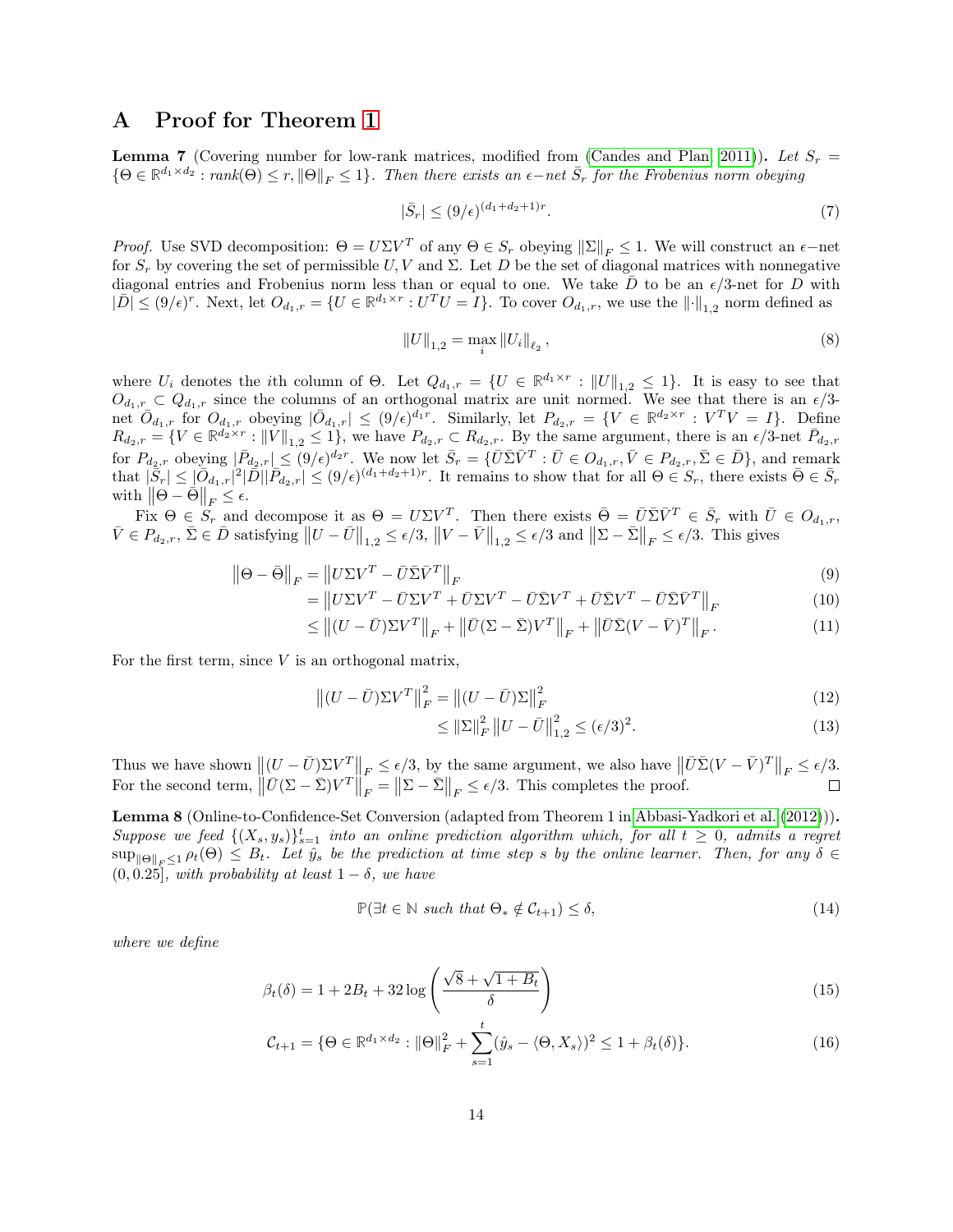<span id="page-14-0"></span>Lemma 9 (Regret of LowLOC Given Online Learner's Regret (adapted from Theorem 3 in [Abbasi-Yadkori](#page-10-0) [et al.](#page-10-0) [\(2012\)](#page-10-0))). Suppose  $\sup_{\|\Theta\|_F\leq 1, rank(\Theta)\leq r} \rho_t(\Theta) \leq B_t$ , where  $\{B_t\}_{t=1}^T$  is a non-decreasing sequence. Then, for any  $\delta \in (0, 0.25]$ , with probability at least  $1-\delta$ , for any  $T \geq 0$ , the regret of LowLOC algorithm is bounded as

$$
R_T = O\left(\sqrt{d_1 d_2 T (1 + \beta_{T-1}(\delta)) \log\left(1 + \frac{T}{d_1 d_2}\right)}\right),\tag{17}
$$

where  $\beta_t(\delta) = 1 + 2B_t + 32 \log \left( \frac{\sqrt{8} + \sqrt{1 + B_t}}{\delta} \right)$ .

<span id="page-14-2"></span>**Lemma 10** (Theorem 3.2 in [\(Cesa-Bianchi and Lugosi, 2006\)](#page-11-15)). If the loss function  $\ell(a, b)$  is exp-concave in its first argument for some  $\eta > 0$  (i.e.  $F(a) = e^{-\eta \ell(a,b)}$  is concave for all b), then the regret of the exponentially weighted average forecaster in Equation [4](#page-5-1) (used with the same value of  $\eta$ ) satisfies, for all  $y_1, \ldots, y_n \in \mathcal{Y}$ , we have  $\Phi_{\eta}(\mathbf{R}_n) \leq \Phi_{\eta}(0)$ .

<span id="page-14-1"></span>**Lemma 11** (Proposition 3.1 in [\(Cesa-Bianchi and Lugosi, 2006\)](#page-11-15)). If for some loss function  $\ell$  and for some  $\eta > 0$ , a forecaster satisfies  $\Phi_{\eta}(\mathbf{R}_n) \leq \Phi_{\eta}(\mathbf{0})$  for all  $y_1, \ldots, y_n \in \mathcal{Y}$ , then the regret of the forecaster is bounded by

$$
\widehat{L}_n - \min_{i=1,\dots,N} L_{i,n} \le \frac{\log(N)}{\eta}.\tag{18}
$$

*Proof of Lemma [2.](#page-5-0)* Let  $y_t = \langle X_t, \Theta^* \rangle + \eta_t$ . By subgaussian property, we have, for  $0 < \delta < 1$ ,

$$
P\left(\max_{t=1,\dots,T}|y_t| > 1 + \sqrt{2\log\left(\frac{2T}{\delta}\right)}\right) \le \delta. \tag{19}
$$

Let's denote above high probability event  $\left\{\max_{t=1,\dots,T} |y_t| \leq 1 + \sqrt{2\log\left(\frac{2T}{\delta}\right)} \right\}$  by G, denote the online prediction at every round by  $\hat{y}_t$ . Define the  $\varepsilon$ -covering set for  $S_r := \{\Theta : ||\Theta||_F \leq 1, \text{rank}(\Theta) \leq r\}$  by  $\overline{S}_r$ , which means, for any  $\Theta \in S_r$ , there exists a  $\overline{\Theta} \in \overline{S}_r$ , such that  $\|\Theta - \overline{\Theta}\|_F \leq \varepsilon$ . We prove that  $|\bar{S}_r| \le (9/\varepsilon)^{(d_1+d_2+1)r}$  in Lemma [7.](#page-13-1)

One can easily show that  $F(a) := e^{-\eta(a-b)^2}$  is concave in a for all  $|b| \leq 1 + \sqrt{2 \log(\frac{2T}{\delta})}$  (this holds under event G) by choosing  $\eta = \frac{1}{2(2+\sqrt{2\log(\frac{2T}{\delta})})^2}$ , since a refers to the prediction of exponential weighted average forcaster and thus we have  $|a| \leq 1$  according to the construction. So under event G, the squared loss  $\ell$  is guaranteed to be exp-concave under above  $\eta$  and Lemma [11](#page-14-1) can be applied here.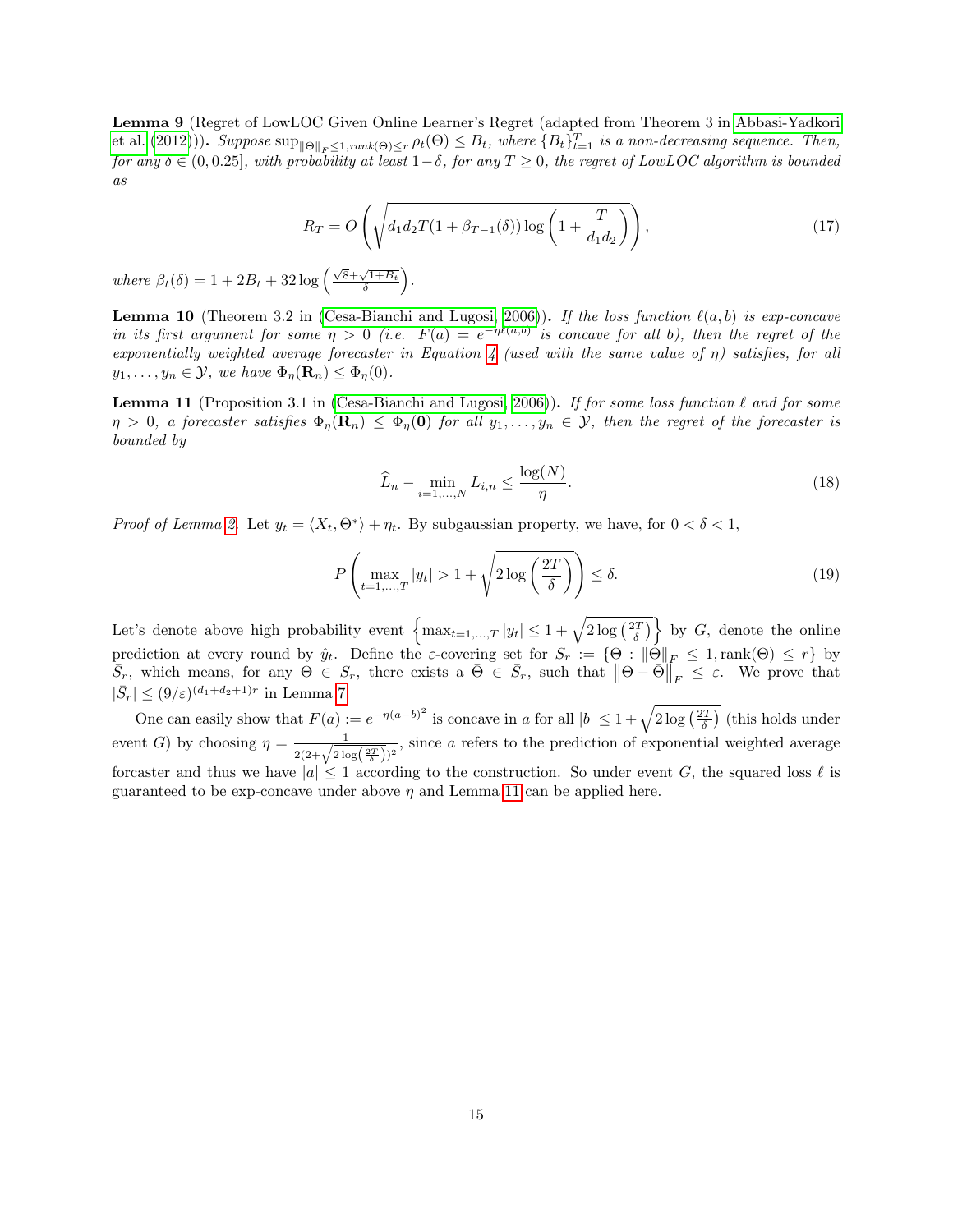We now bound the regret under event G. For an arbitrary  $\Theta \in S_r$ ,

$$
\rho_T(\Theta) = \sum_{t=1}^T \left( \ell_t(\widehat{y}_t) - \ell_t(f_{\Theta, t}) \right) \tag{20}
$$

$$
= \sum_{t=1}^{1} \left( \ell_t(\widehat{y}_t) - \ell_t(f_{\bar{\Theta},t}) + \ell_t(f_{\bar{\Theta},t}) - \ell_t(f_{\Theta,t}) \right) \text{ where } \left\| \Theta - \bar{\Theta} \right\|_F \le \epsilon, \ \bar{\Theta} \in \bar{S}_r \tag{21}
$$

$$
\leq \frac{\log|\bar{S}_r|}{\eta} + \sum_{t=1}^T \left(\ell_t(f_{\bar{\Theta},t}) - \ell_t(f_{\Theta,t})\right) \text{ by Lemma 11}
$$
\n
$$
(22)
$$

$$
= \frac{\log|\bar{S}_r|}{\eta} + \sum_{t=1}^T \left( (\langle \bar{\Theta}, X_t \rangle - y_t)^2 - (\langle \Theta, X_t \rangle - y_t)^2 \right) \tag{23}
$$

$$
\leq \frac{\log|\bar{S}_r|}{\eta} + \sum_{t=1}^T \left(2\left\|\Theta - \bar{\Theta}\right\|_F + 2y_t\left\|\Theta - \bar{\Theta}\right\|_F\right) \tag{24}
$$

$$
\leq \frac{\log|\bar{S}_r|}{\eta} + 2T\varepsilon + 2T\varepsilon\sqrt{2\log\left(\frac{2T}{\delta}\right)}\tag{25}
$$

$$
=2(d_1+d_2+1)r\log(\frac{9}{\varepsilon})\left(2+\sqrt{2\log\left(\frac{2T}{\delta}\right)}\right)^2+2T\varepsilon+2T\varepsilon\sqrt{2\log\left(\frac{2T}{\delta}\right)}
$$
(26)

$$
= O\left((d_1 + d_2)r \log(T) \log\left(\frac{T}{\delta}\right)\right) \text{ set } \varepsilon = 1/T. \tag{27}
$$

Above bounds hold for all  $\Theta \in S_r$ . This completes the proof.

Proof of Theorem [1.](#page-3-1) To obtain Theorem [1,](#page-3-1) one just needs to plug Lemma [2](#page-5-0) into Lemma [9.](#page-14-0)

# B Proof for Theorem [3](#page-6-1)

<span id="page-15-0"></span>**Lemma 12** (Online-to-Confidence-Set Conversion with NLL loss). Suppose we feed  $\{(X_s, y_s)\}_{s=1}^t$  into an online prediction algorithm which, for all  $t \geq 0$ , admits a regret under negative log likelihood (NLL) loss  $\sup_{\|\Theta\|_F\leq 1} \rho_t^{\mathbf{GLB}}(\Theta) \leq B_t$ . Let  $\hat{y}_s$  be the prediction at time step s by the online learner. Then, for any  $\delta \in (0, 0.25]$ , with probability at least  $1 - \delta$ , we have

$$
\mathbb{P}(\exists t \in \mathbb{N} \ such \ that \ \Theta^* \notin \mathcal{C}_{t+1}) \le \delta,
$$
\n
$$
(28)
$$

 $\Box$  $\Box$ 

where 
$$
C_t = \{ \Theta \in \mathbb{R}^{d_1 \times d_2} : \|\Theta\|_F + \sum_{s=1}^t (\hat{y}_s - \langle \Theta^*, X_s \rangle)^2 \leq \beta_t^{GLB}(\delta) \}
$$
 and  $\beta_t^{GLB}(\delta) = 2 + \frac{4}{\kappa_\mu} B_t + \frac{32R^2}{\kappa_\mu^2} \log \left( \frac{R \sqrt{\frac{8}{\kappa_\mu^2}} + \sqrt{\frac{2}{\kappa_\mu} B_t + 1}}{\delta} \right).$ 

*Proof.* According to the definition of  $\rho_t^{\text{GLB}}(\cdot)$ , we have

$$
B_t \ge \rho_t^{\mathbf{GLB}}(\Theta^*)\tag{29}
$$

$$
=\sum_{s=1}^{t} \ell_s(\hat{y}_s) - \ell_s(\langle \Theta^*, X_s \rangle) \tag{30}
$$

$$
\geq \sum_{s=1}^{t} (\hat{y}_s - \langle \Theta^*, X_s \rangle) \ell_s'(\langle \Theta^*, X_s \rangle) + \frac{\kappa_\mu}{2} (\hat{y}_s - \langle \Theta^*, X_s \rangle)^2 \qquad \text{(Taylor expansion of } \ell_s \text{ at } \langle \Theta^*, X_s \rangle)
$$

$$
=\sum_{s=1}^{t}(\hat{y}_s - \langle \Theta^*, X_s \rangle)(-\eta_s) + \frac{\kappa_\mu}{2}(\hat{y}_s - \langle \Theta^*, X_s \rangle)^2.
$$
\n(31)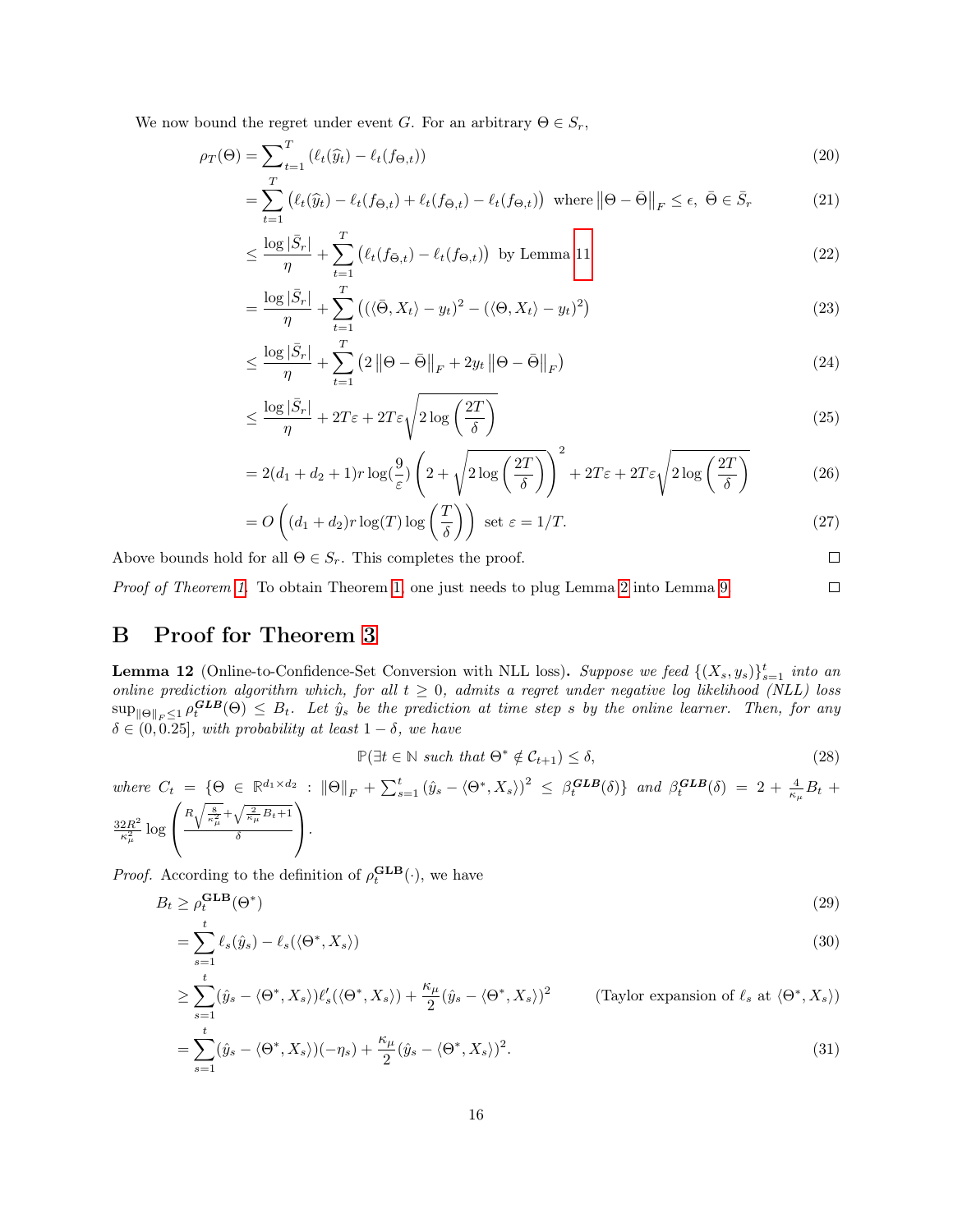Thus, rearranging the terms, we have

$$
\sum_{s=1}^{t} (\hat{y}_s - \langle \Theta^*, X_s \rangle)^2 \le \frac{2}{\kappa_{\mu}} B_t + \frac{2}{\kappa_{\mu}} \sum_{s=1}^{t} \eta_s (\hat{y}_s - \langle \Theta^*, X_s \rangle). \tag{32}
$$

The remaining proof simply follows the proof of Lemma [8.](#page-13-0) One can easily conclude that for any  $\delta \in (0, 0.25]$ , with probability at least  $1 - \delta$ 

$$
\sum_{s=1}^{t} (\hat{y}_s - \langle \Theta^*, X_s \rangle)^2 \le 1 + \frac{4}{\kappa_{\mu}} B_t + \frac{32R^2}{\kappa_{\mu}^2} \log \left( \frac{R \sqrt{\frac{8}{\kappa_{\mu}^2}} + \sqrt{\frac{2}{\kappa_{\mu}} B_t + 1}}{\delta} \right). \tag{33}
$$

Adding  $\|\Theta^*\|_F$  on both sides and using the fact that  $\|\Theta^*\|_F \leq 1$ , we complete the proof.

 $\Box$ 

<span id="page-16-0"></span>**Lemma 13** (Regret of LowGLOC Given Online Learner's Regret). Suppose  $\sup_{\|\Theta\|_F \leq 1} \rho_T^{GLB}(\Theta) \leq B_T^{GLB}$ . Then, for any  $\delta \in (0, 0.25]$ , with probability at least  $1 - \delta$ , for any  $T \ge 1$ , the regret of LowGLOC algorithm is bounded by

$$
R_T = O\left(L\sqrt{\beta_{T-1}^{GLB}(\delta) T d_1 d_2 \log\left(1 + \frac{T}{d_1 d_2}\right)}\right),\tag{34}
$$
\n
$$
\left(R\sqrt{\frac{8}{\delta} + \sqrt{\frac{2B}{\delta} C^{LB} + 1}}\right)
$$

where  $\beta_t^{\text{GLB}}(\delta) = 2 + \frac{4}{\kappa_\mu} B_t^{\text{GLB}} + \frac{32R^2}{\kappa_\mu^2}$  $\frac{2R^2}{\kappa_\mu^2}\log$  $\mathcal{L}$  $R\sqrt{\frac{8}{\kappa_{\mu}^2}}+\sqrt{\frac{2}{\kappa_{\mu}}B_t^{GLB}+1}$ δ  $\big| \forall t.$ 

*Proof.* Define  $V_{t-1} = I + \sum_{s=1}^{t-1} \text{vec}(X_s)^T \text{vec}(X_s)$  and

$$
\widehat{\Theta}_t = \operatorname{argmin}_{\Theta \in \mathbb{R}^{d_1 \times d_2}} \left( \|\Theta\|_F^2 + \sum_{s=1}^{t-1} (\widehat{y}_s - \langle \Theta, X_s \rangle)^2 \right). \tag{35}
$$

One can express  $C_{t-1}$  as

$$
\{\Theta \in \mathbb{R}^{d_1 \times d_2} : \text{vec}(\Theta - \widehat{\Theta}_t)^T V_{t-1} \text{vec}(\Theta - \widehat{\Theta}_t) + \left\| \widehat{\Theta}_t \right\|_F^2 + \sum_{s=1}^{t-1} (\hat{y}_s - \langle \Theta, X_s \rangle)^2 \le \beta_{t-1}(\delta) \}.
$$
 (36)

Thus,  $C_{t-1}$  is contained in a bigger ellipsoid

$$
C_{t-1} \subseteq \{ \Theta \in \mathbb{R}^{d_1 \times d_2} : \text{vec}(\Theta - \widehat{\Theta}_t)^T V_{t-1} \text{vec}(\Theta - \widehat{\Theta}_t) \le \beta_{t-1}(\delta) \}. \tag{37}
$$

Now consider the regret at round  $t$ ,

$$
\mu(\langle X^*, \Theta^* \rangle) - \mu(\langle X_t, \Theta^* \rangle) \le L_\mu |\langle \langle X^*, \Theta^* \rangle - \langle X_t, \Theta^* \rangle)|
$$
\n(38)

$$
\leq L_{\mu}\left(\langle X_t, \widetilde{\Theta}_t - \Theta^* \rangle\right) \tag{39}
$$

$$
\leq L_{\mu}|\langle X_t, \tilde{\Theta}_t - \hat{\Theta} \rangle| + L_{\mu}|\langle X_t, \hat{\Theta}_t - \Theta^* \rangle| \tag{40}
$$

$$
\leq 2L_{\mu}\sqrt{\beta_{t-1}(\delta)} \left\| \text{vec}(X_t) \right\|_{V_{t-1}^{-1}} \text{ (Cauchy Schwartz)} . \tag{41}
$$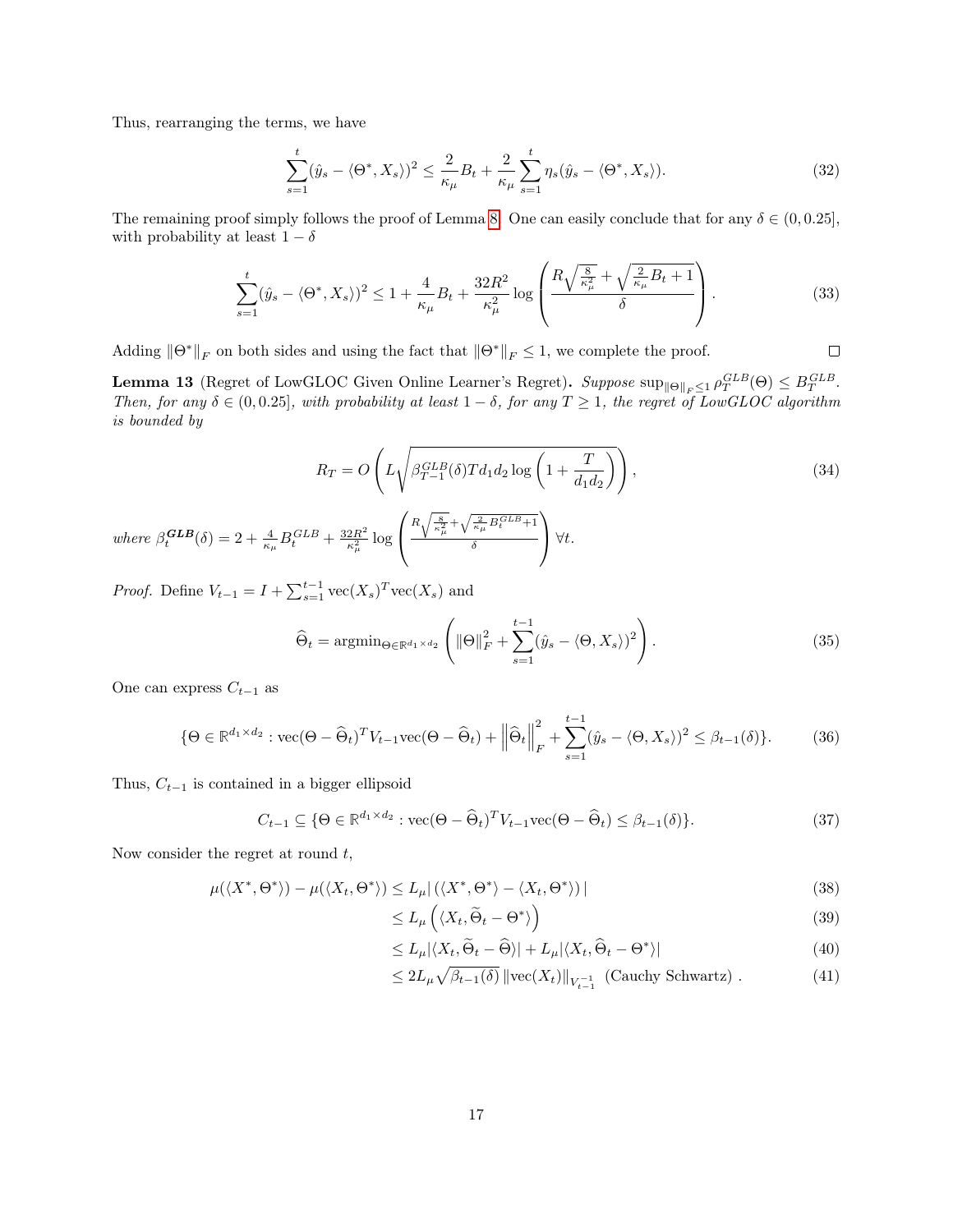Since the regret at every step cannot be bigger than 2L,

$$
R_T = \sum_{t=1}^T \mu(\langle X^*, \Theta^* \rangle) - \mu(\langle X_t, \Theta^* \rangle)
$$
\n(42)

$$
=\sum_{t=1}^{T} \min\left\{2L_{\mu}, 2L_{\mu}\sqrt{\beta_{t-1}(\delta)} \left\|\text{vec}(X_t)\right\|_{V_{t-1}^{-1}}\right\}\tag{43}
$$

$$
=2L_{\mu}\sqrt{\beta_{t-1}(\delta)}\sum_{t=1}^{T}\min\left\{\frac{1}{\beta_{t-1}(\delta)},\|\text{vec}(X_t)\|_{V_{t-1}^{-1}}\right\}\tag{44}
$$

$$
\leq 2L_{\mu}\sqrt{\beta_{t-1}(\delta)}\sqrt{T\sum_{t=1}^{T}\min\left\{\frac{1}{\beta_{t-1}(\delta)},\left\|\text{vec}(X_t)\right\|_{V_{t-1}^{-1}}\right\}}\tag{45}
$$

$$
\leq 2L_{\mu}\sqrt{\beta_{t-1}(\delta)}\sqrt{T\sum_{t=1}^{T}\min\left\{1,\left\|\text{vec}(X_t)\right\|_{V_{t-1}^{-1}}\right\}}\left(\beta_{t-1}(\delta)\text{ is greater than 1}\right) \tag{46}
$$

$$
\leq 2L_{\mu}\sqrt{\beta_{t-1}(\delta)}\sqrt{2Td_1d_2\log\left(1+\frac{T}{d_1d_2}\right)}\tag{47}
$$

$$
=O\left(L_{\mu}\sqrt{\beta_{t-1}(\delta)Td_1d_2\log\left(1+\frac{T}{d_1d_2}\right)}\right).
$$
\n(48)

<span id="page-17-0"></span>**Lemma 14** (Regret of EW under NLL Loss). Let EW parameter  $\eta := \frac{\kappa_{\mu}}{2 \pi \epsilon_0 m}$  $\frac{\kappa_{\mu}}{\left(\sqrt{2R^2\log\left(\frac{2T}{\delta}\right)}+2c_{\mu}+2L_{\mu}\right)^2}$ . Then, for

any  $0 < \delta < 1$ , with probability at least  $1 - \delta$ , the regret of EW with expert predictions  $f_{\Theta,t} = \langle \Theta, X_t \rangle$  under NLL loss satisfies

$$
B_T^{GLB} = \sup_{\|\Theta\|_F \le 1, rank(\Theta)\le r} \rho_T^{GLB}(\Theta) = O\left((d_1 + d_2)r \log T \frac{\log\left(\frac{2T}{\delta}\right)L_\mu + c_\mu^2 + L_\mu^2}{\kappa_\mu}\right)
$$
(49)

$$
= \widetilde{O}\left(\frac{L_{\mu}^2 + c_{\mu}^2}{\kappa_{\mu}}(d_1 + d_2)r\log\left(\frac{1}{\delta}\right)\right).
$$
\n(50)

*Proof.* Under generalized linear bandit model,  $y_t = \mu(\langle X_t, \Theta^* \rangle) + \eta_t$ . By subgaussian property and  $|\mu(\langle X_t, \Theta^* \rangle)| \le$  $|\mu(0)| + L_{\mu} |\langle X_t, \Theta^* \rangle| \leq c_{\mu} + L_{\mu}$ , for  $0 < \delta < 1$ , we have

$$
P\left(\max_{t=1,\dots,T}|y_t| > c_\mu + L_\mu + \sqrt{2R^2\log\left(\frac{2T}{\delta}\right)}\right) \le \delta. \tag{51}
$$

Again we denote above high probability event by G, denote the exponential weighted average forecaster at every round by  $\hat{y}_t$ . We use the same definition  $S_r$  and  $\bar{S}_r$  as last section.

We use Lemma [10](#page-14-2) and Lemma [11](#page-14-1) to bound  $\rho_T^{\text{GLB}}(\Theta)$ . Then the first step is to find a proper  $\eta > 0$  such that  $F(\hat{y}_t) := e^{\ell(\hat{y}_t, y_t)} = e^{-\eta m(\hat{y}_t) + \eta \hat{y}_t y_t}$  is concave. Taking derivatives we have,

$$
F''(\hat{y}_t) = \eta e^{-\eta m(\hat{y}_t) + \eta \hat{y}_t y_t} \left( \eta (y_t - \mu(\hat{y}_t))^2 - \mu'(\hat{y}_t) \right). \tag{52}
$$

Under event  $G$ , it's easy to show that

$$
\frac{\mu'(\hat{y}_t)}{(y_t - \mu(\hat{y}_t))^2} \ge \frac{\kappa_\mu}{\left(\sqrt{2R^2 \log\left(\frac{2T}{\delta}\right)} + 2c_\mu + 2L_\mu\right)^2},\tag{53}
$$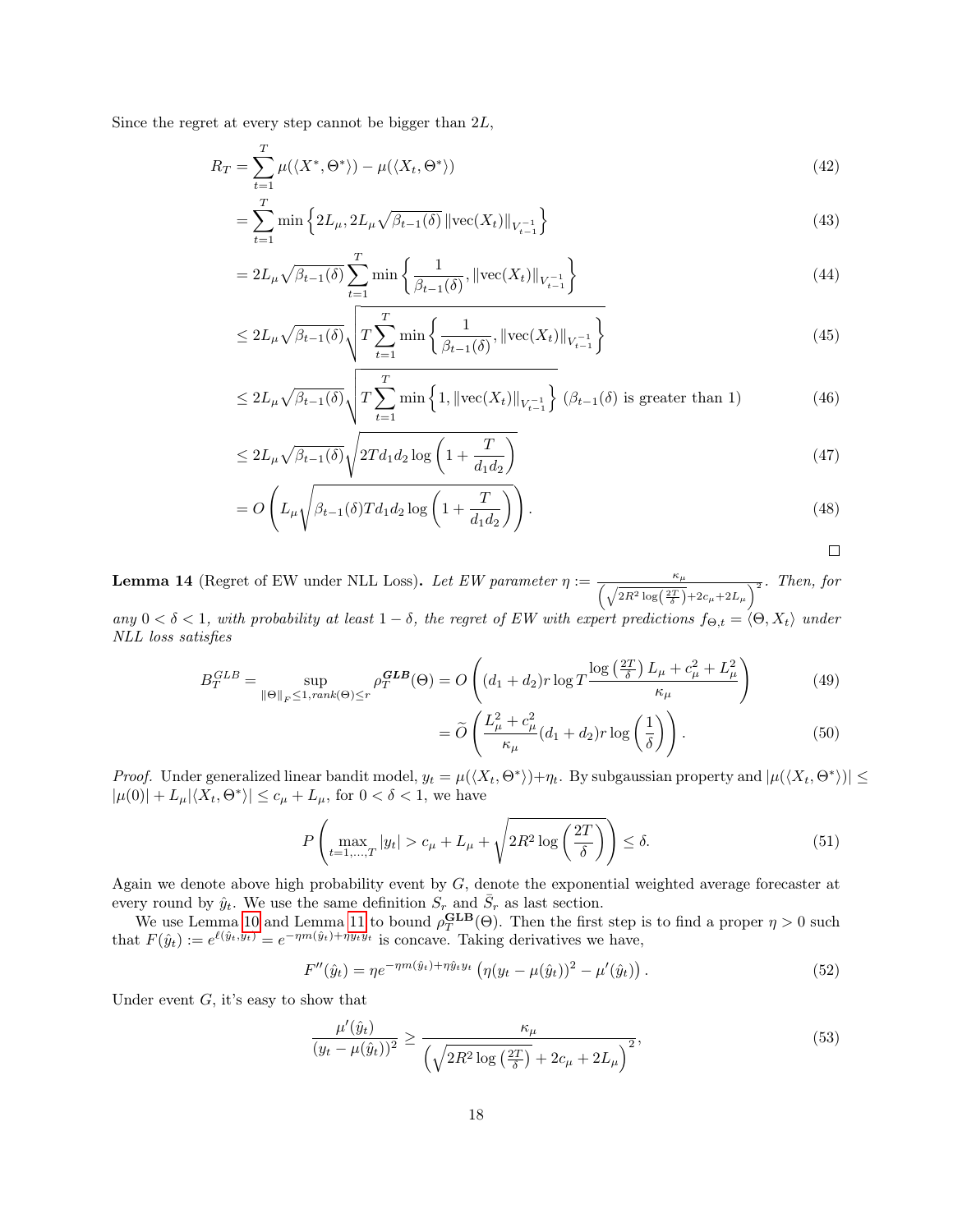since  $|\mu(\hat{y}_t)| \leq |\mu(0)| + L|\hat{y}_t| \leq c_\mu + L_\mu$ . Thus, taking  $\eta := \frac{\kappa_\mu}{\sqrt{1-\frac{2}{\kappa_\mu}}$  $\frac{\kappa_{\mu}}{\left(\sqrt{2R^2\log\left(\frac{2T}{\delta}\right)}+2c_{\mu}+2L_{\mu}\right)^2}$ ,  $F(\cdot)$  is guaranteed to be concave with probability under event G.

$$
\rho_T^{\mathbf{GLB}}(\Theta) = \sum_{t=1}^T (\ell_t(\hat{y}_t) - \ell_t(\langle \Theta, X_t \rangle))
$$
\n(54)

$$
\leq \sum_{t=1}^{I} \left( \ell_t(\hat{y}_t) - \ell_t(\langle \bar{\Theta}, X_t \rangle) + \ell_t(\langle \bar{\Theta}, X_t \rangle) - \ell_t(\langle \Theta, X_t \rangle) \right) \text{ where } \left\| \Theta - \bar{\Theta} \right\|_F \leq \varepsilon \text{ and } \bar{\Theta} \in \bar{S}_r \quad (55)
$$

$$
\leq \frac{\log|\bar{S}_r|}{\eta} + \sum_{t=1}^T \left( \ell_t(\langle \bar{\Theta}, X_t \rangle) - \ell_t(\langle \Theta, X_t \rangle) \right) \tag{56}
$$

$$
\leq \frac{\log|\bar{S}_r|}{\eta} + \sum_{t=1}^T \langle \Theta - \bar{\Theta}, X_t \rangle y_t + m(\langle \bar{\Theta}, X_t \rangle) - m(\langle \Theta, X_t \rangle) \tag{57}
$$

$$
\leq \frac{\log|\bar{S}_r|}{\eta} + \sum_{t=1}^T |y_t| \left\|\Theta - \bar{\Theta}\right\|_F + |\langle \bar{\Theta} - \Theta, X_t \rangle (c_\mu + L_\mu)| \text{ (By Taylor expansion)} \tag{58}
$$

$$
\leq (d_1 + d_2 + 1)r \log\left(\frac{9}{\varepsilon}\right) \frac{\left(\sqrt{2R^2 \log\left(\frac{2T}{\delta}\right)} + 2c_\mu + 2L_\mu\right)^2}{\kappa_\mu} \tag{59}
$$

$$
+T\left(2c_{\mu}+2L_{\mu}+\sqrt{2R^2\log\left(\frac{2T}{\delta}\right)}\right)\varepsilon\tag{60}
$$

$$
=O\left((d_1+d_2)r\log T\frac{\log\left(\frac{2T}{\delta}\right)L_{\mu}+c_{\mu}^2+L_{\mu}^2}{\kappa_{\mu}}\right),\tag{61}
$$

where we take  $\varepsilon = 1/T$ .

 $\Box$ 

 $\Box$ 

Proof for Theorem [3.](#page-6-1) One only needs to plug Lemma [14](#page-17-0) into Lemma [13.](#page-16-0)

## <span id="page-18-1"></span>C Proof for Theorem [4](#page-8-2)

The whole proof breaks down to two parts. Let  $\Theta^* = U^* S^* V^{*T}$  be the SVD of  $\Theta^*$ . In the first part, we prove the convergence of estimated matrix  $\widehat{\Theta}$  for  $\Theta^*$ ,  $\widehat{U}$  for  $U^*$ , and  $\widehat{V}$  for  $V^*$ . In the second part, we plug the convergence result into the regret guarantee for LowOFUL in [Jun et al.](#page-11-0) [\(2019\)](#page-11-0) to achieve our final result.

#### C.1 Analysis for Stage 1

In order to analyze how the estimated subspaces are close to the true subspaces, we first present the definitions for sub-Gaussian matrix and restricted strong convexity (RSC) as below.

<span id="page-18-0"></span>**Definition 1** (sub-Gaussian matrix (See [Wainwright](#page-12-1) [\(2019\)](#page-12-1))). A random matrix  $Z \in \mathbb{R}^{n \times p}$  is sub-Gaussian with parameters  $(\Sigma, \sigma^2)$  if:

- each row  $z_i^T \in \mathbb{R}^p$  is sampled independently from a zero-mean distribution with covariance  $\Sigma$ , and
- for any unit vector  $u \in \mathbb{R}^p$ , the random variable  $u^T z_i$  is sub-Gaussian with parameter at most  $\sigma$ .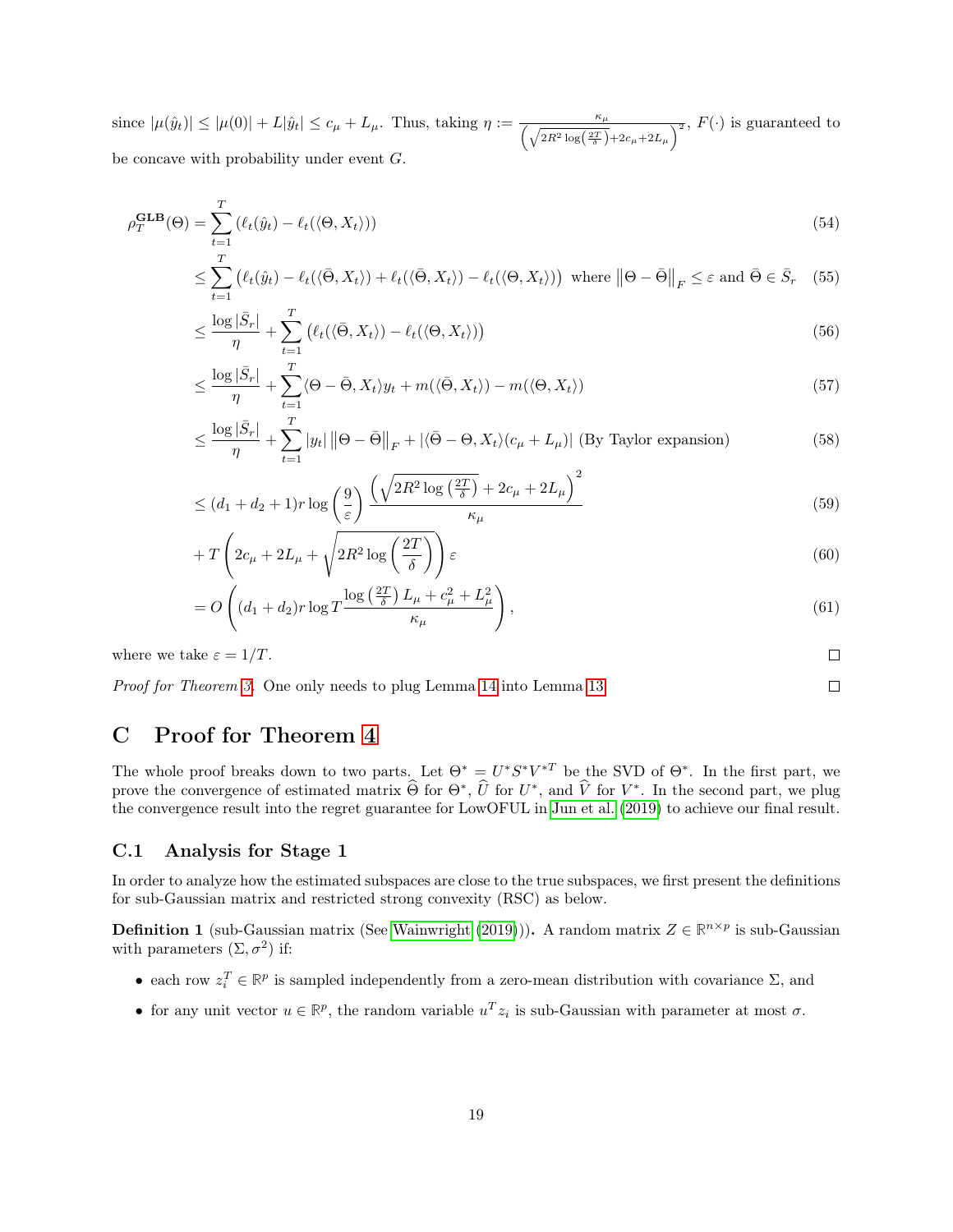<span id="page-19-3"></span>**Definition 2** (Restricted Strong Convexity (RSC) [\(Wainwright, 2019\)](#page-12-1)). For a given norm  $\lVert \cdot \rVert$ , regularizer  $\Phi(\cdot)$ , and  $X_1, \ldots, X_n \in \mathbb{R}^{d_1 \times d_2}$ , the matrix  $\widehat{\Gamma} = \frac{1}{n} \widetilde{X}^T \widetilde{X}$ , where  $\tilde{x}_i := \text{vec}(X_i)$  and  $\widetilde{X} := [\tilde{x}_1^T; \ldots; \tilde{x}_n^T]$ , satisfies a restricted strong convexity (RSC) condition with curvature  $\kappa > 0$  and tolerance  $\tau_n^2$  if

$$
\tilde{\Delta}^T \tilde{\Gamma} \tilde{\Delta} = \frac{1}{n} \sum_{t=1}^n \langle X_t, \Delta \rangle^2 \ge \kappa \left\| \Delta \right\|^2 - \tau_n^2 \Phi^2(\Delta),\tag{62}
$$

for all  $\Delta \in \mathbb{R}^{d_1 \times d_2}$ , and we denote  $\text{vec}(\Delta)$  by  $\tilde{\Delta}$ .

We prove the following theorem about distribution  $D$  (see Assumption [2\)](#page-7-2) as below, see proof in Section [D.](#page-20-0)

<span id="page-19-1"></span>**Theorem 15** (Distribution D satisfies RSC). Sample  $X_1, \ldots, X_n \in \mathbb{R}^{d_1 \times d_2}$  from X according to D, and define  $\tilde{x}_i := vec(X_i), \ \tilde{X} = [\tilde{x}_1^T; \dots; \tilde{x}_n^T] \in \mathbb{R}^{n \times d_1 d_2}$  and  $\hat{\Gamma} := \frac{1}{n} \tilde{X}^T \tilde{X}$ . Then under Assumption [2,](#page-7-2) there exists constants  $c_1, c_2 > 0$ , such that with probability  $1 - \delta$ ,

$$
\widetilde{\Theta}^T \widetilde{\Gamma} \widetilde{\Theta} = \frac{1}{n} \sum_{i=1}^n \langle X_i, \Theta \rangle^2 \ge \frac{c_1}{d_1 d_2} \left\| \Theta \right\|_F^2 - \frac{c_2 (d_1 + d_2)}{n d_1 d_2} \left\| \Theta \right\|_{nuc}^2, \forall \Theta \in \mathbb{R}^{d_1 \times d_2},\tag{63}
$$

for  $n = \Omega\left((d_1 + d_2)\log\left(\frac{1}{\delta}\right)\right)$ , where  $\widetilde{\Theta} := vec(\Theta)$ .

Theorem [15](#page-19-1) states that sampling X from  $X$  according to distribution D guarantees that the sampled arms satisfies RSC condition. We further show that under RSC condition, the estimated  $\Theta$  is guaranteed to converge to Θ at a fast rate in Theorem [16.](#page-19-0)

<span id="page-19-0"></span>**Theorem 16.** Sample  $X_1, \ldots, X_n \in \mathbb{R}^{d_1 \times d_2}$  from X according to D. Then under Assumption [2,](#page-7-2) any optimal solution to the nuclear norm optimization problem [6](#page-7-3) using  $\lambda_n \approx \frac{1}{n \min\{d_1, d_2\}} \log\left(\frac{n}{\delta}\right) \log\left(\frac{d_1+d_2}{\delta}\right)$  satisfies:

$$
\left\|\widehat{\Theta} - \Theta^*\right\|_F^2 \asymp \frac{(d_1 + d_2)^3 r}{n},\tag{64}
$$

with probability  $1 - \delta$ .

The goal of stage 1 is to estimate the row/column subspaces of  $\Theta^*$ , below corollary characterizes their convergence.

Corollary 17 (adapted from [Jun et al.](#page-11-0) [\(2019\)](#page-11-0)). Suppose we compute  $\widehat{\Theta}$  by solving the convex problem in Equation [6](#page-7-3) as an estimate of the matrix  $\Theta^*$ . After stage 1 of ESTR with  $T_1 = \Omega(r(d_1 + d_2))$  satisfying the condition of Theorem [16,](#page-19-0) we have, with probability at least  $1 - \delta$ ,

$$
\left\|\widehat{U}_{\perp}^T U^*\right\|_F \left\|\widehat{V}_{\perp}^T V^*\right\|_F \le \frac{\left\|\Theta^* - \widehat{\Theta}\right\|_F^2}{\omega_r^2} \le C\frac{\lambda_{T_1}^2 r}{\alpha_1^2 \omega_r^2} := \gamma(T_1) \asymp \frac{(d_1 + d_2)^3 r}{T_1 \omega_r^2},\tag{65}
$$

where  $\omega_r > 0$  denotes the lower bound of the r-th singular value of  $\Theta^*$  and C represents some constant.

#### C.2 Analysis for Stage 2

We present the useful lemmas proved in [Jun et al.](#page-11-14) [\(2017\)](#page-11-14) and combine them with our analysis of stage 1 to achieve the final result of Theorem [4.](#page-8-2)

<span id="page-19-2"></span>**Lemma 18** (Corollary 1 in [\(Jun et al., 2019\)](#page-11-0)). The regret of LowOFUL with  $\lambda_{\perp} = \frac{T}{k \log(1+\frac{T}{\lambda})}$  is, with probability at least  $1 - \delta$ ,

$$
\widetilde{O}\left(\left(k+\sqrt{k\lambda}B+\sqrt{T}B_{\perp}\right)\sqrt{T}\right).
$$
\n(66)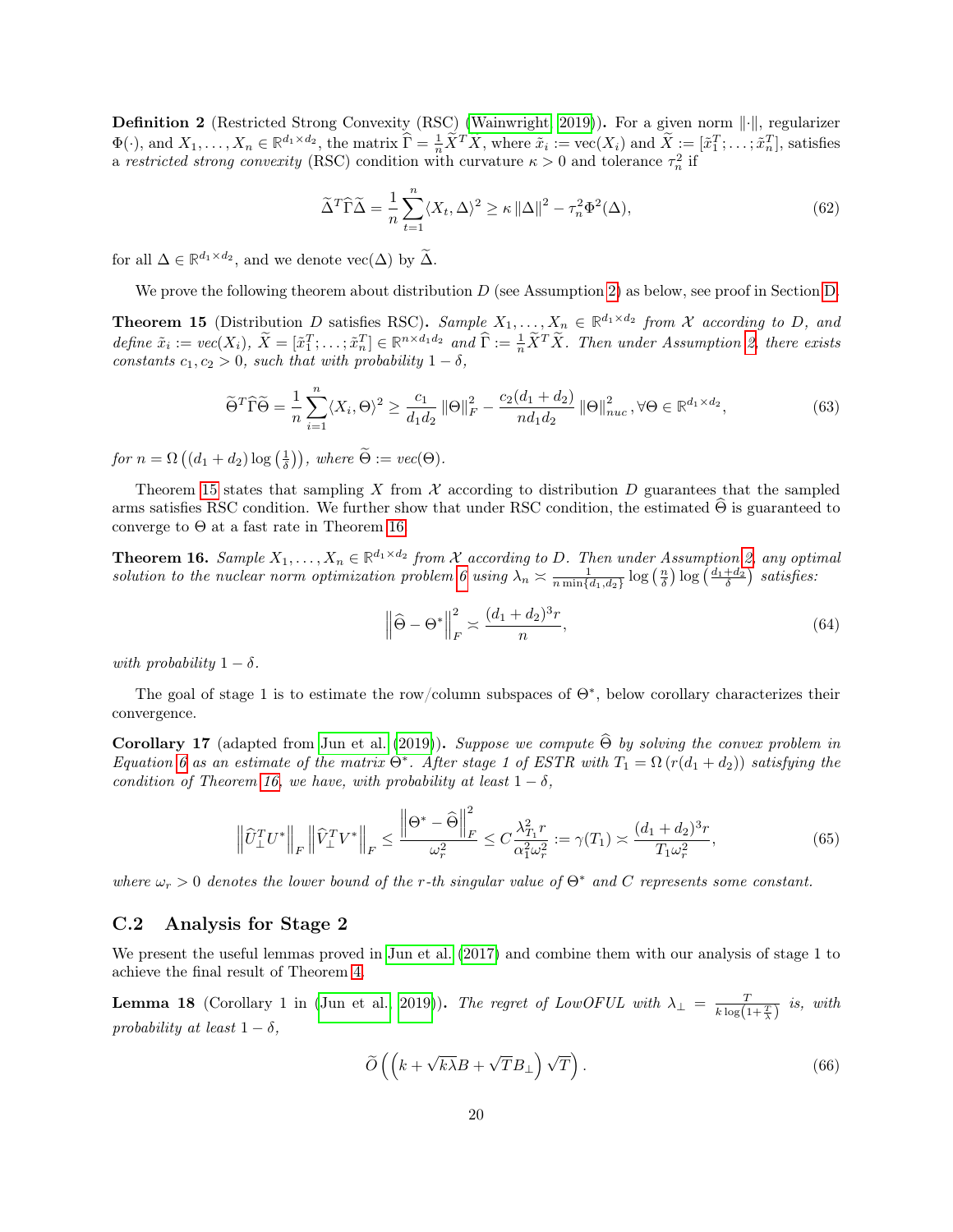<span id="page-20-1"></span>**Lemma 19** (Modified from Theorem 5 in [\(Jun et al., 2019\)](#page-11-0)). Suppose we run ESTR stage 1 with  $T_1 =$  $\Omega(r(d_1+d_2))$ . We invoke LowOFUL in stage 2 with  $\lambda_{\perp} = \frac{T_2}{k \log(1+T_2/\lambda)}, B = 1, B_{\perp} = \gamma(T_1)$ , the rotated arm sets  $\mathcal{X'}_{vec}$  defined in LowESTR (Algorithm [3\)](#page-7-1). With probability  $1-2\delta$ , the regret of LowESTR is bounded by

$$
\widetilde{O}\left(T_1 + T \cdot \frac{(d_1 + d_2)^3 r}{T_1 \omega_r^2}\right). \tag{67}
$$

*Proof.* Combining Lemma [18](#page-19-2) and definitions of parameters B,  $B_{\perp}$ ,  $\lambda$ ,  $\lambda_{\perp}$  and  $\gamma(T_1)$ .

Proof for Theorem [4.](#page-8-2) Suppose the assumptions in Lemma [19](#page-20-1) hold. Setting  $T_1 = \Theta\left((d_1 + d_2)^{3/2}\sqrt{rT} \frac{1}{\omega_r}\right)$  in Lemma [19](#page-20-1) leads to the regret

$$
\widetilde{O}\left((d_1+d_2)^{3/2}\sqrt{rT}\frac{1}{\omega_r}\right).
$$
\n(68)

 $\Box$ 

 $\Box$ 

### <span id="page-20-0"></span>D Proof for Theorem [15](#page-19-1)

Throughout this proof, we use  $\Sigma$  and  $\sigma^2$  to denote the sub-Gaussian parameters defined in Definition [1](#page-18-0) for matrix  $X$  in the theorem.

#### D.1 Useful Lemmas

<span id="page-20-2"></span>**Lemma 20.** For any constant  $s \geq 1$ , we have

$$
\mathbb{B}_{nuc}(\sqrt{s}) \cap \mathbb{B}_F(1) \subseteq 3cl\{conv\{\mathbb{B}_{rank}(s) \cap \mathbb{B}_F(1)\}\},\tag{69}
$$

where the balls are taken in  $\mathbb{R}^{d_1 \times d_2}$ , and cl{ $\cdot$ } and conv{ $\cdot$ } denote the topological closure and convex hull, respectively.

*Proof.* Note that when  $s > \min\{d_1, d_2\}$ , the statement is trivial, since the right-hand set equals  $\mathbb{R}_F(3)$ , and the left-hand set is contained in  $\mathbb{B}_F(1)$ . Hence, we will assume  $1 \leq s \leq \min\{d_1, d_2\}$ .

Let  $A, B \subseteq \mathbb{R}^{d_1 \times d_2}$  be closed convex sets, with support function given by  $\phi_A(z) = \sup_{\Theta \in A} \langle \Theta, z \rangle$  and  $\phi_B$  similarly defined. It is well-known that  $\phi_A(z) \leq \phi_B(z)$  if and only if  $A \subseteq B$ . We will now check this condition for the pair of sets  $A = \mathbb{B}_{nuc}(\sqrt{s}) \cap \mathbb{B}_F(1)$  and  $B = 3cl\{\text{conv}\{\mathbb{B}_{rank}(s) \cap \mathbb{B}_F(1)\}\}.$ 

For any  $z \in \mathbb{R}^{d_1 \times d_2}$ , take  $r := \min\{d_1, d_2\}$ , we have  $z = U\Sigma V^T$  by SVD, where  $U \in \mathbb{R}^{d_1 \times r}$ ,  $\Sigma \in \mathbb{R}^{r \times r}$ , and  $V \in \mathbb{R}^{d_2 \times r}$ . Let  $S \subseteq \{1, \ldots, r\}$  be subset indexes for the top  $\lfloor s \rfloor$  elements of diag( $\Sigma$ ). We use  $U_S$  and  $V_S$  to denote submatrices of U and V with columns of indices in S and use  $\Sigma_S$  to denote the submatrix of  $\Sigma$  with columns and rows of indices in S. Then we can write  $z = U_S \Sigma_S V_S^T + U_S^{\perp} \Sigma_S^{\perp} V_S^{\perp T}$ .

Consider  $\phi_A(z)$  below:

$$
\phi_A(z) = \sup_{\Theta \in A} \langle \Theta, U_S \Sigma_S V_S^T + U_S^{\perp} \Sigma_S^{\perp} V_S^{\perp T} \rangle \tag{70}
$$

$$
\leq \sup_{\|U_S U_S^T \Theta\|_F \leq 1} \langle U_S U_S^T \Theta, U_S \Sigma_S V_S^T \rangle + \sup_{\|U_S^{\perp} U_S^{\perp T} \Theta\|_{nuc} \leq \sqrt{s}} \langle U_S^{\perp} U_S^{\perp T} \Theta, U_S^{\perp} \Sigma_S^{\perp} V_S^{\perp T} \rangle \tag{71}
$$

$$
\leq \left\| U_S \Sigma_S V_S^T \right\|_F + \sqrt{s} \left\| U_S^{\perp} \Sigma_S^{\perp} V_S^{\perp T} \right\|_{op} \text{ by Holder inequality} \tag{72}
$$

$$
\leq \left\| U_S \Sigma_S V_S^T \right\|_F + \sqrt{s} \frac{1}{\lfloor s \rfloor} \left\| U_S \Sigma_S V_S^T \right\|_{nuc} \leq 3 \left\| U_S \Sigma_S V_S^T \right\|_F. \tag{73}
$$

 $\text{Finally, note that } \phi_B(z) = \sup_{\Theta \in B} \langle \Theta, z \rangle = 3 \max_{|S| = \lfloor s \rfloor} \sup_{\|U_S U_S^T \Theta \|_F \leq 1} \langle U_S U_S^T \Theta, U_S \Sigma_S V_S^T \rangle = 3 \left\| U_S \Sigma_S V_S^T \right\|_F,$ from which the claim follows.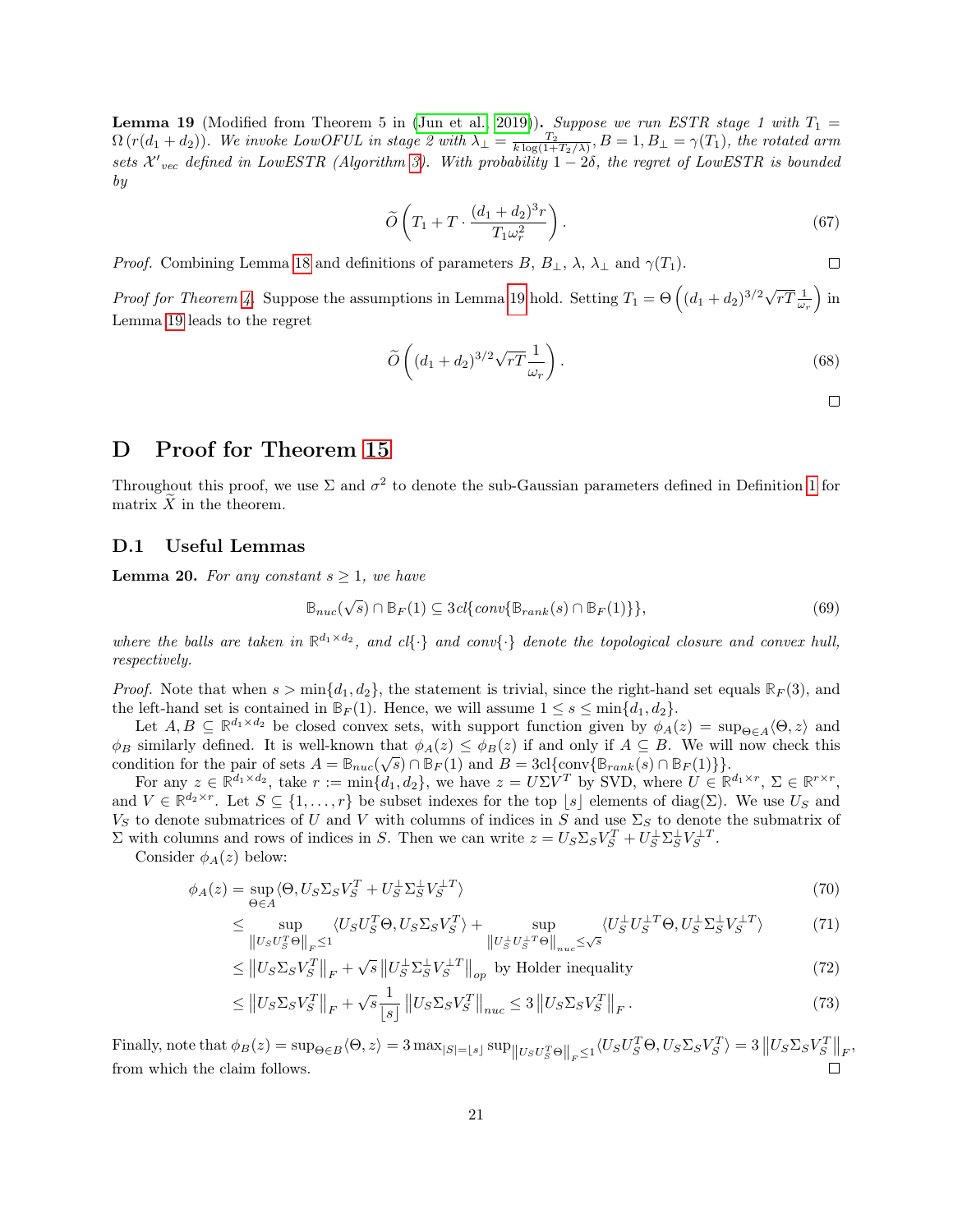<span id="page-21-0"></span>**Definition 3.** Define  $\mathbb{K}(s) := \mathbb{B}_{rank}(s) \cap \mathbb{B}_F(1)$  and the cone set  $\mathbb{C}(s) := \{v : ||v||_{nuc} \leq \sqrt{s} ||v||_F\}$ , all matrices defined in these sets are in  $\mathbb{R}^{d_1 \times d_2}$ .

<span id="page-21-5"></span>**Lemma 21.** For a fixed matrix  $\Gamma \in \mathbb{R}^{d_1 d_2 \times d_1 d_2}$ , parameter  $s \geq 1$ , and tolerance  $\delta > 0$ , suppose we have the deviation condition  $(\tilde{v} := vec(v))$ 

<span id="page-21-3"></span><span id="page-21-1"></span>
$$
|\tilde{v}^T \Gamma \tilde{v}| \le \delta, \forall v \in \mathbb{K}(2s),\tag{74}
$$

where  $K(2s)$  is defined in Definition [3.](#page-21-0) Then

$$
|\tilde{v}^T \Gamma \tilde{v}| \le 27\delta (||v||_F^2 + \frac{1}{s} ||v||_{nuc}^2), \forall v \in \mathbb{R}^{d_1 \times d_2}.
$$
 (75)

Proof. We begin by establishing the inequalities

$$
|\tilde{v}^T \Gamma \tilde{v}| \le 27\delta \|v\|_F^2, \forall v \in \mathbb{C}(s),\tag{76}
$$

<span id="page-21-4"></span>
$$
|\tilde{v}^T \Gamma \tilde{v}| \le \frac{27\delta}{s} ||v||_{nuc}^2, \forall v \notin \mathbb{C}(s),\tag{77}
$$

where  $\mathbb{C}(s)$  is defined in Definition [3,](#page-21-0) the statement of this lemma then follows immediately. By rescaling, inequality [76](#page-21-1) follows if we can show that

$$
|\tilde{v}^T \Gamma \tilde{v}| \le 27\delta \text{ for all } v \text{ such that } ||v||_F = 1 \text{ and } ||v||_{nuc} \le \sqrt{s}.
$$
 (78)

By Lemma [20](#page-20-2) and continuity, we further reduce the problem to proving the bound [78](#page-21-2) for all vectors  $v \in$  $3\text{conv}\{\mathbb{K}(s)\} = \text{conv}\{\mathbb{B}_{rank}(s) \cap \mathbb{B}_F(3)\}.$  Consider a weighted lienar combination of the form  $v = \sum_i \alpha_i v_i$ , with weights  $\alpha_i \geq 0$  such that  $\sum_i \alpha_i = 1$ , and  $rank(v_i) \leq s$  and  $||v_i||_F \leq 3$  for each i. We can write

<span id="page-21-2"></span>
$$
\tilde{v}\Gamma\tilde{v} = \sum_{i,j} \alpha_i \alpha_j (\tilde{v}_i^T \Gamma \tilde{v}_j). \tag{79}
$$

Applying inequality [75](#page-21-3) to the vectors  $v_i/3$ ,  $v_j/3$  and  $(v_i + v_j)/6$ , we have

$$
|\tilde{v}_i^T \Gamma \tilde{v}_j| = \frac{1}{2} |(\tilde{v}_i + \tilde{v}_j)^T \Gamma (\tilde{v}_i + \tilde{v}_j) - \tilde{v}_i^T \Gamma \tilde{v}_i - \tilde{v}_j^T \Gamma \tilde{v}_j| \le \frac{1}{2} (36 + 9 + 9)\delta = 27\delta
$$
\n(80)

for all *i*, *j*, and hence  $|\tilde{v}^T \Gamma \tilde{v}| \leq \sum_{i,j} \alpha_i \alpha_j (27\alpha) = 27\delta \|\alpha\|_2^2 = 27\delta$ , establishing inequality [76.](#page-21-1) Now let's turn to inequality [77,](#page-21-4) note that  $v \notin \mathbb{C}(s)$ , we have

$$
\frac{|\tilde{v}^T \Gamma \tilde{v}|}{\|v\|_{nuc}^2} \le \frac{1}{s} \sup_{\|u\|_{nuc} \le \sqrt{s}, \|u\|_F \le 1} |u^T \Gamma u| \le \frac{27\delta}{s},\tag{81}
$$

where the first inequality follows by the substitution  $u = \sqrt{s} \frac{v}{\|\|_{nuc}}$ , the second follows by the same argument used for inequality [76.](#page-21-1) Rearrange above inequality, we establish inequality [77.](#page-21-4)

<span id="page-21-6"></span>**Lemma 22** (RSC condition). Suppose  $s \ge 1$  and  $\widehat{\Gamma}$  is an estimator of  $\Sigma$  satisfying the deviation condition  $(\tilde{v} := vec(v))$ 

$$
|\tilde{v}^T(\hat{\Gamma} - \Sigma)\tilde{v}| \le \frac{\lambda_{min}(\Sigma)}{54}, \forall v \in \mathbb{K}(2s),\tag{82}
$$

where  $K(2s)$  is defined in Definition [3.](#page-21-0) Then we have the RSC condition

$$
\tilde{v}^T \widehat{\Gamma} \tilde{v} \ge \frac{\lambda_{min}(\Sigma)}{2} \left\| v \right\|_F^2 - \frac{\lambda_{min}(\Sigma)}{2s} \left\| v \right\|_{nuc}^2.
$$
\n
$$
(83)
$$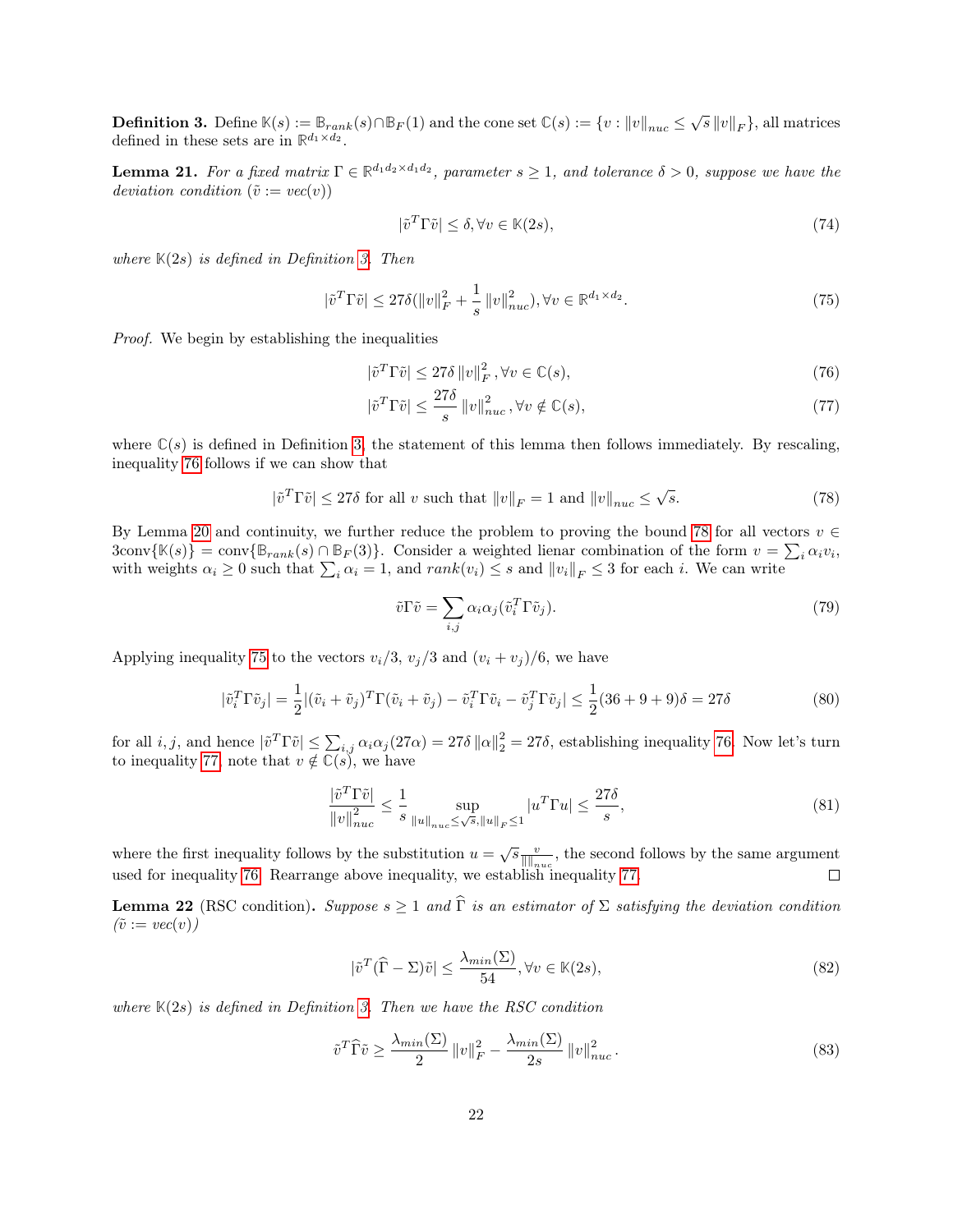*Proof.* This result follows easily from Lemma [21.](#page-21-5) Set  $\Gamma = \hat{\Gamma} - \Sigma$  and  $\delta = \frac{\lambda_{min}(\Sigma)}{54}$ , we have the bound

$$
|\tilde{v}^T(\widehat{\Gamma} - \Sigma)\tilde{v}| \le \frac{\lambda_{min}(\Sigma)}{2} \left( \|v\|_F^2 + \frac{1}{s} \|v\|_{nuc}^2 \right). \tag{84}
$$

Then

$$
\tilde{v}^T \hat{\Gamma} \tilde{v} \ge \tilde{v}^T \Sigma \tilde{v} - \frac{\lambda_{min}(\Sigma)}{2} \left( \|v\|_F^2 + \frac{1}{s} \|v\|_{nuc}^2 \right) \tag{85}
$$

$$
\geq \frac{\lambda_{min}(\Sigma)}{2} \left\| v \right\|_{F}^{2} - \frac{\lambda_{min}(\Sigma)}{2s} \left\| v \right\|_{nuc}^{2},\tag{86}
$$

 $\Box$ 

where the last inequality follows from  $\tilde{v}^T \Sigma \tilde{v} \geq \lambda_{min}(\Sigma) ||v||_F^2$ .

### D.2 Proof for the Theorem [15](#page-19-1)

Proof. Using the results in Lemma [22,](#page-21-6) together with the substitutions

$$
\widehat{\Gamma} - \Sigma = \frac{1}{n} \widetilde{X}^T \widetilde{X} - \Sigma, \text{ and } s := \frac{1}{c} \frac{n}{d_1 + d_2} \min\{\frac{\lambda_{min}^2(\Sigma)}{\sigma^4}, 1\},\tag{87}
$$

where  $n \ge c(d_1 + d_2) / \min\{\frac{\lambda_{min}^2(\Sigma)}{\sigma^4}, 1\}$  so  $s \ge 1$ , we see that it suffices to show that

$$
D(s) := \sup_{v \in \mathbb{K}(2s)} |\tilde{v}^T(\hat{\Gamma} - \Sigma)\tilde{v}| \le \frac{\lambda_{min}(\Sigma)}{54},\tag{88}
$$

with high probability.

Note that by modified Lemma 15 (in Appendix  $G$ ) in [Loh and Wainwright](#page-11-19) [\(2011\)](#page-11-19), we simply change the 1/3-covering set for sparsity vectors to the 1/3-covering set for  $\mathbb{K}(2s)$ , whose covering number is  $27^{2s(d_1+d_2+1)}$ by Lemma [7,](#page-13-1) and achieve

$$
\mathbb{P}(D(s) \ge t) \le 2 \exp\left(-c'n \min\left(\frac{t^2}{\sigma^4}, \frac{t}{\sigma^2}\right) + 2s(d_1 + d_2 + 1)\log 27\right),\tag{89}
$$

for some univeral constant  $c' > 0$ . Setting  $t = \frac{\lambda_{min}(\Sigma)}{54}$ , we see that there exists some  $c_2 > 0$ , such that

$$
\mathbb{P}\left(D(s) \ge \frac{\lambda_{min}(\Sigma)}{54}\right) \le 2 \exp\left(-c_2 n \min\left(\frac{\lambda_{min}^2(\Sigma)}{\sigma^4}, 1\right)\right),\tag{90}
$$

which establishes the result.

Set  $\delta$  equals to the right side of last inequality, one can get the desired gurantee for n in Theorem [15.](#page-19-1)  $\Box$ 

### <span id="page-22-0"></span>E Proof for Theorem [16](#page-19-0)

#### E.1 Useful Lemmas

<span id="page-22-1"></span>Lemma 23 (Converence under RSC, adapted from Proposition 10.1 in [Wainwright](#page-12-1) [\(2019\)](#page-12-1)). Suppose the observations  $X_1, \ldots, X_n$  satisfies the non-scaled RSC condition in Definition [2,](#page-19-3) such that

$$
\frac{1}{T_1} \sum_{t=1}^{n} \langle X_t, \Theta \rangle^2 \ge \kappa \left\| \Theta \right\|_F^2 - \tau_n^2 \left\| \Theta \right\|_{nuc}^2, \ \forall \Theta \in \mathbb{R}^{d_1 \times d_2}.
$$
\n(91)

Then under the event  $G := \{ ||\frac{1}{n} \sum_{t=1}^n \eta_t X_t ||_{op} \leq \frac{\lambda_n}{2} \}$ , any optimal solution  $\widehat{\Theta}$  to Equation [6](#page-7-3) satisfies the bound below:

$$
\left\|\widehat{\Theta} - \Theta^*\right\|_F^2 \le 4.5 \frac{\lambda_n^2}{\kappa^2} r,\tag{92}
$$

where  $r = rank(\Theta^*)$  and  $\frac{1}{\tau_n^2} \geq \frac{64r}{\kappa}$ .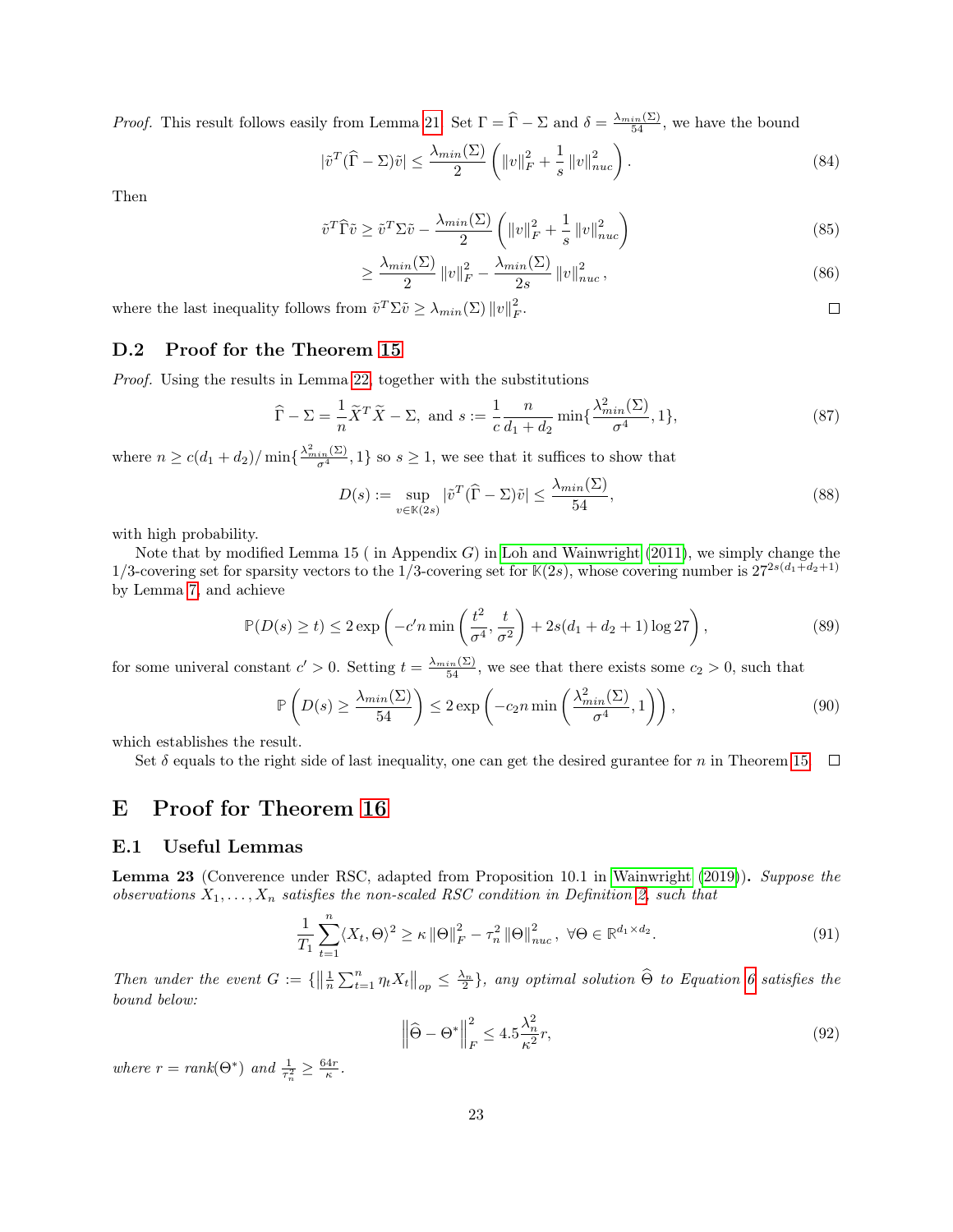#### E.2 Proof for Theorem [16](#page-19-0)

*Proof.* According to Theorem [15,](#page-19-1) there exists constants  $c_1$  and  $c_2$  such that with probability at least  $1 - \delta$ , we have below RSC condition

$$
\frac{1}{n}\sum_{t=1}^{n} \langle X_t, \Theta \rangle^2 \ge \frac{c_1}{d_1 d_2} \left\| \Theta \right\|_F^2 - \frac{c_2 (d_1 + d_2)}{n d_1 d_2} \left\| \Theta \right\|_{nuc}^2, \forall \Theta \in \mathbb{R}^{d_1 \times d_2},\tag{93}
$$

Lemma [23](#page-22-1) can be applied under above RSC condition, then under event  $G(\lambda_n) := \{ \left\| \frac{1}{n} \sum_{t=1}^n \eta_t X_t \right\|_{op} \le \frac{\lambda_n}{2} \}$ , we can easily conclude the theorem. Thus, it remains to figure out  $\lambda_n$  such that event  $G(\lambda_n)$  can hold with high probability.

Define the rare event  $E := \left\{ \max_{t=1,\ldots,T_1} |\eta_t| > \sqrt{2 \log\left(\frac{4T_1}{\delta}\right)} \right\}$ , so that  $\mathbb{P}(E) \le \delta/2$  can be proved by the definition of sub-Gaussian. By matrix Bernstein inequality, the probability of  $G(\lambda_n)^c$  can be bounded by:

$$
P\left(\left\|\frac{1}{n}\sum_{t=1}^{n}\eta_{t}X_{t}\right\|_{op} > \varepsilon\right) \le P\left(\left\|\frac{1}{n}\sum_{t=1}^{n}\eta_{t}X_{t}\right\|_{op} > \varepsilon\middle|E^{c}\right) + P(E)
$$
  

$$
\le (d_{1} + d_{2})\exp\left(\frac{-n\varepsilon^{2}/2}{2\log\left(\frac{4n}{\delta}\right)\max\{1/d_{1}, 1/d_{2}\} + \varepsilon\sqrt{2\log\left(\frac{4n}{\delta}\right)}/3}\right) + \delta/2,
$$

where the last inequality is by matrix Bernstein using the fact that

$$
\max\left\{\left\|\sum_{t=1}^{n}\mathbb{E}\eta_{t}^{2}X_{t}X_{t}^{T}\right\|_{op},\left\|\sum_{t=1}^{n}\mathbb{E}\eta_{t}^{2}X_{t}^{T}X_{t}\right\|_{op}\right\}\leq 2n\log\left(\frac{4n}{\delta}\right)\max\{1/d_{1}, 1/d_{2}\}.
$$
\n
$$
\text{For } (d_{1} + d_{2})\exp\left(\frac{-n\varepsilon^{2}/2}{\sqrt{(\delta_{1} + \delta_{2})^{2}(\delta_{1} + \delta_{2})^{2}}}\right) \leq \delta/2 \text{ to hold, we need}
$$
\n
$$
(94)
$$

$$
\epsilon^2 = \frac{C'}{n \min\{d_1, d_2\}} \log\left(\frac{m}{\delta}\right) \log\left(\frac{d_1 + d_2}{\delta}\right),\tag{95}
$$

holds for some constant C'. Take  $\lambda_n = 2\varepsilon$ , we need  $\lambda_n^2 = \frac{C}{n \min\{d_1, d_2\}} \log\left(\frac{n}{\delta}\right) \log\left(\frac{d_1 + d_2}{\delta}\right)$  and under this condition we have  $P(G(\lambda_n)) \geq 1 - \delta$ . We complete the proof by noting that the scaling of the right hand side in Lemma [23](#page-22-1) under above choice of  $\lambda_n$  is indeed  $\frac{(d_1+d_2)^3 r}{n}$  $\Box$  $\frac{(a_2)^r r}{n}$ .

### F Proof for Theorem [6](#page-9-1)

*Proof.* Take  $\Delta = \sqrt{\frac{dr}{T}} \frac{1}{8v}$  $\frac{1}{8\sqrt{3}}, \ \Theta = \{\Theta =$  $\lceil$   $\theta_1^T$ <br>:  $\begin{matrix} \theta_r^T\ \mathbf{0} \end{matrix}$ 1  $\in \mathbb{R}^{d \times d}, \theta_i \in {\{\pm \Delta\}}^d, \forall i \in [r]$ . For  $i \in [r], j \in [d]$ , define

 $\tau_{i,j} = T \wedge \min\{t : \sum_{s=1}^t X_{s,i,j}^2 \geq \frac{T}{dr}\}\,$ , where  $X_{s,i,j}$  denotes the element on the *i*-th row and *j*-th column of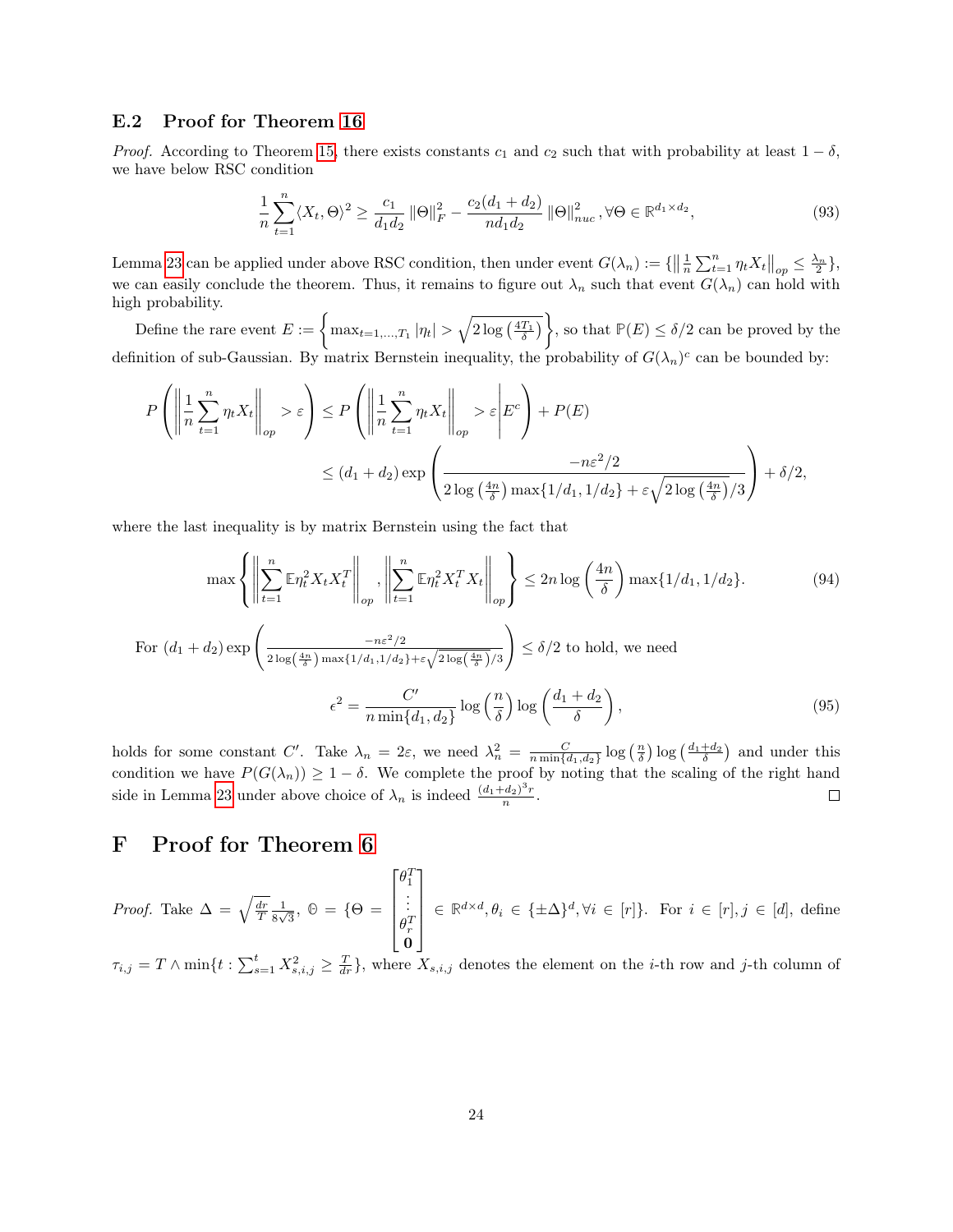matrix  $X_s$ . Then for a fixed  $\Theta$ , taking expectation over  $X_t$ , we have

$$
\mathbb{E}\left[R_T(\Theta)\right] = \mathbb{E}_{\Theta} \sum_{t=1}^T \langle X^* - X_t, \Theta \rangle \tag{96}
$$

$$
= \Delta \mathbb{E}_{\Theta} \sum_{t=1}^{T} \sum_{i=1}^{r} \sum_{j=1}^{d} \left( \frac{1}{\sqrt{dr}} - X_{t,i,j} sign(\Theta_{i,j}) \right)
$$
(97)

$$
\geq \frac{\Delta\sqrt{dr}}{2} \sum_{i=1}^{r} \sum_{j=1}^{d} \mathbb{E}_{\Theta} \left[ \sum_{t=1}^{T} \left( \frac{1}{\sqrt{dr}} - X_{t,i,j} sign(\Theta_{i,j}) \right)^2 \right]
$$
(98)

$$
\geq \frac{\Delta\sqrt{dr}}{2} \sum_{i=1}^{r} \sum_{j=1}^{d} \mathbb{E}_{\Theta} \left[ \sum_{t=1}^{\tau_{i,j}} \left( \frac{1}{\sqrt{dr}} - X_{t,i,j} \text{sign}(\Theta_{i,j}) \right)^2 \right]. \tag{99}
$$

Define  $U_{i,j}(x) = \sum_{t=1}^{\tau_{i,j}} \left( \frac{1}{\sqrt{dr}} - X_{t,i,j} x \right)^2$ . Let  $\Theta' \in \Theta$  be another parameter matrix such that  $\Theta' = \Theta$ , except that  $\Theta'_{i,j} = -\Theta_{i,j}$ . Let  $\mathbb{P}, \mathbb{P}'$  be the laws of  $U_{i,j}$  with respect to the learner interaction measure induced by  $\Theta$  and  $\Theta'$ . Then

$$
\mathbb{E}_{\Theta}\left[U_{i,j}(1)\right] \geq \mathbb{E}_{\Theta'}\left[U_{i,j}(1)\right] - \left(\frac{4T}{dr} + 2\right)\sqrt{\frac{1}{2}D\left(\mathbb{P}, \mathbb{P'}\right)}\tag{100}
$$

$$
\geq \mathbb{E}_{\Theta'}\left[U_{i,j}(1)\right] - \Delta\left(\frac{4T}{dr} + 2\right) \sqrt{\mathbb{E}\left[\sum_{t=1}^{\tau_{i,j}} X_{t,i,j}^2\right]}
$$
\n(101)

$$
\geq \mathbb{E}_{\Theta'}\left[U_{i,j}(1)\right] - \Delta\left(\frac{4T}{dr} + 2\right)\sqrt{\frac{T}{dr} + 1} \tag{102}
$$

$$
\geq \mathbb{E}_{\Theta'}\left[U_{i,j}(1)\right] - \frac{8\sqrt{3}T\Delta}{dr}\sqrt{\frac{T}{dr}},\tag{103}
$$

where in the first inequality we used Pinsker's inequality, the result in exercise 14.4 in [\(Lattimore and](#page-11-17) [Szepesvári, 2018\)](#page-11-17), the bound

$$
U_{i,j}(1) = \sum_{t=1}^{\tau_{i,j}} \left(\frac{1}{\sqrt{dr}} - X_{t,i,j}\right)^2 \le 2\sum_{t=1}^{\tau_{i,j}} \frac{1}{dr} + 2\sum_{t=1}^{\tau_{i,j}} X_{t,i,j}^2 \le \frac{2T}{dr} + 2\left(\frac{T}{dr} + 1\right) = \frac{4T}{dr} + 2. \tag{104}
$$

The second inequality in above follows from the chain rule for the relative entropy up to a stopping time in [\(Lattimore and Szepesvári, 2018\)](#page-11-17):

$$
D(\mathbb{P}, \mathbb{P}') \leq \frac{1}{2} \mathbb{E}_{\Theta} \sum_{t=1}^{\tau_{i,j}} \langle X_t, \Theta - \Theta' \rangle^2 = 2\Delta^2 \mathbb{E}_{\Theta} \sum_{t=1}^{\tau_{i,j}} X_{t,i,j}^2.
$$
 (105)

The third inequality in above is true by the definition of  $\tau_{i,j}$  and the fourth inequality holds by the assumption that  $dr \leq 2T$ .

Then,

$$
\mathbb{E}_{\Theta}\left[U_{i,j}(1)\right] + \mathbb{E}_{\Theta'}\left[U_{i,j}(1)\right] \geq \mathbb{E}_{\Theta'}\left[U_{i,j}(1) + U_{i,j}(-1)\right] - \frac{8\sqrt{3}T\Delta}{dr}\sqrt{\frac{T}{dr}}
$$
(106)

$$
=2\mathbb{E}_{\Theta'}\left[\frac{\tau_{i,j}}{d}+\sum_{t=1}^{\tau_{i,j}}X_{t,i,j}^{2}\right]-\frac{8\sqrt{3}T\Delta}{dr}\sqrt{\frac{T}{dr}}\tag{107}
$$

$$
\geq \frac{2T}{d} - \frac{8\sqrt{3}T\Delta}{dr} \sqrt{\frac{T}{dr}} = \frac{T}{d}.
$$
\n(108)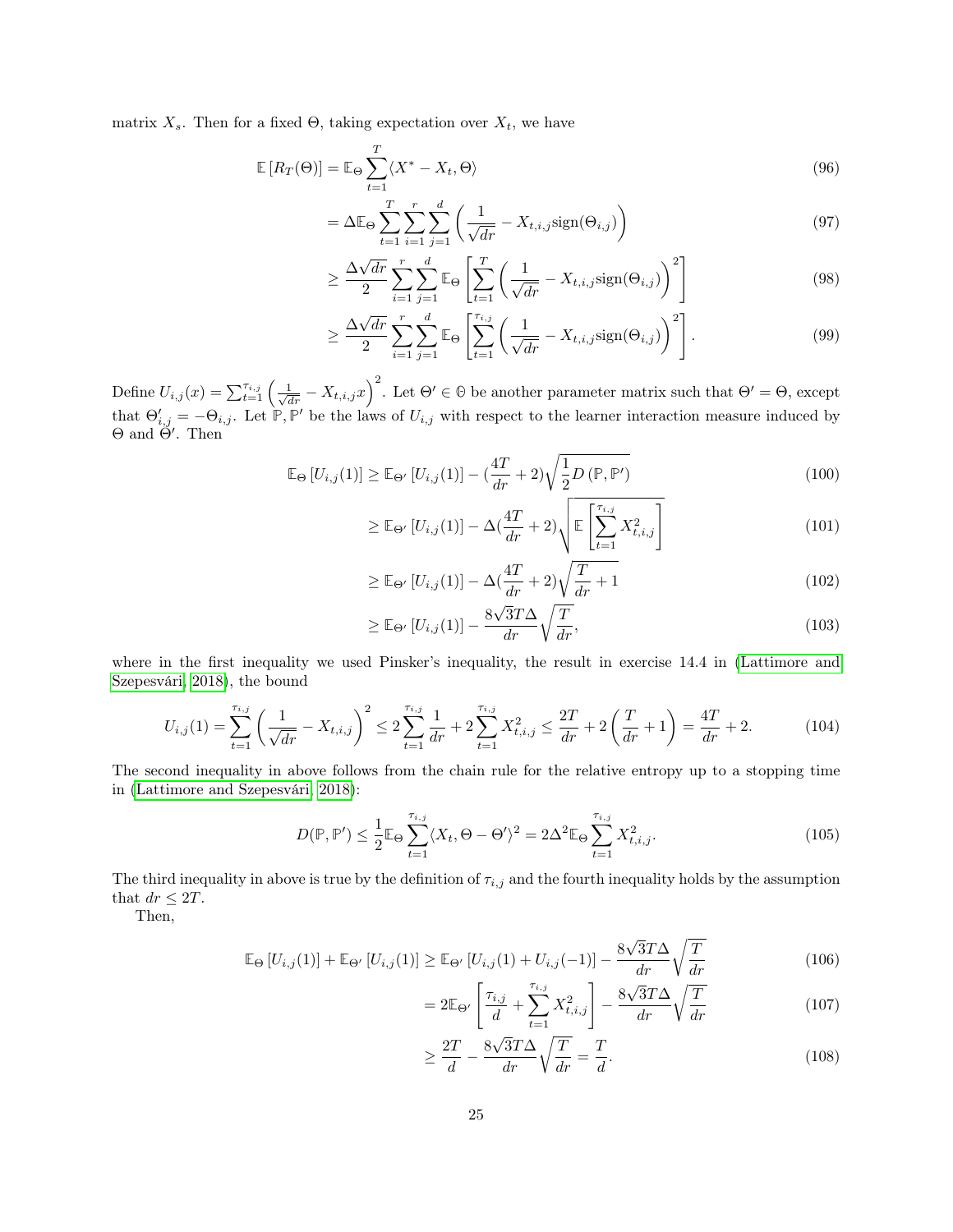The proof is completed using an averaging number argument:

$$
\sum_{\Theta \in \Theta} R_T(\Theta) \ge \frac{\Delta \sqrt{dr}}{2} \sum_{i=1}^r \sum_{j=1}^d \sum_{\Theta \in \Theta} \mathbb{E}_{\Theta} \left[ U_{i,j}(\text{sign}(\Theta_{i,j})) \right]
$$
(109)

$$
\geq \frac{\Delta\sqrt{dr}}{2} \sum_{i=1}^{r} \sum_{j=1}^{d} \sum_{\Theta_{-i,-j}} \sum_{\Theta_{i,j} \in \{\pm \Delta\}} \mathbb{E}_{\Theta} \left[ U_{i,j} (\text{sign}(\Theta_{i,j})) \right]
$$
(110)

$$
\geq \frac{\Delta\sqrt{dr}}{2} \sum_{i=1}^{r} \sum_{j=1}^{d} \sum_{\Theta_{-i,-j}} \sum_{\Theta_{i,j} \in \{\pm \Delta\}} \frac{T}{dr} = 2^{dr-2} \Delta\sqrt{dr} T. \tag{111}
$$

 $\Box$ 

Hence there exists a  $\Theta \in \Theta$  such that  $R_T(\mathcal{A}, \Theta) \geq \frac{T \Delta \sqrt{dr}}{4} = \frac{dr\sqrt{T}}{32\sqrt{3}}$ .

### <span id="page-25-0"></span>G Preliminaries for EW

We provide more information on the construction of standard exponentially weighted average forecaster.

**Prediction with Expert Advice.** We use  $\{f_{i,t} : i \in \mathcal{I}\}\)$  to denote the prediction of experts at round t, where  $f_{i,t}$  is the prediction of expert i at time t. On the basis of the experts' predictions, the forecaster computes the prediction  $\hat{y}_t$  for the next outcome  $y_t$  and the true outcome  $y_t$  is revealed afterwards. The regret of the learner relative to expert is defined by

$$
R_{i,T} = \sum_{t=1}^{T} (\ell_t(\widehat{p}_t) - \ell_t(f_{i,t})) = \widehat{L}_T - L_{i,T},
$$

where  $L_{i,T} := \sum_{t=1}^T \ell_t(f_{i,t})$  and  $\widehat{L}_T := \sum_{t=1}^T \ell_t(\widehat{p}_t)$ . For linear prediction expert, we define  $f_{\Theta,t} := \langle \Theta, X_t \rangle$ <br>and above reward matches with  $\rho_T(\Theta)$ .

Exponential Weighted Average Forecaster (EW). Suppose we have N linear prediction experts. Define the regret vector at time t as  $\mathbf{r}_t = (R_{1,t}, \ldots, R_{N,t}) \in \mathbb{R}^N$  and the cumulative regret vector up to time T as  $\mathbf{R}_T = \sum_{t=1}^T \mathbf{r}_t$ , then a weighted average forecaster is defined as

$$
\widehat{p}_t = \sum_{i=1}^N \nabla \Phi(\mathbf{R}_{t-1})_i f_{i,t} / \sum_{j=1}^N \nabla \Phi(\mathbf{R}_{t-1})_j
$$

where  $\Phi(\cdot)$  denotes a potential function  $\Phi : \mathbb{R}^N \to \mathbb{R}$  of the form  $\Phi(\mathbf{u}) = \psi\left(\sum_{i=1}^N \phi(u_i)\right)$ .  $\phi : \mathbb{R} \to \mathbb{R}$  is any nonnegative, increasing and twice differentiable function, and  $\psi : \mathbb{R} \to \mathbb{R}$  is any nonnegative, strictly increasing, concave and twice differentiable auxiliary function.

Exponentially weighted average forecaster is constructed using  $\Phi_{\eta}(\mathbf{u}) = \frac{1}{\eta} \log \left( \sum_{i=1}^{N} e^{\eta u_i} \right)$ , where  $\eta$  is a positive parameter. The weights assigned to the experts are of the form:  $\nabla \Phi_{\eta}(\mathbf{R}_{t-1})_i = \frac{e^{\eta R_{i,t-1}}}{\sum_{n} N_{i} e^{\eta R_{i}}}$  $\frac{e^{\eta \cdot x_{i,t-1}}}{\sum_{j=1}^{N} e^{\eta R_{j,t-1}}}$ . Thus, the exponentially weighted average forecaster can be simplified to

$$
\hat{y}_t = \frac{\sum_{i=1}^N e^{-\eta L_{i,t-1}} f_{i,t}}{\sum_{j=1}^N e^{-\eta L_{j,t-1}}},
$$

as defined in the main text.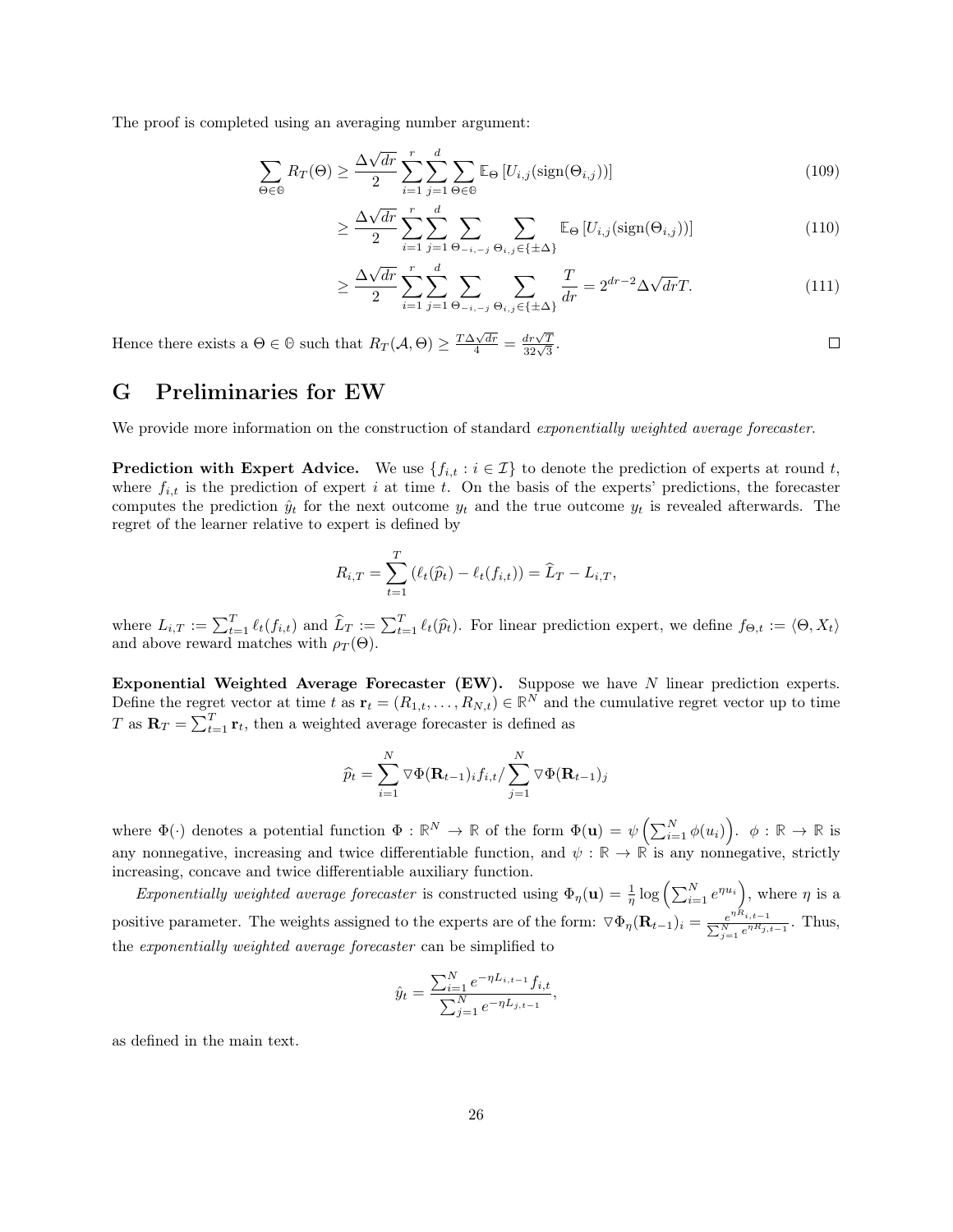### <span id="page-26-0"></span>H More on Experiments

#### H.1 Parameter Setup for Comparing OFUL and LowESTR Simulation

We present the parameter setups for the experiments in Section [8.](#page-9-2)

**OFUL:** failure rate:  $\delta = 0.01$ , horizon:  $T = 3000$ , standard deviation of the reward error  $\sigma = 0.01$ .

#### LowESTR:

- failure rate:  $\delta = 0.01$ .
- standard deviation of the reward error:  $\sigma = 0.01$ .
- least positive eigenvalue of  $\Theta^*$ :  $\omega_r = 0.5$  for  $r = 1$  and  $r = 3$ .
- horizon  $T = 3000$ , steps of stage 1:  $T_1 = 200$ , steps of stage 2:  $T_2 = T T_1$ .
- penalization in Equation [6:](#page-7-3)  $\lambda_{T_1} = 0.01 \sqrt{\frac{1}{T_1}}$ .
- gradient decent solving Equation [6](#page-7-3) step size: 0.01.
- $k = r(d_1 + d_2 r)$  in LowOFUL (Algorithm [4\)](#page-8-0).
- $B = 1, B_{\perp} = \sigma^2 (d_1 + d_2)^3 r / (T_1 \omega_r^2).$
- $\lambda = 1, \lambda_{\perp} = \frac{T_2}{k \log(1 + T_2/\lambda)}$ .

#### H.2 LowESTR: Sensitivity to  $\omega_r$

We prove a  $\widetilde{O}(\sqrt{(d_1+d_2)^{3/2}\sqrt{rT}\frac{1}{\omega_r}})$  regret for LowESTR algorithm in Section [6.](#page-7-0) To complement this theoretical finding, we compare the performance of LowESTR on different values of  $\omega_r \in \{0.05, 0.1, 0.2, 0.3, 0.4, 0.5\}$ .

We run our simulation with  $d_1 = d_2 = 10, r = 3$ . The true  $\Theta^* \in \mathbb{R}^{d_1 \times d_2}$  is a diagonal matrix with diag =  $(0.5, 0.5, \omega_r, 0, \ldots, 0)$ . The arm set is constructed in the same way as previous experiment and the reward is also generated by  $y = \langle X, \Theta^* \rangle + \varepsilon$ , where  $\varepsilon \sim N(0, 0.01^2)$ . For each  $\omega_r$  setting, we run LowESTR for 20 times to calculate the averaged regrets and their 1-sd confidence intervals.

Parameters for LowESTR are same as those of previous experiment except that  $T_1 = \text{int}(100/\omega_r)$ . The plot for cumulative regret at  $T = 3000$  v.s. the value of  $\omega_r$  is displayed in Figure [2.](#page-27-0) We observe that as we increase the least positive singular value of  $\Theta^*$ :  $\omega_r$ , the cumulative regret up to  $T = 3000$  is indeed decreasing.